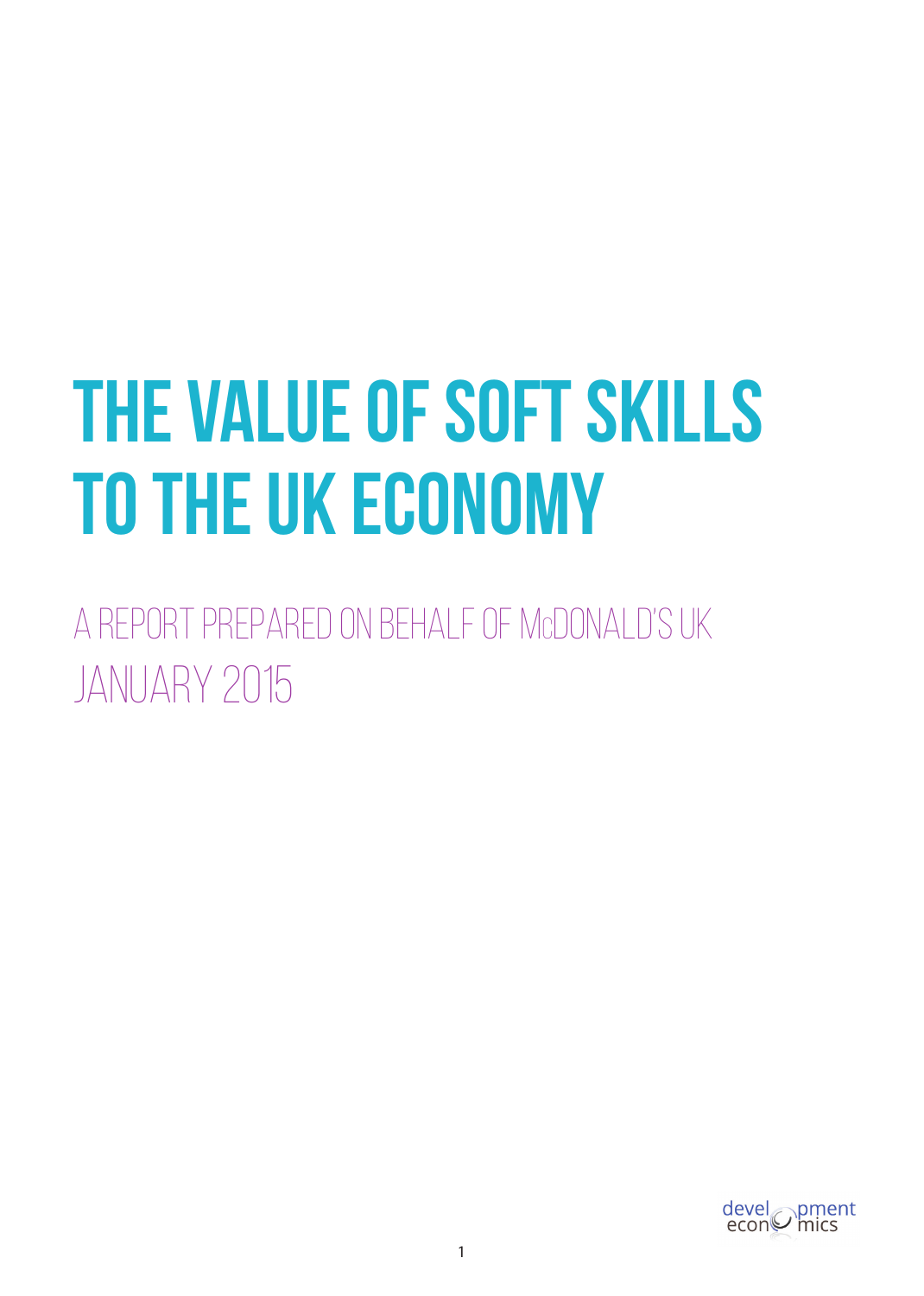## **Contents**

| <b>EXECUTIVE SUMMARY</b>                                              | 3  |
|-----------------------------------------------------------------------|----|
| 1: INTRODUCTION                                                       | 5  |
| 2: WHAT ARE SOFT SKILLS AND WHY DO THEY MATTER?                       | 7  |
| What are soft skills?                                                 | 7  |
| Why do soft skills matter?                                            | 9  |
| Skills and employment policy in the UK: Links to soft skills          | 11 |
| Soft skills and the UK productivity gap                               | 12 |
| Soft skills and the entry of young people into the workforce          | 13 |
| 3: CONTRIBUTION OF SOFT SKILLS TO THE ECONOMY                         | 16 |
| Current contribution of soft skills                                   | 16 |
| Future contribution of soft skills (2020 and 2025)                    | 17 |
| 4: PENALTIES OF UNDERINVESTING IN SOFT SKILLS                         | 20 |
| Future labour shortages due to soft skills deficits                   | 20 |
| Future skills gaps due to soft skills deficits                        | 23 |
| Output costs of soft skills deficits                                  | 25 |
| Costs of soft skills shortages                                        | 25 |
| Costs of soft skills gaps                                             | 27 |
| Overall costs of soft skills deficits                                 | 29 |
| Sectors, regions and countries most at risk from soft skills deficits | 30 |
| Potential lost business investment                                    | 33 |
| 5: CONCLUSIONS, METHODOLOGY AND APPENDIX                              | 36 |
| Conclusions                                                           | 36 |
| Implications for employers                                            | 36 |
| Implications for those in the workforce                               | 37 |
| Implications for education institutions                               | 37 |
| Implications for government                                           | 37 |
| Methodology                                                           | 37 |
| APPENDIX 1: GLOSSARY OF TERMS AND ABBREVIATIONS                       | 39 |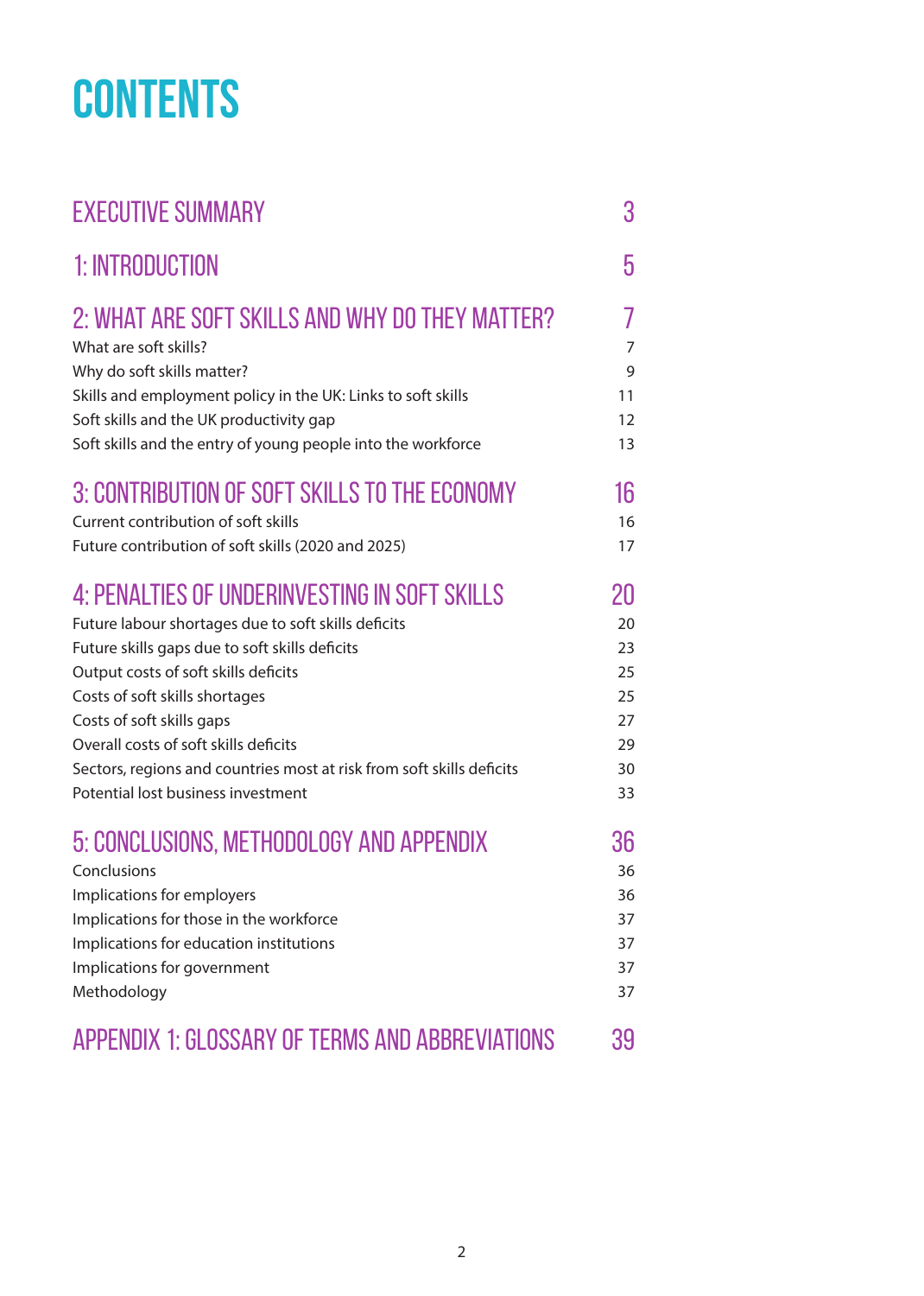## **Executive Summary**

- 1. Soft skills enable the qualities, behaviours and attributes needed to succeed in the workplace. They encompass an individual's ability to listen well, communicate effectively, be positive, manage conflict, accept responsibility, show respect, build trust, work well with others, manage time effectively, accept criticism, work under pressure, be likeable, and demonstrate good manners.
- 2. The five linked soft skillsets that are vital for all UK workers are:
	- Communication and interpersonal skills
	- Teamwork
	- Time and self-management
	- Decision-making and initiative-taking
	- Taking responsibility.
- 3. When these five soft skillsets are available, utilised and nurtured, the positive outcomes for individuals include employment opportunities, career progression, and the development of employee confidence and satisfaction.
- 4. The contribution of soft skills matters because of the importance of team-working, collaboration, worker-toworker interaction and worker-to-customer interaction in most – if not all – modern workplaces.
- 5. McDonald's is one of a growing number of major employers and other organisations in the UK that recognise the value of soft skills as a key component of the overall skillset of the UK workforce, and of its own 100,000 UK employees. These skills are vital to people's success in their careers and lives. They are also essential to creating high-performing and successful organisations.
- 6. As one of the UK's largest private sector employers, McDonald's is concerned that soft skills are not currently given the recognition they deserve. The purpose of this research is to demonstrate the contribution that soft skills make to the UK economy, today and in the future.
- 7. Today, soft skills are worth over £88 billion in Gross Value Added to the UK economy each year, underpinning around 6.5% of the economy as a whole.
- 8. Soft skills are important to all parts of the UK economy. They make a particularly important contribution to financial and business services, retail, and public services, including education and health.
- 9. The annual contribution of soft skills is expected to grow strongly over the next five years. By 2020, the annual contribution of soft skills to the economy is expected to grow in real terms to £109 billion, and to just over £127 billion by 2025.
- 10. However, deficiencies in the UK's current stock of soft skills impose severe penalties on our economy, affecting all sectors and regions of the UK. These skills deficits are not just a minor irritant for employers: they can cause major problems for business and result in diminished productivity, competitiveness and profitability.
- 11. Individuals and organisations will be affected by a combination of skills shortages and skills gaps. Soft skills shortages will prevent employers from filling workforce vacancies because they cannot find recruits with sufficient skills. Soft skills gaps will cause employees to operate significantly below required levels.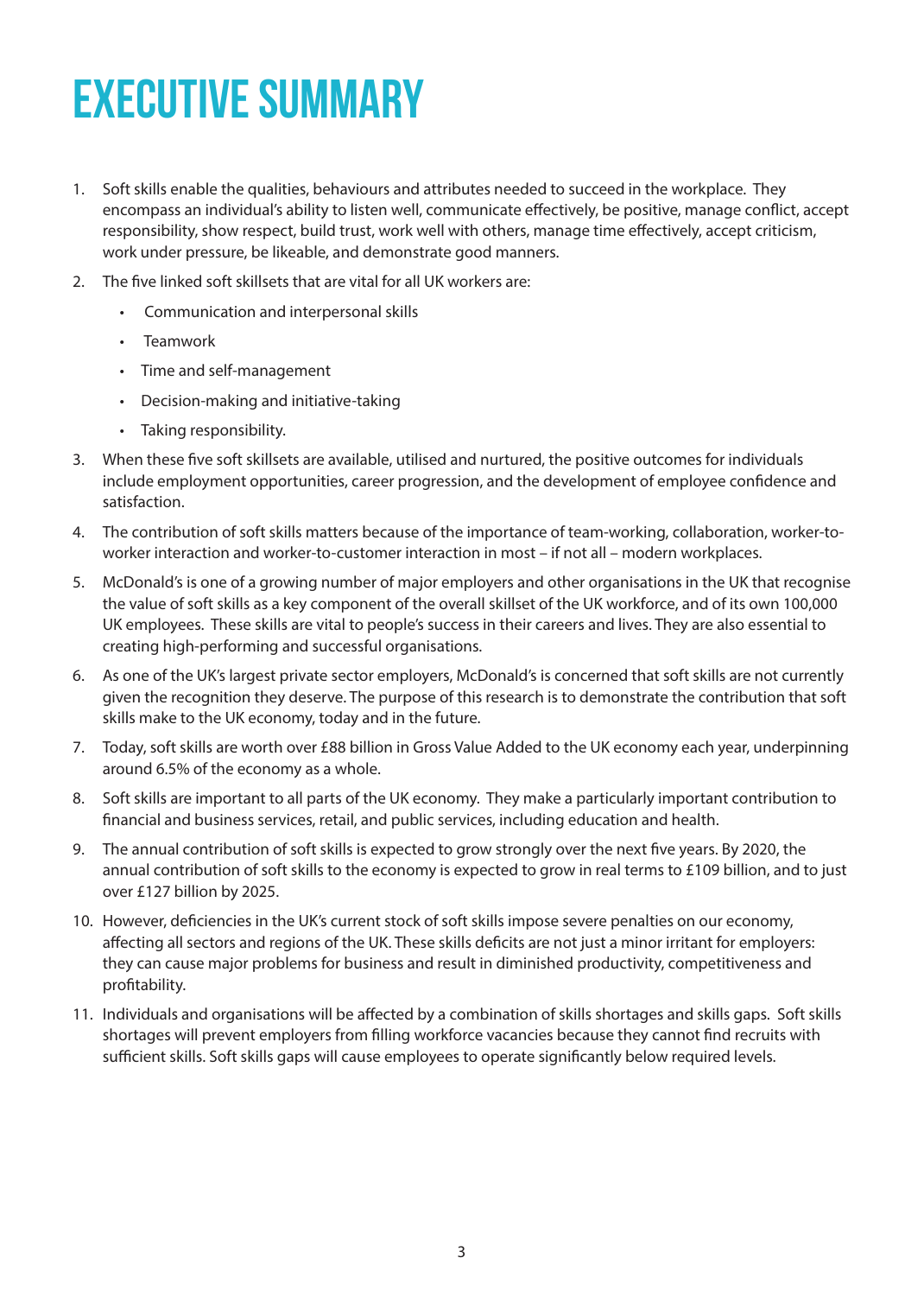12. We estimate that over half a million (535,000) UK workers will be significantly held back by soft skills deficits by 2020, an issue expected to affect all sectors of the economy. In absolute terms, the accommodation and food services, retail, and health and social work sectors will be most affected. The annual overall expected loss of production due to expected soft skills deficits is anticipated to amount to just under £8.4 billion per year by 2020. If the current weaknesses in the UK's soft skills base are not addressed, we face an economic penalty that will impact on sectors, businesses, individuals and society as a whole. To tackle this, individuals, businesses, education institutions, and policy-makers should take action to recognise and promote soft skills.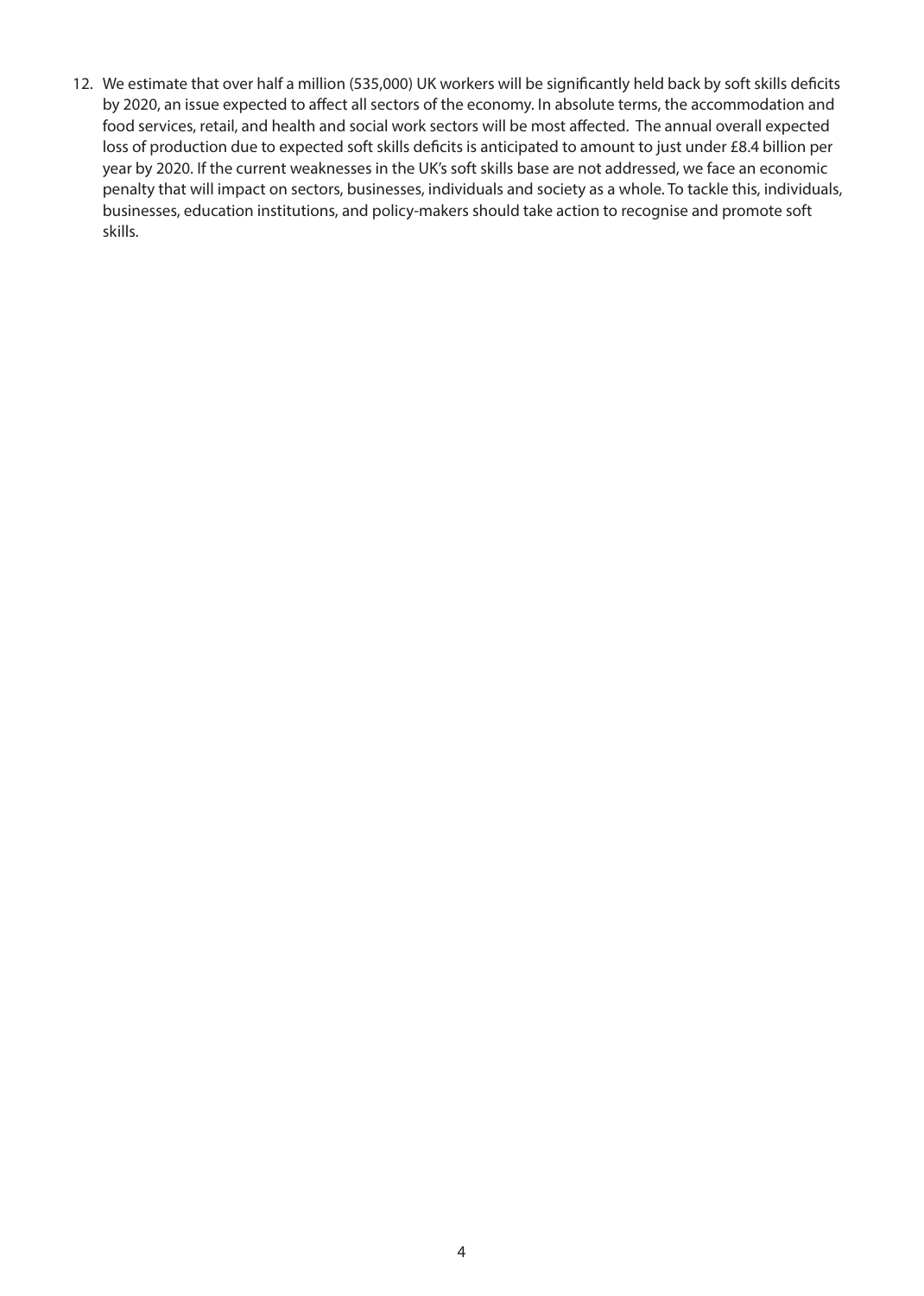## **1: Introduction**

- 1.1 McDonald's is one of a growing number of major employers and other stakeholders in the UK that recognise the crucial value of soft skills as a key component of the overall skillset of the UK workforce. For the purposes of this research the following traits and attributes are considered to comprise the broad skill set labelled as 'soft skills': communication and interpersonal skills; teamwork; time and self-management; decision-making and initiative-taking; and taking responsibility.
- 1.2 McDonald's employs around 100,000 people in the UK, and is continually developing the skills of its employees to enable the business to respond to the changing needs of its customers. In particular, McDonald's places a premium on the development of the soft skills of its own workforce, including communication, teamwork, and time and self-management.
- 1.3 As part of this ongoing development, McDonald's uses sophisticated systems and tools to assess the current stock of soft skills among the candidates who apply for a job with the company each year. Development of soft skills is also afforded a high priority in the training programmes deployed by McDonald's to develop its employees, and the continued performance of employees with respect to their soft skills is used in the staff appraisal system and in staff promotion, progression and reward decisions.
- 1.4 Confirmation of the importance of the skills imparted by training committed by McDonald's was provided recently through a survey of employees conducted as part of the 'Serving the UK: McDonald's at 40' report published in June 2014.<sup>1</sup> In particular, a staff survey found that current employees regarded the soft skills that had been developed during their time with McDonald's would be highly relevant to their future careers:
	- the development of communication skills was considered highly relevant by 96% of current employees
	- team-work skills by 94% of current employees
	- decision-making skills by 93%
	- time management skills by 91%
- 1.5 Moreover, the survey found that over 50% of current employees reported that the soft skills they had developed whilst working at McDonald's had provided a major boost to their self-confidence.
- 1.6 As one of the country's largest private sector employers, McDonald's is concerned that soft skills are not given the recognition they deserve. The purpose of this research is therefore to demonstrate the contribution soft skills make to the UK economy, today and in the future.

<sup>1</sup> Serving the UK: McDonald's at 40, available at: http://www.mcdonalds.co.uk/content/dam/UK01NewsAssets/Press%20releases/Serving%20the%20UK/ McDonald%2527sReport-FINAL.pdf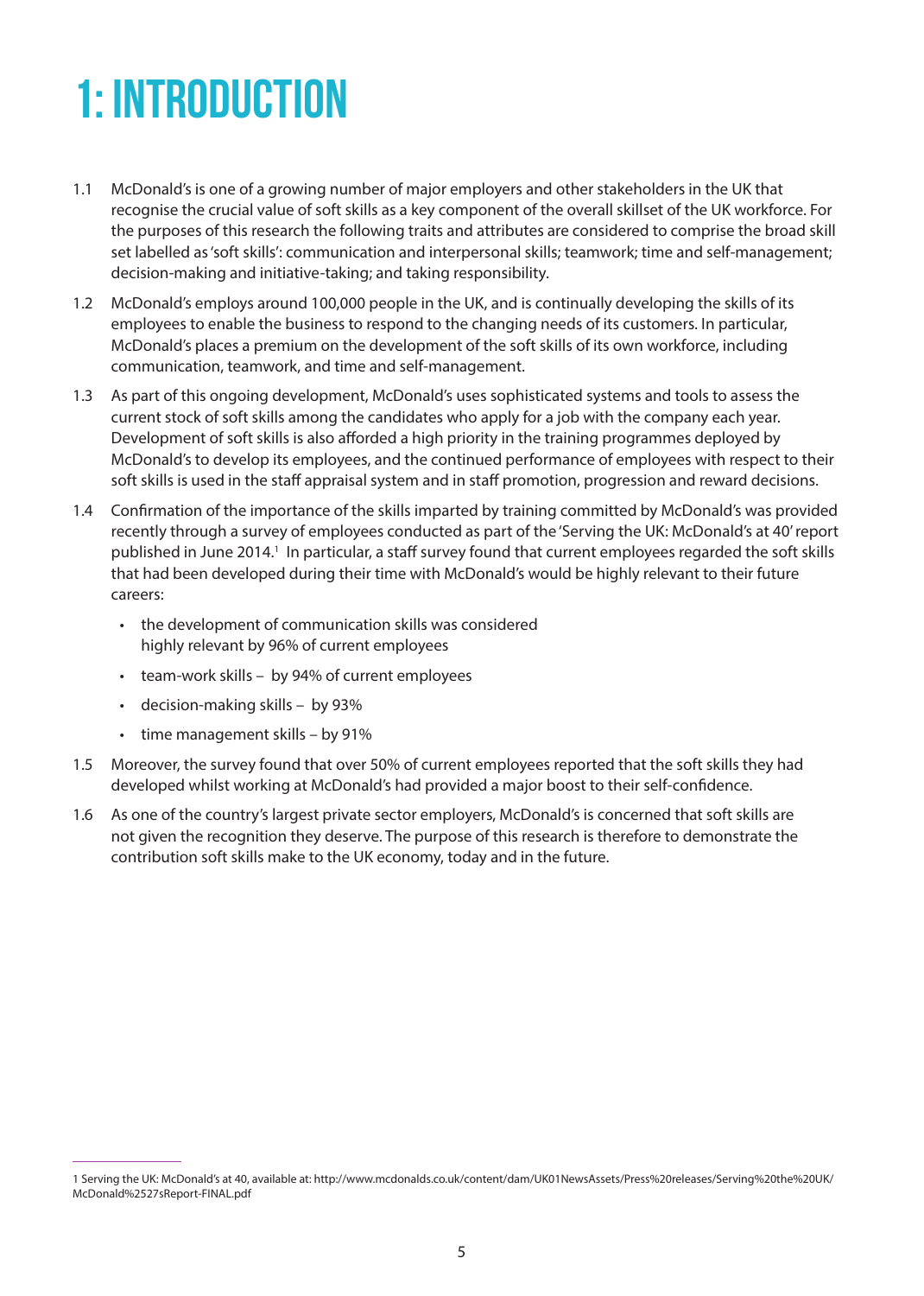- 1.7 The remainder of this report is structured in the following way:
	- Chapter 2 provides a more detailed explanation of what soft skills are, and how they relate to other skills and attributes of the workforce. This chapter also assesses the current and expected future importance of soft skills to the UK economy, with reference to current government skills, education, productivity and other relevant policies.
	- Chapter 3 estimates the value of the current contribution of soft skills to economic output in the UK, broken down into industrial and business sectors and also broken down into the constituent parts of the UK (i.e. for each of the four nations and also each of the nine English regions). Chapter 3 also provides an assessment of the potential future contribution of soft skills to the UK economy, for each of the years 2020 and 2025, again broken down by sector and geography.
	- Chapter 4 considers the potential scale of the economic costs and penalties that could be borne by the UK economy if expected skills gaps and skills shortages that pertain to soft skills are not addressed.
	- Chapter 5 provides some conclusions and offers some implications if action is not taken now to recognise and promote soft skills.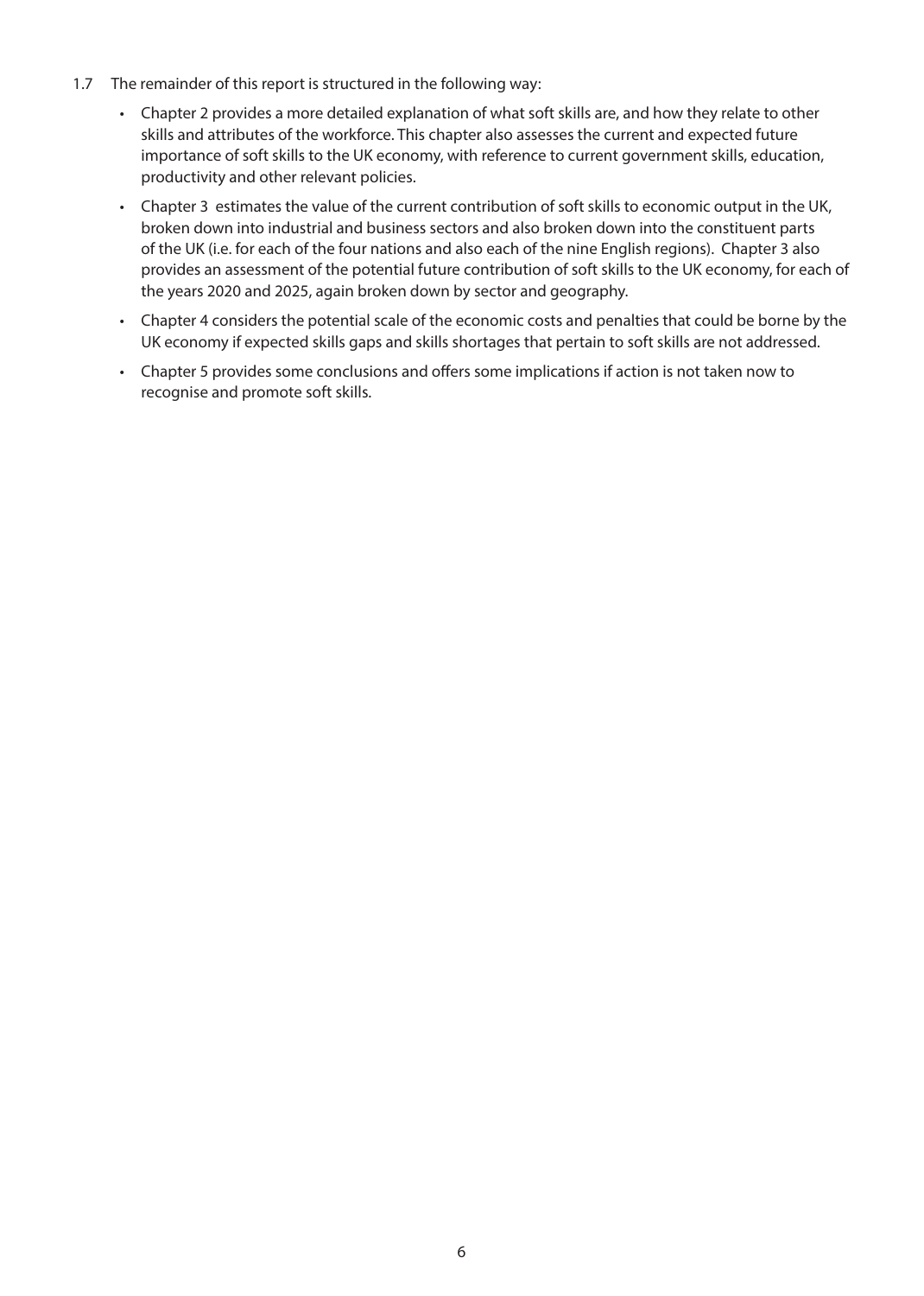## **2: What are soft skills and why do they matter?**

### WHAT ARE SOFT SKILLS?

- 2.1 Soft skills enable those qualities and attributes needed to succeed in the workplace. They encompass an individual's ability to listen well, to communicate effectively, to be positive, to manage conflict, accept responsibility, show respect, build trust, work well with others, manage time effectively, accept criticism, work under pressure, be likeable, and to demonstrate good manners.<sup>2</sup> Other authors have also added trust, empathy, work ethic, enthusiasm, optimism, integrity, motivation, professionalism and – above all – communication<sup>3</sup>.
- 2.2 Soft skills sit alongside and complement other types of skills, including technical or job-specific skills, literacy, numeracy and information technology skills. Soft skills are relevant to all workers and employees of all occupations and staff grade levels, including senior executives.
- 2.3 It is possible to group soft skills into clusters of linked skills. The disaggregation of soft skills as set out in the table below is based on research undertaken in 2011 by a team at Michigan State University.4

| <b>Table 2-1 Six Key Soft Skills Clusters</b> |                                |                                         |                                        |
|-----------------------------------------------|--------------------------------|-----------------------------------------|----------------------------------------|
| <b>Communication skills</b>                   | <b>Effective listening</b>     | Communicate pleasantly                  | Ask good questions                     |
|                                               | Accurate and concise           | and professionally                      | Communicate                            |
|                                               | communication                  | <b>Effective written</b>                | appropriately using social             |
|                                               | <b>Effective oral</b>          | communication                           | media                                  |
|                                               | communication                  |                                         |                                        |
| <b>Decision-making/</b>                       | Identify and                   | Creative and                            | Engage in                              |
| <b>Problem solving skills</b>                 | analyse problems               | innovative solutions                    | life-long learning                     |
|                                               | Take effective and             | Transfer knowledge                      | Think abstractly                       |
|                                               | appropriate action             | between situations                      | about problems                         |
|                                               | Realise the effect             |                                         |                                        |
|                                               | of decisions                   |                                         |                                        |
| <b>Self-management skills</b>                 | <b>Efficient work habits</b>   | Sense of urgency                        | Adapt and apply                        |
| Self-starting                                 |                                | to address and complete<br>tasks        | appropriate technology                 |
|                                               | Well-developed ethics          |                                         | Dedication to continuing               |
|                                               | and sense of loyalty           | Work well                               | professional development               |
|                                               |                                | under pressure                          |                                        |
| <b>Teamwork skills</b>                        | Productive as a<br>team member | Maintains accountability<br>to the team | Aware of and sensitive to<br>diversity |
|                                               | Positive and encouraging       | Works with multiple                     | Shares ideas to multiple               |
|                                               | attitude                       | approaches                              | audiences                              |
|                                               | Punctuality and                |                                         |                                        |
|                                               | meets deadlines                |                                         |                                        |

2 Todd Smith: *Little Things Matter*, 2010

<sup>3</sup> *The Growing Importance of Soft Skills*, Human Resources Insight, 2012

<sup>4</sup> Crawford et al: *Comparative Analysis of Soft Skills*, Michigan State University, August 2011. A seventh cluster – Experiences – described there has been excluded from the table above.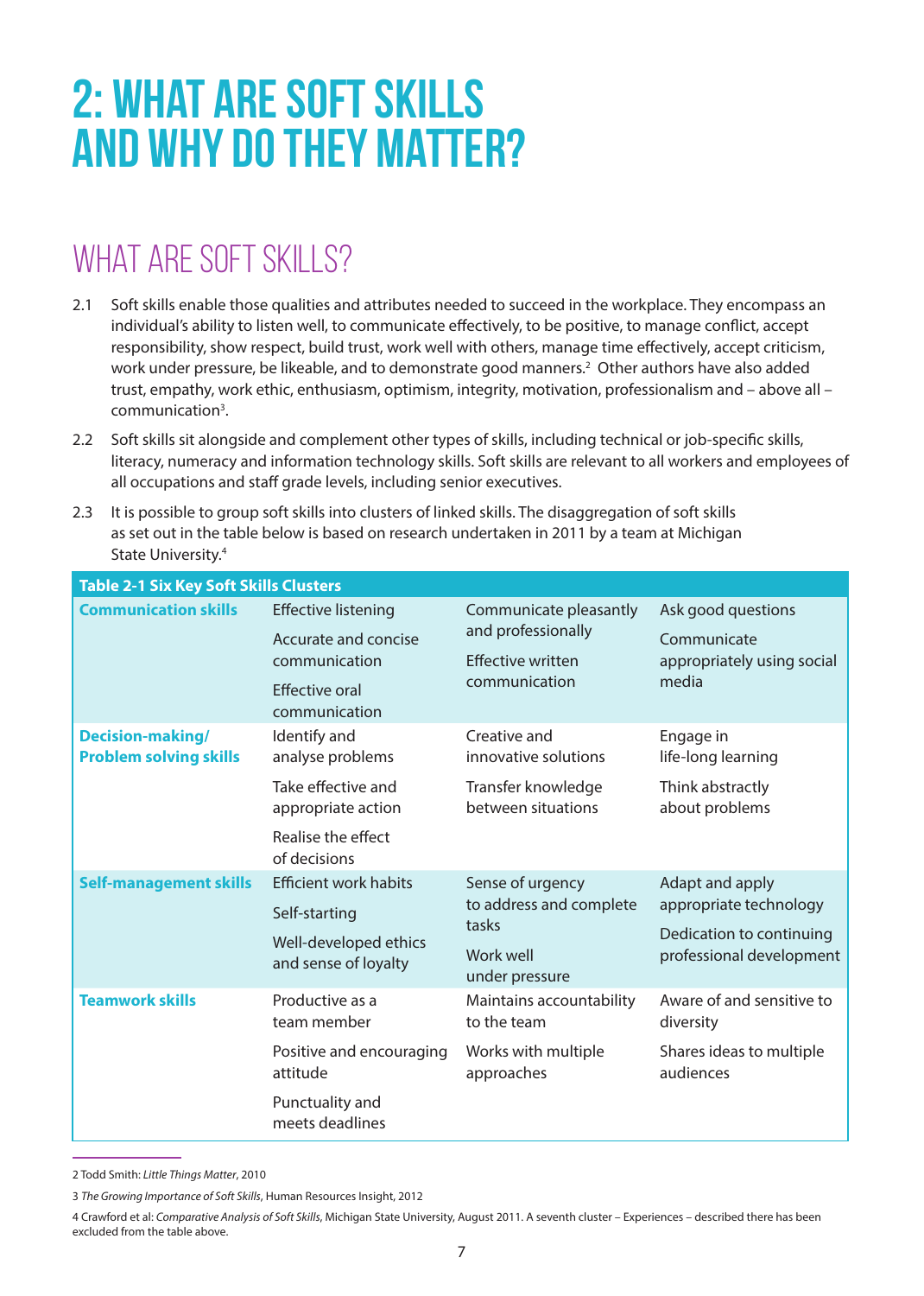| <b>Professionalism skills</b> | <b>Effective relationships</b><br>with customers,<br>businesses and the public<br>Accept critique and<br>direction in the workplace<br>Trustworthy with sensitive<br>information | Understands role and<br>has realistic career<br>expectations<br>Deals effectively with<br>ambiguity | Maintains appropriate<br>decorum and demeanor<br>Selects appropriate<br>mentors and sources of<br>advice |
|-------------------------------|----------------------------------------------------------------------------------------------------------------------------------------------------------------------------------|-----------------------------------------------------------------------------------------------------|----------------------------------------------------------------------------------------------------------|
| <b>Leadership skills</b>      | Sees the 'big picture' and<br>thinks strategically                                                                                                                               | Recognises and deals<br>effectively with conflict                                                   | Motivates and leads<br>others                                                                            |
|                               | Recognises when to lead,<br><b>Builds professional</b><br>and when to follow<br>relationships                                                                                    |                                                                                                     | Recognises when<br>change is needed, and                                                                 |
|                               | Respects and<br>acknowledges<br>contributions<br>from others                                                                                                                     |                                                                                                     | contributes to the change<br>effort                                                                      |
|                               |                                                                                                                                                                                  |                                                                                                     |                                                                                                          |

- 2.4 For the purposes of this research, we have further refined the long list of characteristics, attributes and skills that are included under the heading 'soft skills'. The starting point is the recognition of a set of qualities and attributes that are necessary for all employees to succeed in the workplace, which are the ability to:
	- Listen well
	- Communicate effectively
	- Be positive
	- Manage conflict
	- Accept responsibility
	- Show respect
	- Work well with co-workers
	- Manage time effectively
	- Work well under pressure.
- 2.5 In order to enable these behaviours, McDonald's has identified that the following five linked soft skill sets are vital for all workers:
	- Communication and interpersonal skills
	- Teamwork
	- Time and self-management skills
	- Decision-making and initiative-taking
	- Taking responsibility.
- 2.6 When these five soft skill sets are available, utilised and nurtured, the positive outcomes for individuals include the provision of employment opportunity, the progression of careers (including promotion and reward), and the development of employee confidence and satisfaction.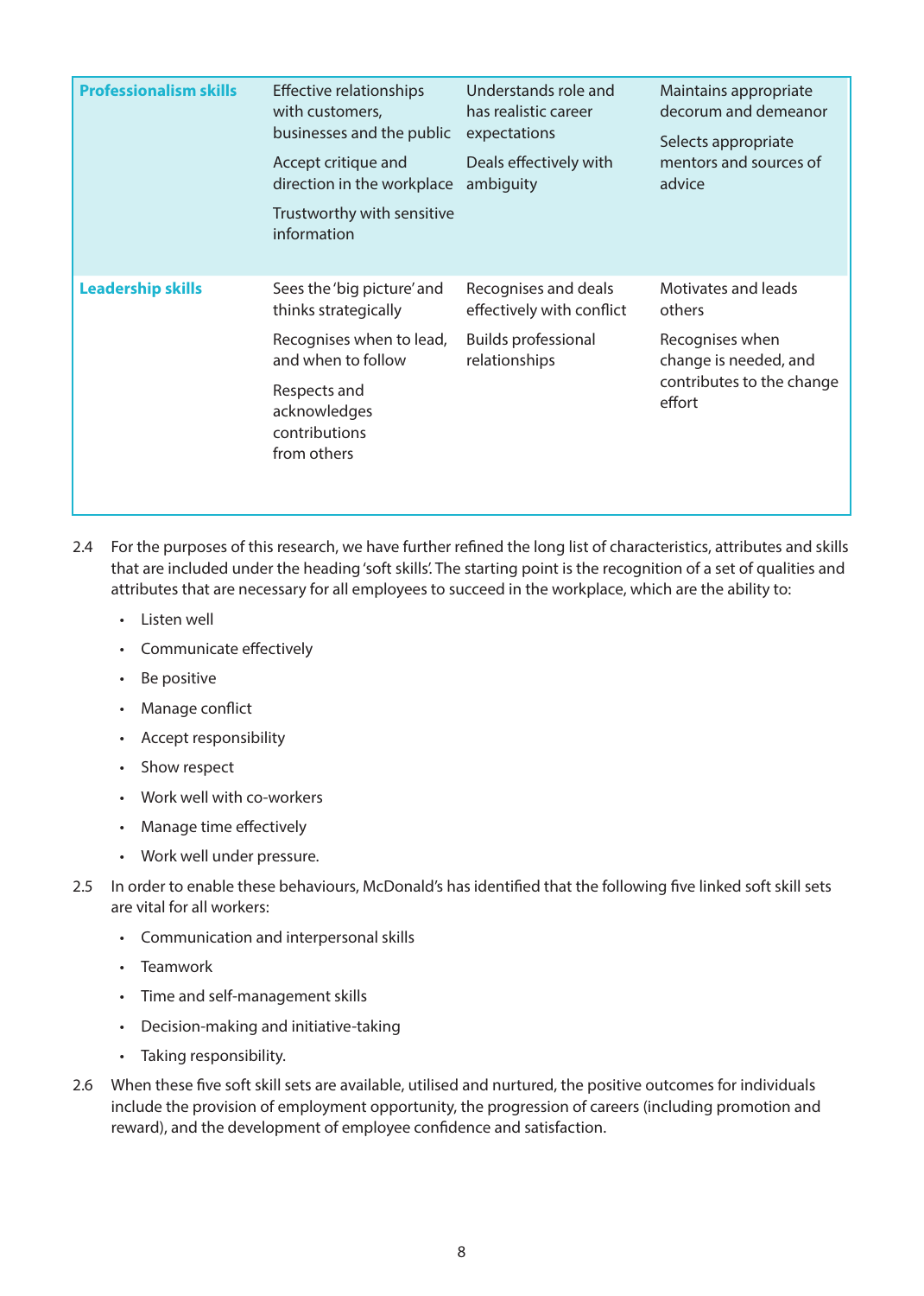2.7 The five-point typology of soft skills developed by McDonald's is the one used in this report. However, there is clearly little real difference between this typology and that developed by others, such as the University of Michigan definition set out in Table 2-3 above.

### WHY DO SOFT SKILLS MATTER?

- 2.8 The contribution of soft skills arises because of the importance of team-working, collaboration, worker-toworker interaction and worker-to-customer interaction in most – if not all – modern workplaces.
- 2.9 At many major companies including McDonald's soft skills lie at the heart of employee recruitment and staff development at all levels. Since 2005 McDonald's has increasingly put the development of soft skills at the centre of its 'people profit chain' business model, with clear links established between the investment of time, energy and financial resources into developing people and engaging employees through training, education, reward, recognition and respect, leading in turn to: improved staff competence and confidence; enhanced customer experience; enhanced sales revenues; and steadily improving business profitability.
- 2.10 Soft skills are obviously vital to businesses where customer care, personal attention and face-to-face human interaction are central to the business model (for example: businesses operating in leisure, hospitality, travel, and personal care; and public sector organisations involved in delivering healthcare, education and other services).
- 2.11 However, soft skills are also important to any business and organisation where teamwork and worker interactions are important, even where the opportunities for customer interaction are minimal or absent. This includes sectors such as manufacturing, construction and transportation, where collaboration between workers is increasingly vital to safe, efficient and productive working.
- 2.12 The fact that soft skills matter to the great majority of companies is confirmed by evidence of survey responses from senior business executives. For example, a recent large-scale survey of businesses conducted in the United States revealed that amongst the top three attributes that companies are currently looking for in new employees are communication skills (83%) and an ability to work within a team (74%).<sup>5</sup>
- 2.13 Another recent national survey of nearly 2,200 businesses conducted in the US identified that 77% of employers considered that soft skills are just as important as hard skills (i.e. skills that are learned to perform a specific job function) and that 16% of employers considered soft skills to be more important than hard skills when evaluating recruitment job candidates.<sup>6</sup>
- 2.14 Moreover, it is not just in customer-facing or sales occupations where companies appear to be finding soft skills to be increasingly important. A survey of senior business executives published by Grant Thornton in 2010 identified that 55% of chief financial officers considered that the biggest challenge in recruiting accountancy professionals was finding applicants with the necessary soft skills beyond the normal competences and qualifications expected of an accounting professional.7
- 2.15 Soft skills are also consistently reported as being highly valued by employers throughout the UK economy, and are recognised as 'key competencies that employees need to secure employment and succeed in the workplace.<sup>'8</sup>

<sup>5</sup> Millennial Branding, *Multi-generational Job Search Study*, May 2014

<sup>6</sup> http://www.careerbuilder.com/share/aboutus/pressreleasesdetail.aspx?sd=4/10/2014andid=pr817anded=12/31/2014

<sup>7</sup> Grant Thornton: *The evolving accounting talent profile: CFO strategies for attracting training and retraining accounting professionals* Public Policy and External Affairs, Summer 2010

<sup>8</sup> International Youth Foundation, April 2013. *Getting Youth in the Door: Defining Soft Skills Requirements for Entry-level Service Sector Jobs*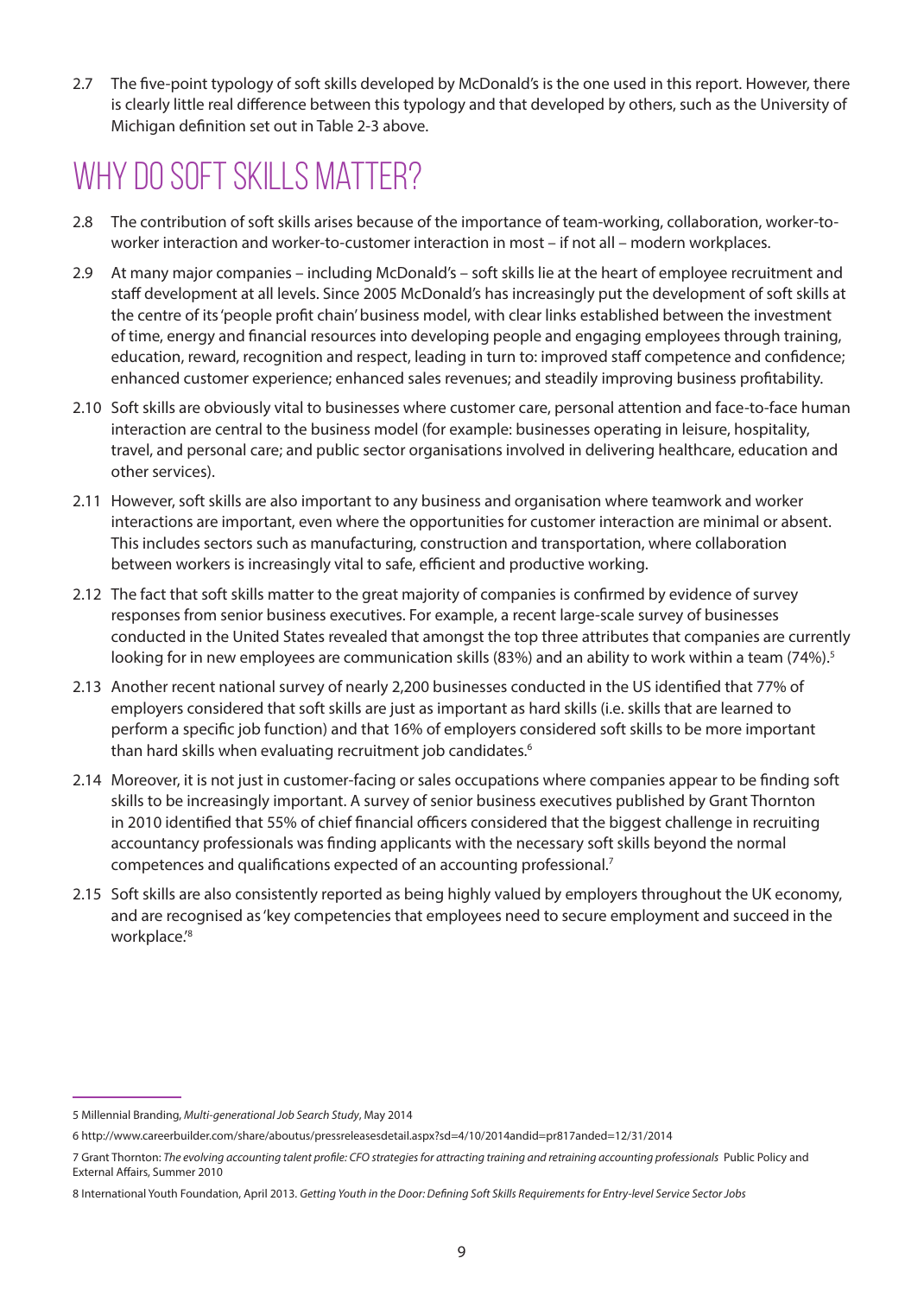- 2.16 Also in the UK context, recent research published by the UK Commission for Employment and Skills (UKCES – the non-departmental public body that advises the UK Government and the devolved administrations on skills and employment policy), based on a survey of 91,000 businesses across the UK, identifies that soft skills are associated with between 33%-40% of all reported skills-shortage vacancies.<sup>9</sup>
- 2.17 The UKCES survey identified that softer skills were deficient among applicants for all occupational types, but they were more frequently reported among applicants for sales and customer service occupations, administrative/clerical occupations and among elementary occupations. The UKCES survey also identified the extent to which UK employers have existing employees with skills gaps that are related to soft skills. On average, UK establishments surveyed reported that they currently had problems with soft skills being lacking among their staff.
- 2.18 The Confederation of British Industry the country's peak employer organisation has also affirmed that many of the UK's businesses place more value on skills and achievements that boost someone's attractiveness as a potential employee or candidature for career advancement and progression.10
- 2.19 Soft skills gaps and shortages are not just a minor irritant for employers: these skills deficits can cause major problems and disruptions for business and result in increased costs and diminished competitiveness and profitability. Altogether, around one quarter of UK establishments reported that their overall skills gaps resulted in increased operating costs: a component of these additional costs is attributable to the soft skills gaps evident among a proportion of employees. Other consequences of skills gaps were reported as including:<sup>11</sup>
	- increased workload on other staff
	- difficulties meeting quality standards
	- difficulties introducing new working practices
	- losing business to competitors
	- delays in introducing new products or services
	- the need to outsource work
- 2.20 Moreover, the research evidence is clear that soft skills gaps affect staff of all occupational grades, from managers through to manual and elementary occupations.
- 2.21 Altogether, only 37% of UK establishments surveyed reported that these skills gaps had no impact on the performance of their organisation. Clearly, skills gaps – including gaps in soft skills – are a major problem for the UK economy across all sectors, nations and regions.
- 2.22 A range of sector-specific skills studies commissioned by the UKCES in 2012 confirmed the current and/ or rising importance of soft skills, often in combination with information technology skills, as the following examples across a wide range of different sectors illustrate:
	- The assessment for the Health and Social Care sectors cites evidence from a study by the University of Warwick that considered that advances in medical treatment and technology coupled with new ways of organising health service delivery would likely fuel the development of flexible new roles, requiring softer, employability skills in negotiating and facilitating change.<sup>12</sup>

<sup>9</sup> A skills-shortage vacancy occurs when an employer wishes to recruit but cannot because the employer cannot find applicants with the appropriate skills, qualifications or experience

<sup>10</sup> CBI: *Building for Growth – education and skills survey* 2011, p 4

<sup>11</sup> UKCES: *UK Commission's Employer Skills Survey 2013*: *UK Results,* January 2014, p 47

<sup>12</sup> UKCES: *Sector Skills Insights: Health and Social Care,* p 55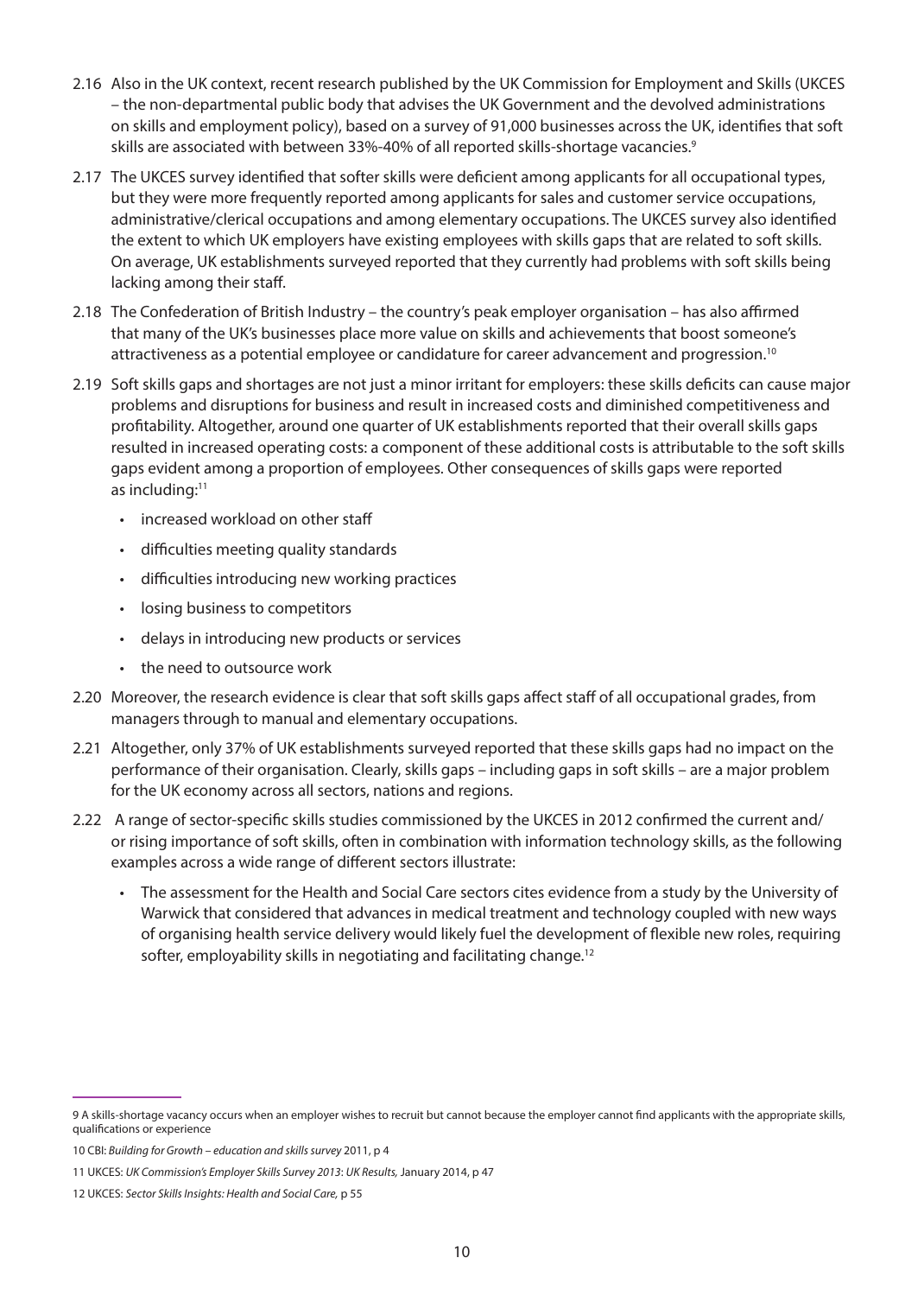- The assessment for the Professional and Business Services sector identified that the increasing importance of soft skills such as customer service delivery is expected to become more influential on ways of working and demand for skills in the sector, and that 'means focusing on understanding and meeting customer demands, multi-skilling and more effective use of technology'.13
- The assessment for the Retail and Wholesale sectors confirms in particular the increasing importance of soft skills such as team-work and communication in recruitment decisions by retail employers.<sup>14</sup>
- The assessment for the Creative Industries, Media and Entertainment sector identifies that ensuring the industry has the right soft skills (as well as technical skills) to maximise its growth potential will be vital in ensuring that the UK maintains its position as a world leader in creative industries and media, and can continue to innovate and develop new international and domestic markets.15
- The assessment for the Manufacturing sector confirms the need for rising demand for softer skills including team-work and communications across a range of sub-sectors including chemicals, pharmaceuticals, technical textiles, engineering and others.16

### SKILLS AND EMPLOYMENT POLICY IN THE UK: LINKS TO SOFT SKILLS

2.23 The coalition Government has – like its predecessor – made skills a top priority within education, business competiveness and economic growth policies. Policy objectives set out in the *Rigour and Responsiveness in Skills* policy paper (jointly published by the Department for Education and the Department for Business, Innovation and Skills in April 2013) identified the key role of soft skills as follows:

> *We need to offer high quality training in the skills people need entering employment, and to provide a platform for acquiring new skills throughout their working lives. In addition, the offer for unemployed people needs to be genuinely responsive, giving them the mix of education and training that fits their needs and supports them into work, rather than what is convenient for the provider. This must include developing the essential 'soft skills', such as team working, collaboration and punctuality, which are needed for the workplace. This will only happen where providers are truly responsive to the needs of employers, engaging them fully to ensure that the education and training provided will genuinely equip the trainee for the workplace*

(*Rigour and Responsiveness in Skills,* 2013, page 21, emphasis added).

2.24 The importance of soft skills is also emphasised in the Scottish Government's skills strategy paper *Skills for Scotland* (2010)

> *Ensuring Scotland's people have the appropriate support to meet the essential skills criteria is fundamental to the long-term economic goals. Employers will also look for the softer skills that can be crucial to productivity and success. These can include teamwork, communication, problem solving ability, analytical skills, enterprise and entrepreneurial skills, career management skills, leadership and customer service skills as well as personal characteristics such as motivation, self-confidence, and career aspiration.*

(*Skills for Scotland*, page 9, emphasis added)

<sup>13</sup> UKCES: *Sector Skills Insights: Professional and Business Services*, August 2012, p 27

<sup>14</sup> UKCES: *Sector Skills Insights: Retail and Wholesale*, August 2012, p 38

<sup>15</sup> UKCES: *Sector Skills Insights: Creative Media and Entertainment Sector,* October 2012, p 140

<sup>16</sup> UKCES: *Sector Skills Insights: Manufacturing,* November 2012, p 94 etc.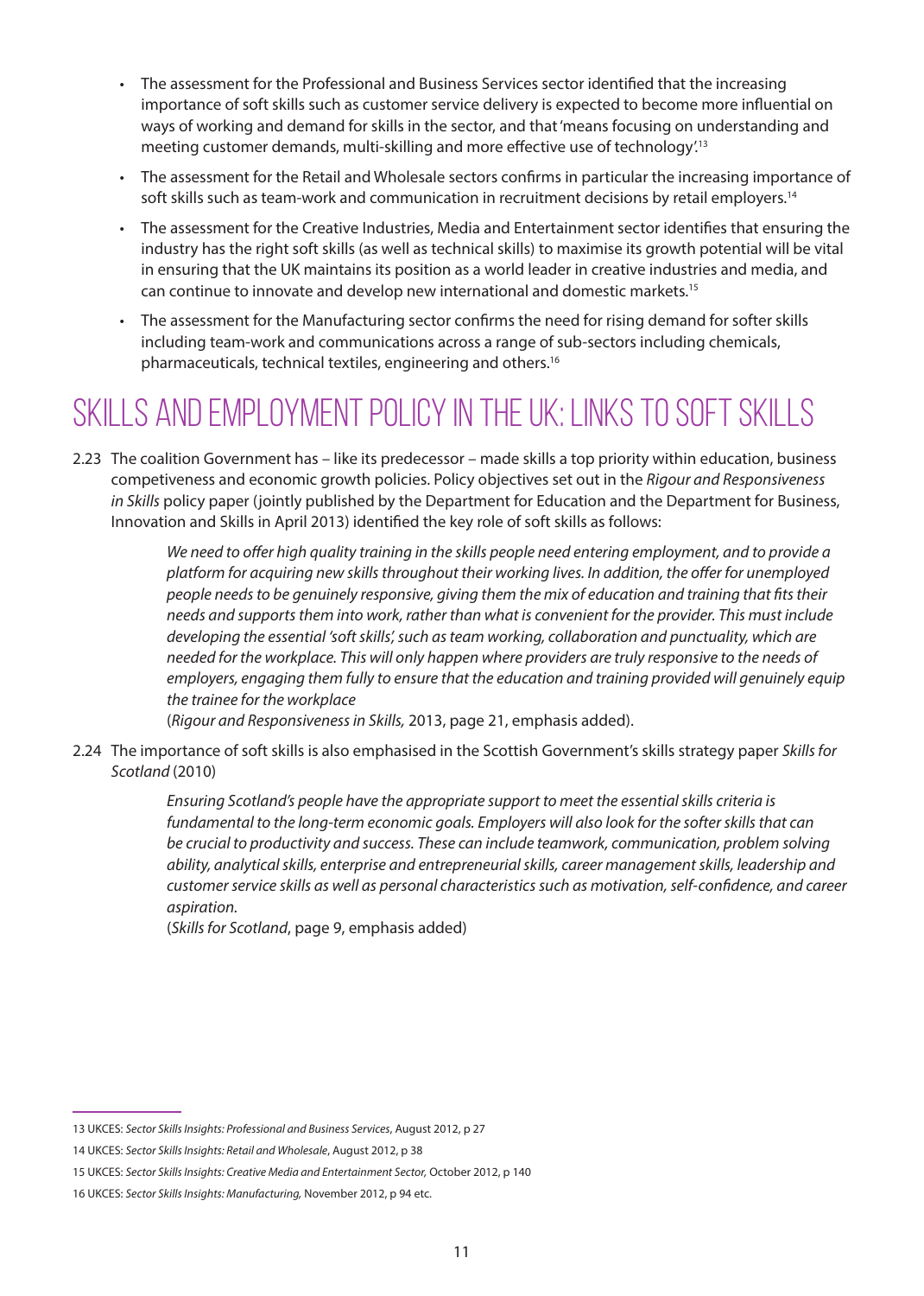2.25 *The Success through Skills – Transforming Futures* skills strategy published by the Northern Ireland government (2011) is not quite so explicit in identifying the importance of soft skills. However, the strategy does acknowledge that Northern Ireland lags behind the rest of the UK not only in technical skills but also in soft skills, and cites research undertaken in 2006 that confirms this.<sup>17</sup> The strategy also provides the following statement that by implication underlines the need for a new emphasis on soft skills and modern methods of management and working:

> *If we are to achieve our economic ambitions we cannot allow ourselves to get locked into a low skill, low value added economy. We must find ways of ensuring the skills that are produced are closely related to the current and future needs of the economy. We must find ways of ensuring that employers are encouraged, not only to articulate their skill needs but also to harness fully the skills that are available to them, and this may require in some cases a comprehensive re-engineering of business models and stronger management and leadership to drive forward the required change.* (*Success through Skills – Transforming Futures,* page 14, emphasis added).

- 2.26 Surprisingly, the Welsh Government's recent (January 2014) *Policy Statement on Skills* does not explicitly refer to soft skills as being an issue in Wales. The policy statement does highlight the need to enhance both the skills of those individuals who are out of work but are seeking employment, as well as upgrading the skills of existing employees. However, the document mainly emphasises skills issues with respect to: literacy and numeracy; Welsh language skills; qualifications and the pre-19 curriculum; and higher level skills; but is silent on the topic of soft skills.
- 2.27 The apparent lack of acknowledgment of the importance of soft skills among policy-makers in Wales is a concern, and exemplifies the fact that full recognition of the contribution of soft skills to economic and business competitiveness and opportunity for individuals has still some way to go in the UK.

### Soft skills and the UK productivity gap

- 2.28 A key aim of the economic policy of successive Governments over the past decade has been to reduce the significant productivity gaps between the UK and its main competitors such as the US, Germany, France and Japan.18 Consequences of low productivity in the UK include: lower profits for businesses; lower quality products and services provided by both private and public sector organisations; and vulnerability to the loss of jobs to overseas competition.
- 2.29 Moreover, increased skill levels help firms adapt more quickly and effectively to change. This in turn gives them more confidence to invest, to innovate, to seek out new markets and to grow.
- 2.30 In responding to this agenda, HM Treasury and the former Department for Trade and Industry (DTI) now the Department for Business, Innovation and Skills (BIS) – identified five key drivers of productivity: skills; enterprise; innovation; competition; and investment.<sup>19</sup>
- 2.31 Skills in particular have been identified as a driver over which Government and public bodies have the ability to exert influence through education and training policies and budgets. However, although skills are vitally important they cannot be considered in isolation: both the 2003 and more recent 2011 *Skills Strategy*  White Papers acknowledge that skills alone cannot drive productivity improvements.

<sup>17</sup> *Northern Ireland Employee Skills Survey*, 2006

<sup>18</sup> HM Treasury/DTI (2004), *Productivity in the UK 5: Benchmarking UK Productivity Performance*, Stationery Office: London

<sup>19</sup> For example, see HM Treasury (2000): *Productivity in the UK: the evidence and the Government's approach*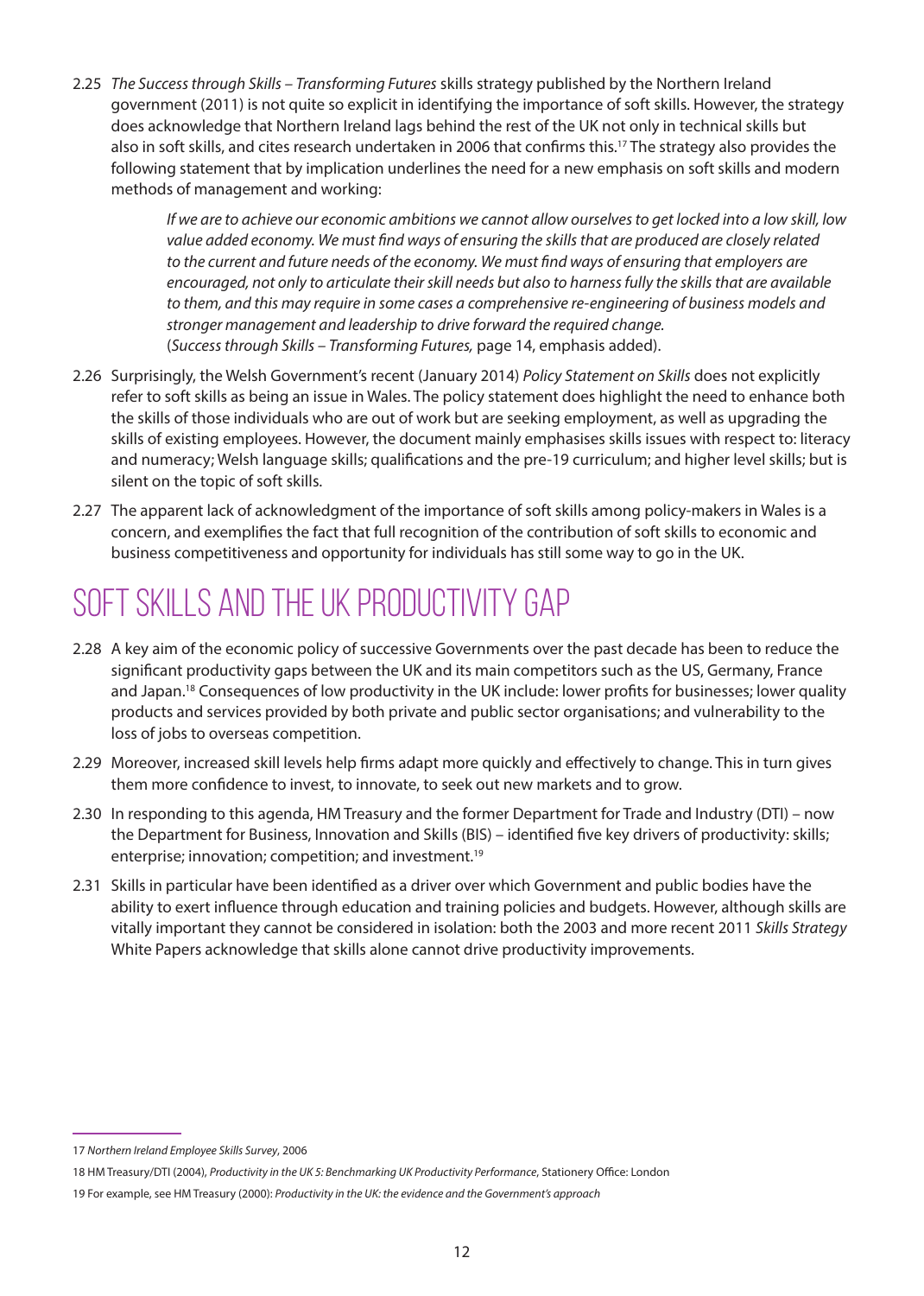- 2.32 However, skills improvements are vital when combined with improvements in the other four drivers (enterprise, competition, investment and innovation).20 Skills are considered to raise productivity in a number of ways, including:21
	- Enabling workers to undertake more complex tasks, to work more effectively and to produce higher value products and services
	- Enabling efficiencies potentially obtained when investing in technology to be fully captured
	- Enabling greater levels of workplace adaptability, allowing businesses and organisations to be able to implement new processes and technologies more speedily, efficiently and effectively.
- 2.33 Other authors have also highlighted the spillover effects from more highly trained workers that positively influence the productivity of co-workers in the workplace.<sup>22</sup> That is, the presence of more highly trained workers providing role models and sources of learning for others working in the same teams or in the same workplace environment.
- 2.34 This aspect points towards the importance of soft skills as well as hard skills as a key component of productivity: workplaces that emphasise and invest in soft skills are more likely to be ones where such positive spillovers (i.e. positive learning between co-workers) occur more frequently and more effectively.
- 2.35 The contribution of soft skills to organisational productivity was underlined by a study undertaken in 2003 by Haskel et al.23 Focusing on manufacturing, the study found that soft skills – including interpersonal skills and communication skills – were positively related with total factor productivity. The authors also highlighted that the overall productivity in an establishment depended not just on average levels of skills but also how skills were deployed within the organisation i.e. emphasising the importance of soft skills among management as well as in production units or the factory floor.
- 2.36 Evidence drawn from the 2005 *Work and Enterprise Survey* reveals that high performance and high productivity organisations in the UK are characterised by workforces employed in workplace environments characterised by a high degree of informality, with trusting relationships between members of the workforce, and with visible and accessible business leaders, all of which facilitated and encouraged quicker and more effective decision making.<sup>24</sup> Hence, workplace environments where soft skills are emphasised, developed and valued at all levels are much more likely to be high productivity and innovative workplaces.

### Soft skills and the entry of young people into the workforce

2.37 Youth unemployment has been and remains a major and well-reported economic and social issue for the UK, with policy-makers concerned about both the numbers of young people who are unemployed and the proportion of such young people who are neither in education nor training. There has been a widespread perception that young people experienced a significant proportion of the unemployment and underemployment consequences of the 2008 recession and subsequently sluggish economic recovery.

<sup>20</sup> BIS: *Skills for Sustainable Growth*, 2011

<sup>21</sup> Gamblin: *Exploring the links between skills and productivity,* Warwick Institute for Employment Research, 2009

<sup>22</sup> Prosperity for all in the Global Economy - World Class Skills (Leitch Review of Skills, published by HM Treasury), 2006

<sup>23</sup> Skills and productivity in the UK using matched establishment, worker and workforce data CeRiBA Discussion Paper: London, 2003

<sup>24</sup> Work Foundation (2005) *People Strategy and Performance: Results from the Second Work and Enterprise Survey*, Department for Trade and Industry Employment Relations Research Report, No. 46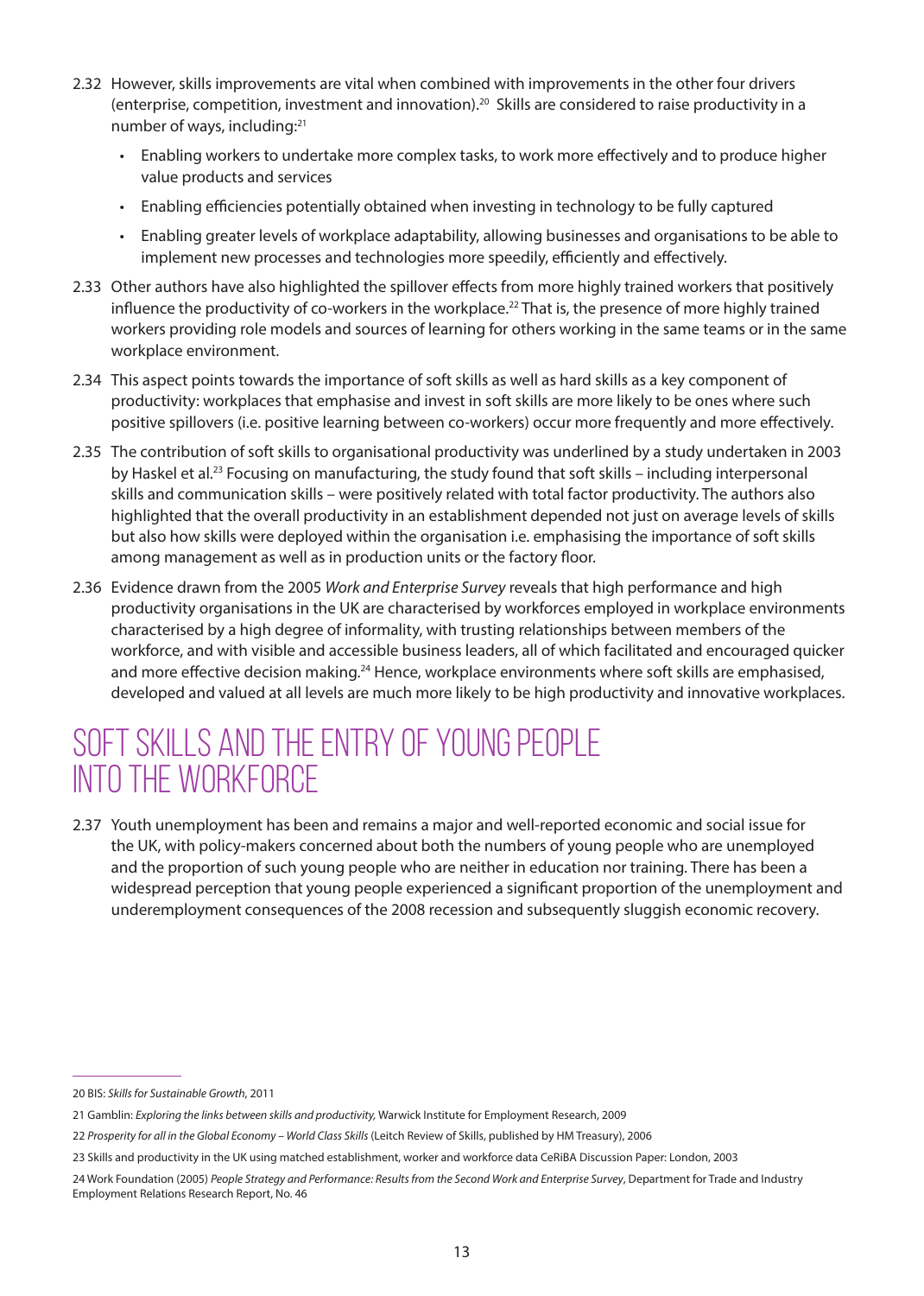- 2.38 As recently as 2012, over one million young people were unemployed in the UK. Although this number has now fallen by around one quarter<sup>25</sup>, there still remains a larger proportion of 18-24 year olds out of work than any other similarly banded age group.
- 2.39 Apart from the human cost to the young people themselves, this situation is estimated to have cost £600 million in forgone revenues and up to £10.7 billion in lost economic output in 2012 alone.<sup>26</sup> These financial estimates of course do not account for the long term social and economic costs to individuals, families and society caused by a failure to secure sufficient employment opportunities for the UK's young people.
- 2.40 Employment is not the only challenge for youth: full engagement in education or training is another key challenge. Nearly one in every six young people in the UK in 2012 was classified as being Not in Education, Employment or Training (NEET). Those who are categorised as NEET are increasingly unlikely to have meaningful work experience: 48% of NEETs have no experience of paid work, a figure which has increased from 41% in 2001.27
- 2.41 One barrier to young people entering the workplace through the gaining of their first job is a perception that too many young people leave the education system insufficiently prepared for the workplace.
- 2.42 The ACEVO report on youth unemployment (2012) places emphasis on the increasing importance of soft skills in the workplace, and explains that while many young people have acquired these skills there is evidence that many among Britain's young unemployed have not. For these young people, the lack of soft skills is a barrier to employment.<sup>28</sup>
- 2.43 The CBI has also placed particular emphasis on the employability skills of graduates and other young people. According to the CBI:29

*Businesses want graduates who not only add value but who have the skills to help to transform their organisation in the face of continuous and rapid economic and technological change. All graduates need to be equipped with employability skills. Employability covers a broad range of non-academic or*  softer skills and abilities which are of value in the workplace. It includes the ability to work in a team; a *willingness to demonstrate initiative and original thought; self-discipline in starting and completing tasks to deadline.*

- 2.44 The biennial UK national employer survey, last conducted in 2013, asks questions that are directly relevant to this topic. The survey revealed that just over one quarter of establishments had recruited an education-leaver directly into their first job in the past 2-3 years, but the subsequent experience had been disappointing for some of these organisations. For example, 18% of establishments recruiting schoolleavers found that these recruits had poor attitudes to work and a lack of motivation (the equivalent figure for FE college leavers was 10%, and for university/higher education leavers was  $4\%$ .<sup>30</sup>
- 2.45 The trait of poor attitudes to work and poor motivation are linked to soft skills deficits among some school/ college/university leavers. It is also possible that encountering these traits among some young people may contribute to decisions made by some employers not to recruit education leavers at all.

<sup>25</sup> House of Commons Library, August 2014

<sup>26</sup> ACEVO: *Youth unemployment – the crisis we cannot afford* (2012)

<sup>27</sup> *Labour Force Survey,* via Sissons and Jones (2012).

<sup>28</sup> ACEVO: *Youth unemployment – the crisis we cannot afford* (2012), page 37

<sup>29</sup> http://www.cbi.org.uk/business-issues/education-and-skills/in-focus/employability/

<sup>30</sup> UKCES: *UK Commission's Employer Skills Survey 2013*: UK Results, January 2014, page 88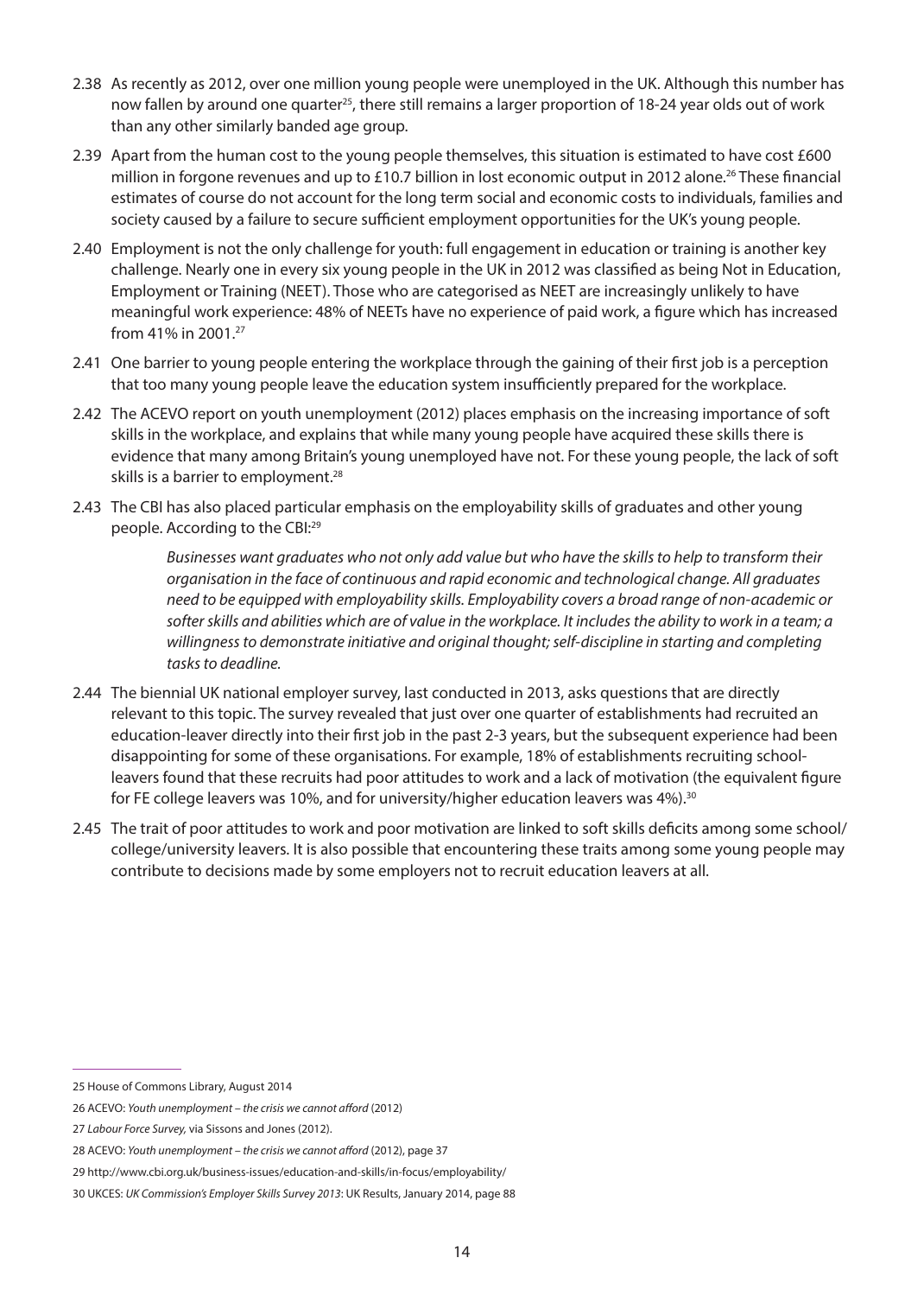- 2.46 Of course, Britain is not the only country where youth unemployment is a major problem. A pan-European review of the problem of young people who are NEET identified soft skills as a major barrier to young people accessing job opportunities, and highlighted a number of responses in different EU countries that had focused on developing young people's communication and inter-personal skills, as well as tackling issues of self-esteem, confidence and personal development.<sup>31</sup>
- 2.47 A recent pan-European survey of Chief Executives also highlighted the widespread perception that many young people lack the soft skills to gain their first job and to progress up the career ladder.<sup>32</sup> The survey found that 54% of respondents felt that young people were lacking in soft skills. 'Entrepreneurship skills and acumen' were also considered to be lacking among young people by 24% of respondents.

Of course, McDonald's itself plays a vital role in employing young people in the UK. Of the 100,000 or so people employed by the company, about three quarters are young people aged 16 to 25. This makes McDonald's one of the largest private sector employers of young people in the UK. For many of these young people, working at McDonald's is their first key step on their career ladder and helps them to develop the skills and confidence to succeed at work, whether that's at McDonald's or elsewhere.

<sup>31</sup> European Foundation for the Improvement of Living and Working Conditions: *NEETs: young people not in employment, education or training: characteristics, costs and policy responses in Europe,* 2012

<sup>32</sup> *Closing the Gap between business and education*, 2011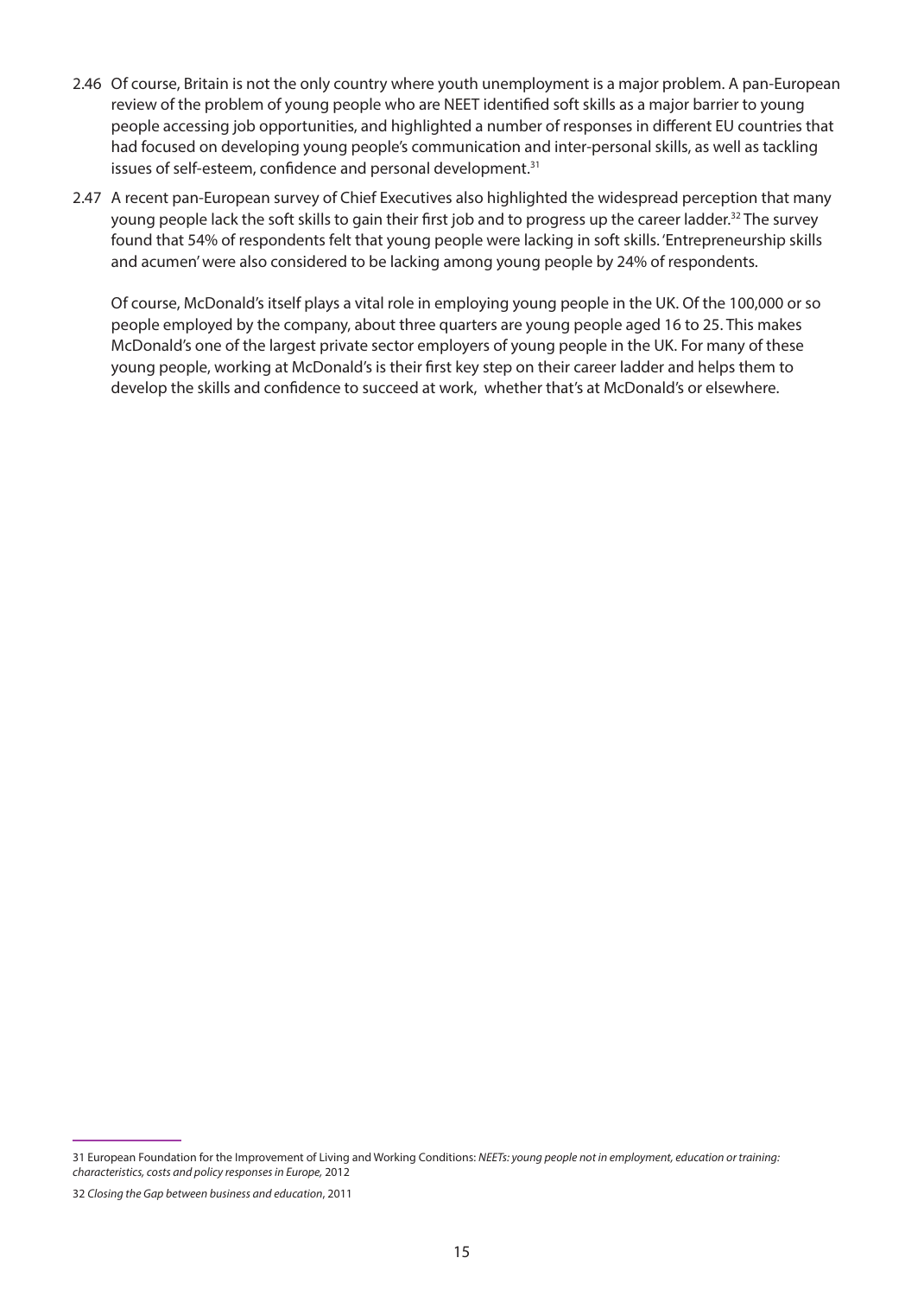## **3: Contribution of soft skills to the economy**

3.1 This chapter estimates the current and expected future contribution of the stock of soft skills in the workforce to the UK economy. For the assessment of the current contribution of soft skills, the focus (because of the availability of data) is on the year 2012. The future assessment considers two future years, respectively 2020 and 2025.

### CURRENT CONTRIBUTION OF SOFT SKILLS

- 3.2 Overall, we estimate that the value of soft skills to the UK economy is worth just under £88.5 billion, indicating that the current stock of soft skills in the UK workforce underpins about 6.5% of the economy as a whole.
- 3.3 As set out in the table below, soft skills make an important contribution to the economies of the different nations and regions of the UK. The particular importance of soft skills to London (£20.4bn, over 23% of the total) and the South East (a further £13bn or so, an additional 14.7% of the total) in part reflects the importance of financial and professional services in those regions of England.

| Table 3-1 Value of output (GVA) attributable to soft skills, 2012, £m (2011 prices) |        |                   |  |
|-------------------------------------------------------------------------------------|--------|-------------------|--|
| <b>Nation / region</b>                                                              | £m     | % of contribution |  |
| <b>England</b>                                                                      | 76,758 | 86.7%             |  |
| <b>Wales</b>                                                                        | 3,048  | 3.4%              |  |
| <b>Scotland</b>                                                                     | 6,842  | 7.7%              |  |
| <b>Northern Ireland</b>                                                             | 1,847  | 2.1%              |  |
| <b>North East</b>                                                                   | 2,752  | 3.1%              |  |
| <b>North West</b>                                                                   | 9,452  | 10.7%             |  |
| <b>Yorkshire and the Humber</b>                                                     | 5,770  | 6.5%              |  |
| <b>East Midlands</b>                                                                | 5,103  | 5.8%              |  |
| <b>West Midlands</b>                                                                | 6,433  | 7.3%              |  |
| <b>East</b>                                                                         | 7,416  | 8.4%              |  |
| <b>London</b>                                                                       | 20,403 | 23.1%             |  |
| <b>South East</b>                                                                   | 12,979 | 14.7%             |  |
| <b>South West</b>                                                                   | 6,452  | 7.3%              |  |
| <b>Total contribution of soft skills</b>                                            | 88,493 | 100.0%            |  |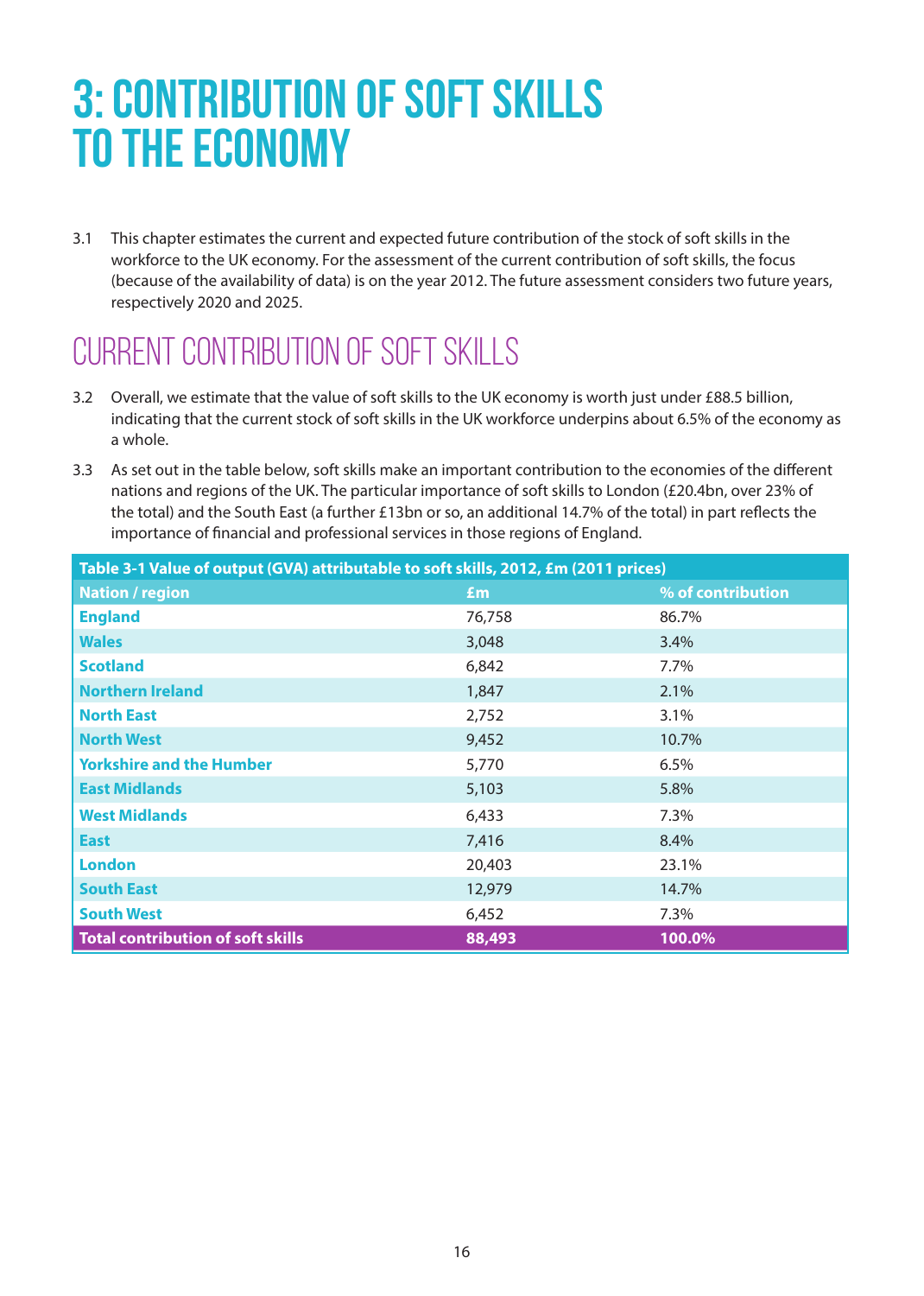3.4 The table below sets out the contribution made by soft skills to 18 broad business and commercial sectors that together comprise the UK economy. Soft skills are important to all parts of the UK economy, but they make a particularly important contribution to financial and business services, retailing, and public services, including health and education.

| Table 3-2 Value of output (Gross Value Added) attributable to soft skills, 2012 £m (2011 prices) |        |                   |  |
|--------------------------------------------------------------------------------------------------|--------|-------------------|--|
| <b>Sector</b>                                                                                    | £m     | % of contribution |  |
| <b>Agriculture, forestry and fisheries</b>                                                       | 635    | 0.7%              |  |
| <b>Mining, quarrying and utilities</b>                                                           | 2,599  | 2.9%              |  |
| <b>Manufacturing</b>                                                                             | 9,044  | 10.2%             |  |
| <b>Construction</b>                                                                              | 5,504  | 6.2%              |  |
| <b>Motor trades</b>                                                                              | 1,467  | 1.7%              |  |
| <b>Wholesale</b>                                                                                 | 4,482  | 5.1%              |  |
| <b>Retail</b>                                                                                    | 5,475  | 6.2%              |  |
| <b>Transport and storage (including postal services)</b>                                         | 3,829  | 4.3%              |  |
| <b>Accommodation and food services</b>                                                           | 2,392  | 2.7%              |  |
| <b>Information and communication</b>                                                             | 5,648  | 6.4%              |  |
| <b>Financial and insurance</b>                                                                   | 7,547  | 8.5%              |  |
| <b>Property services</b>                                                                         | 10,005 | 11.3%             |  |
| <b>Professional, scientific and technical</b>                                                    | 6,399  | 7.2%              |  |
| <b>Business administration and support services</b>                                              | 4,137  | 4.7%              |  |
| <b>Public administration and defence</b>                                                         | 4,348  | 4.9%              |  |
| <b>Education</b>                                                                                 | 5,537  | 6.3%              |  |
| <b>Health and social work</b>                                                                    | 6,887  | 7.8%              |  |
| Arts, entertainment, recreation etc.                                                             | 2,557  | 2.9%              |  |
| <b>Total contribution of soft skills</b>                                                         | 88,493 | 100.0%            |  |

### FUTURE CONTRIBUTION OF SOFT SKILLS (2020 AND 2025)

- 3.5 The expected future contribution of soft skills to the UK economy assuming current trajectories of growth and demand continue – has been assessed using bespoke econometric forecasts for UK industries and regions.
- 3.6 Overall, the contribution of soft skills to the UK economy is expected to increase from just under £88.5 billion to just over £109 billion by 2020, and to just over £127 billion by 2025 (2011 prices). This is equivalent to a real increase of around 44% (this excludes the potential effects of price inflation over this period).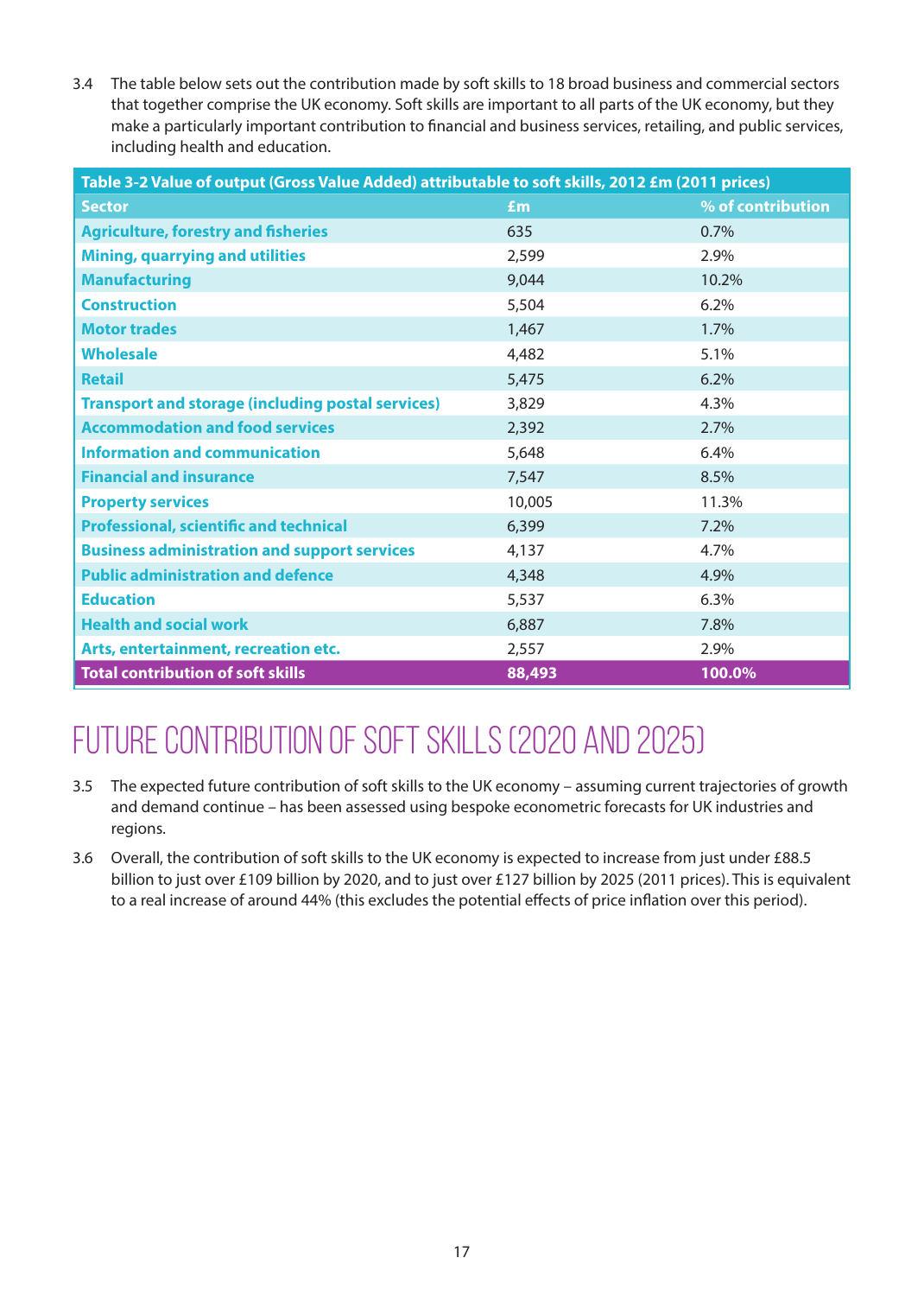3.7 The table below sets out the future contribution of soft skills by nation and region. The value of soft skills is expected to increase by the greatest proportion in those areas of the country that have the greatest share of financial service and professional service industries – in particular, London, the South East and the East of England.

| Table 3-3 Value of output (GVA) attributable to soft skills, 2012, 2020, 2025 £m (2011 prices) |        |         |         |
|------------------------------------------------------------------------------------------------|--------|---------|---------|
| <b>Nation/region</b>                                                                           | 2012   | 2020    | 2025    |
| <b>England</b>                                                                                 | 76,758 | 94,833  | 110,810 |
| <b>Wales</b>                                                                                   | 3,048  | 3,668   | 4,213   |
| <b>Scotland</b>                                                                                | 6,842  | 8,333   | 9,646   |
| <b>Northern Ireland</b>                                                                        | 1,847  | 2,241   | 2,581   |
| <b>North East</b>                                                                              | 2,752  | 3,327   | 3,833   |
| <b>North West</b>                                                                              | 9,452  | 11,455  | 13,256  |
| <b>Yorkshire and the Humber</b>                                                                | 5,770  | 6,969   | 8,015   |
| <b>East Midlands</b>                                                                           | 5,103  | 6,162   | 7,107   |
| <b>West Midlands</b>                                                                           | 6,433  | 7,806   | 9,024   |
| <b>East</b>                                                                                    | 7,416  | 9,201   | 10,801  |
| <b>London</b>                                                                                  | 20,403 | 25,859  | 30,603  |
| <b>South East</b>                                                                              | 12,979 | 16,143  | 18,977  |
| <b>South West</b>                                                                              | 6,452  | 7,913   | 9,193   |
| <b>Total contribution of soft skills</b>                                                       | 88,493 | 109,075 | 127,250 |

3.8 The regions with the smallest expected increases are those where tertiarisation of the economy (the process through which the service sector has become the dominant component of the economy) has lagged behind the national average, such as Wales and Yorkshire.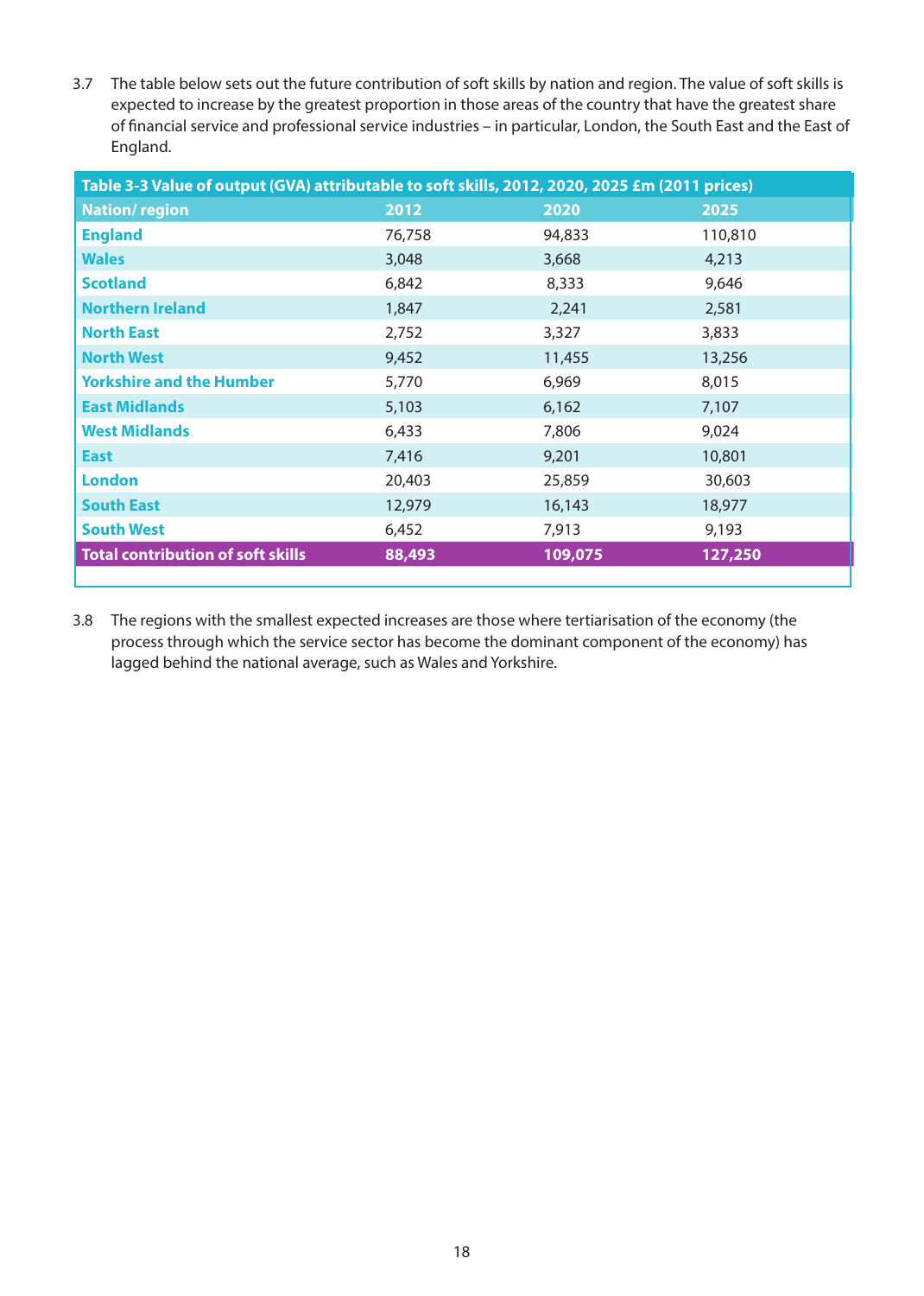- 3.9 The table below sets out the future contribution of soft skills in each sector. There are certain sectors where the expected increases in the contribution from soft skills is expected to be significantly greater than this average level of increase. In proportionate terms, the sectors where the increases are expected to be greatest include the following:
	- Information and communication services 72% increase expected by 2025 compared to 2012
	- Professional, scientific and technical services 65% increase
	- Business administration and support services 64% increase
	- Financial services 63% increase

| Table 3-4 Value of output (GVA) attributable to soft skills, 2012, 2020, 2025 £m (2011 prices) |        |         |         |
|------------------------------------------------------------------------------------------------|--------|---------|---------|
| <b>Sector</b>                                                                                  | 2012   | 2020    | 2025    |
| <b>Agriculture, forestry and fisheries</b>                                                     | 635    | 758     | 810     |
| <b>Mining, quarrying and utilities</b>                                                         | 2,599  | 3,149   | 3,694   |
| <b>Manufacturing</b>                                                                           | 9,044  | 10,615  | 12,041  |
| <b>Construction</b>                                                                            | 5,504  | 6,632   | 7,806   |
| <b>Motor trades</b>                                                                            | 1,467  | 1,776   | 2,073   |
| <b>Wholesale</b>                                                                               | 4,482  | 5,429   | 6,341   |
| <b>Retail</b>                                                                                  | 5,475  | 6,593   | 7,672   |
| <b>Transport and storage</b>                                                                   | 3,829  | 4,532   | 5,269   |
| <b>Accommodation and food services</b>                                                         | 2,392  | 2,774   | 3,267   |
| <b>Information and communication</b>                                                           | 5,648  | 7,930   | 9,734   |
| <b>Financial and insurance</b>                                                                 | 7,547  | 10,230  | 12,330  |
| <b>Property services</b>                                                                       | 10,005 | 12,435  | 14,960  |
| <b>Professional, scientific and technical</b>                                                  | 6,399  | 8,529   | 10,569  |
| <b>Business admin and support services</b>                                                     | 4,137  | 5,530   | 6,789   |
| <b>Public administration and defence</b>                                                       | 4,348  | 5,213   | 5,580   |
| <b>Education</b>                                                                               | 5,537  | 6,323   | 6,685   |
| <b>Health and social work</b>                                                                  | 6,887  | 7,889   | 8,694   |
| Arts, entertainment, recreation etc.                                                           | 2,557  | 2,735   | 2,935   |
| <b>Total contribution of soft skills</b>                                                       | 88,493 | 109,075 | 127,250 |

3.10 Sectors such as arts and entertainment, the public services and manufacturing are expected to see much lower rates of growth in the overall value of soft skills contribution over the 2012-2025 time period.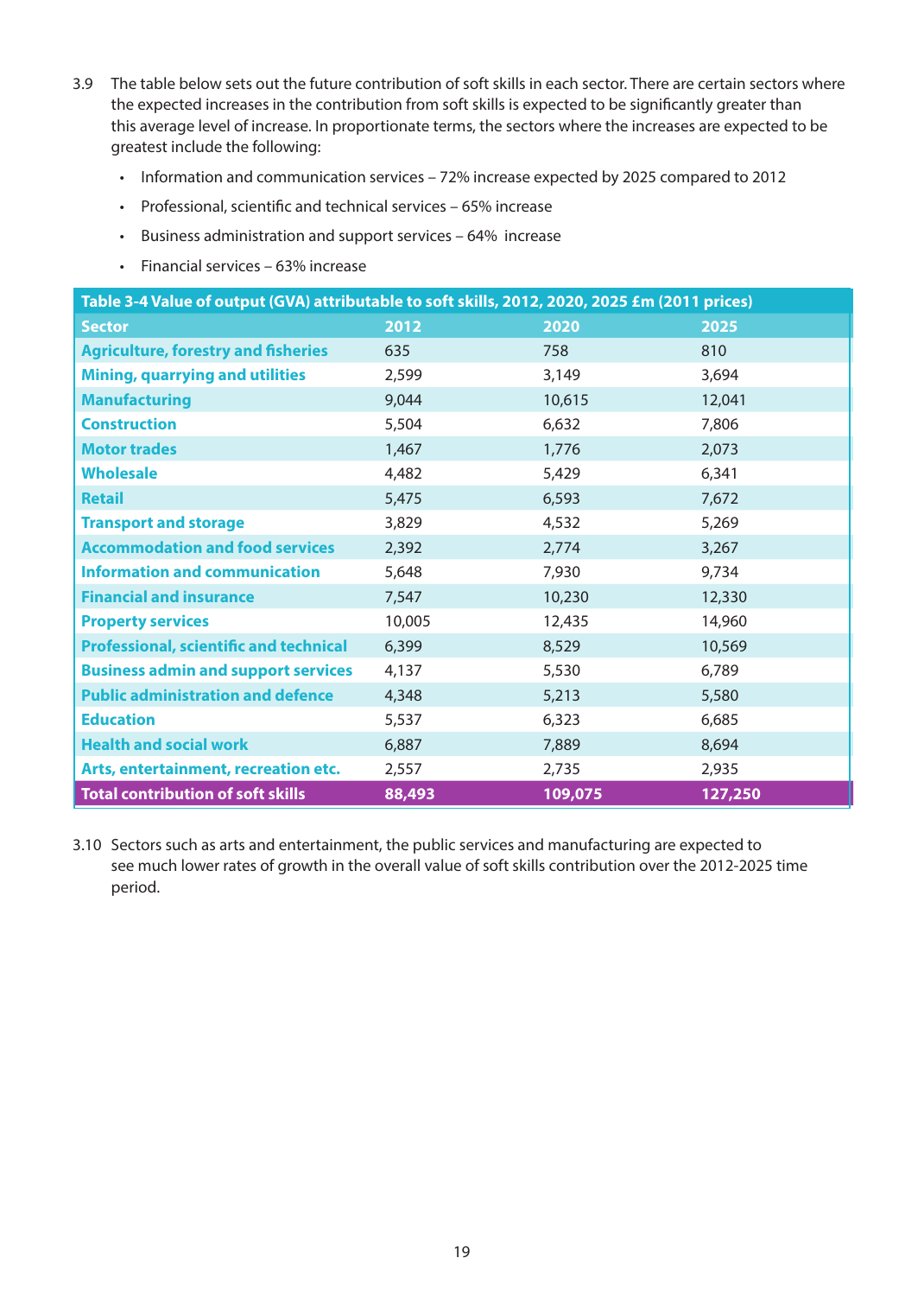## **4: Penalties of underinvesting in soft skills**

- 4.1 The estimates of current and future contribution of soft skills to the UK economy presented in the previous chapter are based on current and expected future levels of employment in the economy.
- 4.2 However, as was discussed Chapter 2, there are good reasons to believe that the UK is currently underperforming as an economy because of previous under-investment in the soft skills of the workforce. And, under present trajectories, it is likely to continue to underperform in future.
- 4.3 This under-investment has a number of consequences and manifestations, including lost employment opportunities and diminished productivity performance for workers, businesses and other organisations.
- 4.4 This chapter estimates the extent of some of the quantifiable future penalties that might be incurred by the UK economy – once again focusing on future years 2020 and 2025. The estimates are once again broken down in terms of sectors, nations and regions.

### Future labour shortages due to soft skills deficits

- 4.5 Underinvestment in soft skills is expected to contribute to skills shortages where employers are unable to fill workforce vacancies because they cannot find recruits with sufficient skills. As was identified in Chapter 2 of this report, research and policy documents from a range of sources confirm that skills shortages are a long-term problem for UK employers.
- 4.6 There are two main elements to expected future recruitment needs on the part of UK employers. These are:
	- Expansion demand the expectation that, across the economy as a whole, there will be increased demand for workers in line with growth in the economy as a whole. However, expansion demand is not evenly distributed across countries and regions, and nor is it evenly distributed across industrial and commercial sectors. Indeed, for some sectors – such as primary industry and manufacturing – the expectation is that there will be declining overall demand for workers between 2012-2020 and 2012- 2025 respectively.
	- Replacement demand all nations/regions and sectors also require a steady flow of new workers to replace workers who leave their industry for a variety of reasons (e.g. moving to another job, retirement, death, return to permanent study, assumption of caring responsibilities, etc.). Over the period 2012 to 2020/2025, replacement demand is expected to be net positive across all sectors, even for those sectors that in overall terms are expected to experience a net decline in overall employment, such as manufacturing.
- 4.7 When expected future expansion demand and replacement demand are considered together, the overall net recruitment is dominated by replacement demand. For example, the table below sets out the overall cumulative levels of future recruitment expected to be needed across UK nations/regions for the periods 2012-2020 and 2012-2025 respectively. In overall terms, an additional 11.6 million workers are expected to be needed to be recruited over the 2012-2020 period, with nearly 1.25 million contributed by the expansion requirements (10.8% of the total) and the remaining 10.36 million deriving from replacement demand.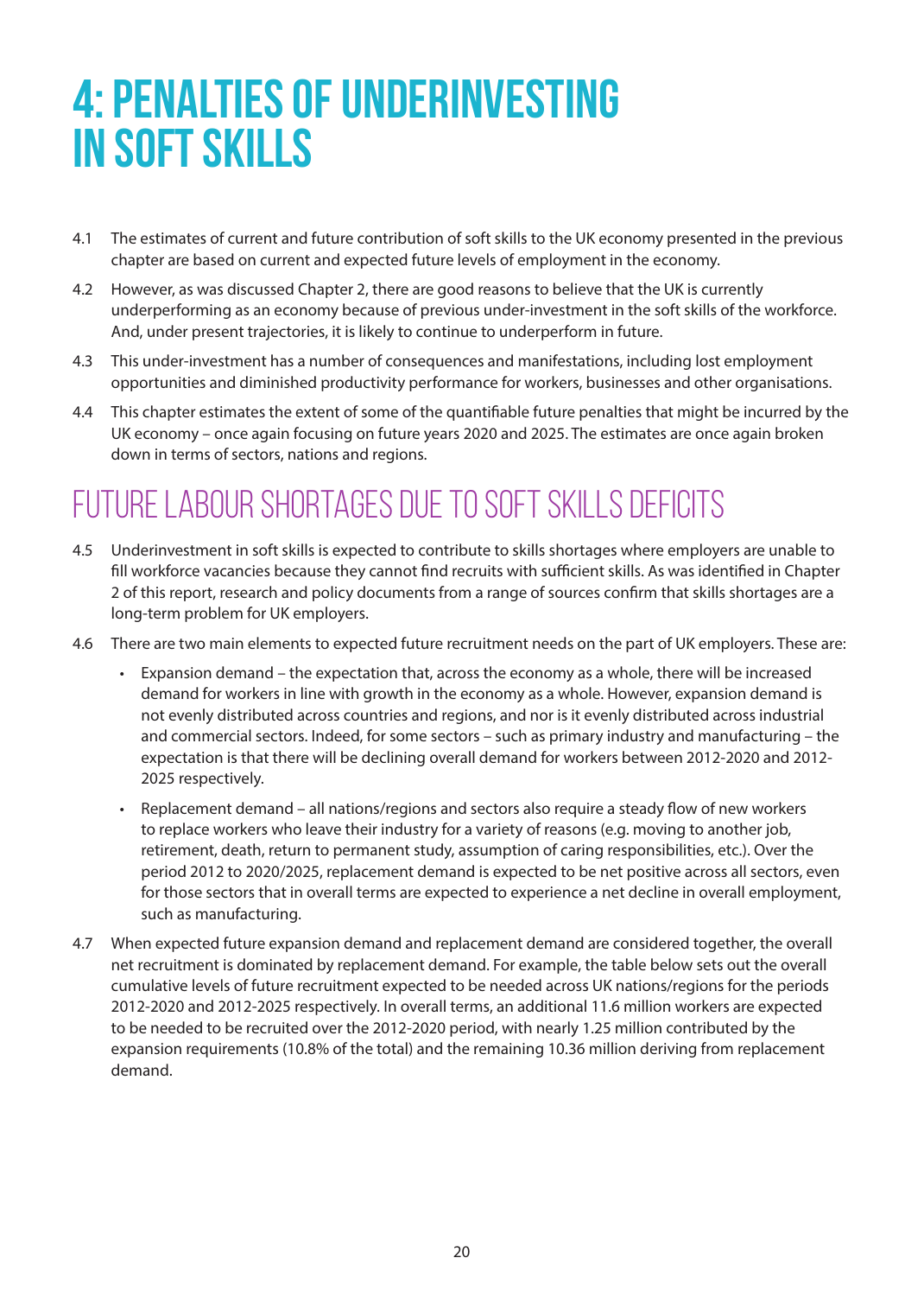| Table 4-1: Expansion and replacement demand for workers by nation/region, 2012-2020 (thousands) |                            |                              |                          |                                                           |
|-------------------------------------------------------------------------------------------------|----------------------------|------------------------------|--------------------------|-----------------------------------------------------------|
| <b>Nation / region</b>                                                                          | <b>Expansion</b><br>demand | <b>Replacement</b><br>demand | <b>Overall</b><br>demand | <b>Expansion</b><br>demand as a<br>% of overall<br>demand |
| <b>England</b>                                                                                  | 1,082                      | 1,082                        | 9,825                    | 11.0%                                                     |
| <b>Wales</b>                                                                                    | 36                         | 36                           | 472                      | 7.7%                                                      |
| <b>Scotland</b>                                                                                 | 97                         | 97                           | 972                      | 10.0%                                                     |
| <b>Northern Ireland</b>                                                                         | 31                         | 31                           | 335                      | 9.4%                                                      |
| <b>North East</b>                                                                               | 31                         | 31                           | 374                      | 8.2%                                                      |
| <b>North West</b>                                                                               | 108                        | 108                          | 1,245                    | 8.7%                                                      |
| <b>Yorkshire and the Humber</b>                                                                 | 73                         | 73                           | 857                      | 8.5%                                                      |
| <b>East Midlands</b>                                                                            | 59                         | 59                           | 771                      | 7.7%                                                      |
| <b>West Midlands</b>                                                                            | 80                         | 80                           | 975                      | 8.2%                                                      |
| <b>East</b>                                                                                     | 151                        | 151                          | 1,036                    | 14.6%                                                     |
| <b>London</b>                                                                                   | 280                        | 280                          | 1,991                    | 14.1%                                                     |
| <b>South East</b>                                                                               | 196                        | 196                          | 1,623                    | 12.1%                                                     |
| <b>South West</b>                                                                               | 104                        | 104                          | 953                      | 10.9%                                                     |
| <b>UK total</b>                                                                                 | 1,248                      | 10,356                       | 11,603                   | 10.8%                                                     |

4.8 When the period 2012-2025 is considered, overall demand is (of course) even higher, amounting to an additional 19.35 million workers needed to be recruited over the 2012-2025 period, of which 2.09 million is expected to be contributed by the expansion requirements and the remaining 17.30 million deriving from replacement demand.

| Table 4-2: Expansion and replacement demand for workers by nation/region, 2012-2025 (thousands) |                            |                              |                          |                                                           |
|-------------------------------------------------------------------------------------------------|----------------------------|------------------------------|--------------------------|-----------------------------------------------------------|
| <b>Nation / region</b>                                                                          | <b>Expansion</b><br>demand | <b>Replacement</b><br>demand | <b>Overall</b><br>demand | <b>Expansion</b><br>demand as a<br>% of overall<br>demand |
| <b>England</b>                                                                                  | 1,814                      | 14,578                       | 16,392                   | 11.1%                                                     |
| <b>Wales</b>                                                                                    | 61                         | 720                          | 781                      | 7.8%                                                      |
| <b>Scotland</b>                                                                                 | 163                        | 1,457                        | 1,620                    | 10.0%                                                     |
| <b>Northern Ireland</b>                                                                         | 53                         | 505                          | 558                      | 9.6%                                                      |
| <b>North East</b>                                                                               | 52                         | 570                          | 622                      | 8.3%                                                      |
| <b>North West</b>                                                                               | 181                        | 1,871                        | 2,052                    | 8.8%                                                      |
| <b>Yorkshire and the Humber</b>                                                                 | 123                        | 1,296                        | 1,420                    | 8.7%                                                      |
| <b>East Midlands</b>                                                                            | 100                        | 1,173                        | 1,272                    | 7.8%                                                      |
| <b>West Midlands</b>                                                                            | 133                        | 1,487                        | 1,620                    | 8.2%                                                      |
| <b>East</b>                                                                                     | 254                        | 1,481                        | 1,735                    | 14.6%                                                     |
| <b>London</b>                                                                                   | 467                        | 2,889                        | 3,356                    | 13.9%                                                     |
| <b>South East</b>                                                                               | 329                        | 2,393                        | 2,723                    | 12.1%                                                     |
| <b>South West</b>                                                                               | 174                        | 1,419                        | 1,593                    | 10.9%                                                     |
| <b>UK total</b>                                                                                 | 2,091                      | 17,259                       | 19,351                   | 10.8%                                                     |

4.9 By 2025, the areas with the largest requirement for recruitment (expansion plus replacement) are, not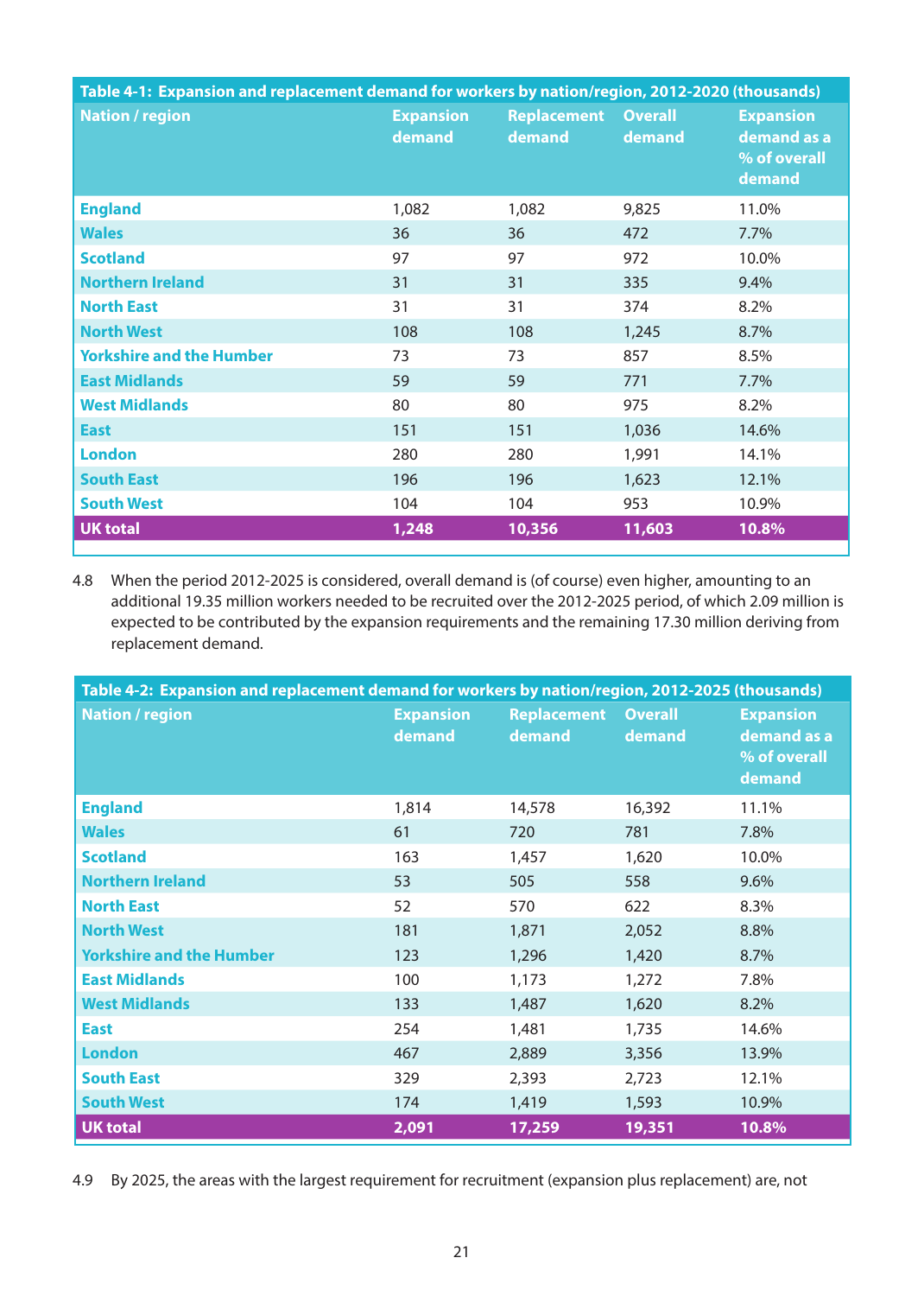surprisingly, expected to be London and the South East, together accounting for 31% of the UK total.

- 4.10 Of course, the expected overall requirement for labour across the UK economy (i.e. expansion and replacement demand together) can also be broken down by sector. The tables below summarise the expected overall need for workers for both 2012-2020 and 2012-2025.
- 4.11 The sectors with the largest overall labour demand (expansion and replacement demand), by 2025, are

| Table 4-3 Expected future overall labour requirement by sector, 2012-2020 and 2012-2025 (thousands) |               |             |
|-----------------------------------------------------------------------------------------------------|---------------|-------------|
| <b>Sector</b>                                                                                       | $2012 - 2020$ | 2012 - 2025 |
| <b>Agriculture, forestry and fisheries</b>                                                          | 86            | 142         |
| <b>Mining, quarrying and utilities</b>                                                              | 180           | 299         |
| <b>Manufacturing</b>                                                                                | 843           | 1,403       |
| <b>Construction</b>                                                                                 | 572           | 956         |
| <b>Motor trades</b>                                                                                 | 145           | 240         |
| <b>Wholesale</b>                                                                                    | 320           | 531         |
| <b>Retail</b>                                                                                       | 816           | 1,353       |
| <b>Transport and storage</b>                                                                        | 952           | 1,589       |
| <b>Accommodation and food services</b>                                                              | 538           | 893         |
| <b>Information and communication</b>                                                                | 307           | 514         |
| <b>Financial and insurance</b>                                                                      | 307           | 513         |
| <b>Property services</b>                                                                            | 144           | 240         |
| <b>Professional, scientific and technical</b>                                                       | 629           | 1,050       |
| <b>Business admin and support services</b>                                                          | 661           | 1,102       |
| <b>Public administration and defence</b>                                                            | 787           | 1,314       |
| <b>Education</b>                                                                                    | 1,470         | 2,456       |
| <b>Health and social work</b>                                                                       | 2,112         | 3,526       |
| Arts, entertainment, recreation etc.                                                                | 735           | 1,227       |
| <b>Total</b>                                                                                        | 11,603        | 19,351      |

expected to be:

- Health and social work (nearly 3.53 million, 18.2% of the total);
- Education (nearly 2.5 million, 12.7% of the total);
- Transportation (nearly 1.59 million, 8.2% of the total); and
- Manufacturing (just over 1.4 million, 7.3% of the total).
- 4.12 Although overall future requirement for labour across the UK economy results in impressively large numbers, for the purpose of this study the element that is particularly relevant is the proportion of future demand for workers that is expected to be thwarted by employers failing to recruit because of insufficient soft skills among available candidates for recruitment.
- 4.13 In order to identify the potential proportions of employees across sectors and regions that are unlikely to be filled due to soft skills shortages, we have utilised a series of assumptions based on existing skills shortages across the UK economy, notably research focusing on skills shortages across specific sectors and occupations published by UKCES and others.33

<sup>33</sup> Such as data contained in the appendices to the *Employers Skills Survey 2013*, published by UKCES in January 2014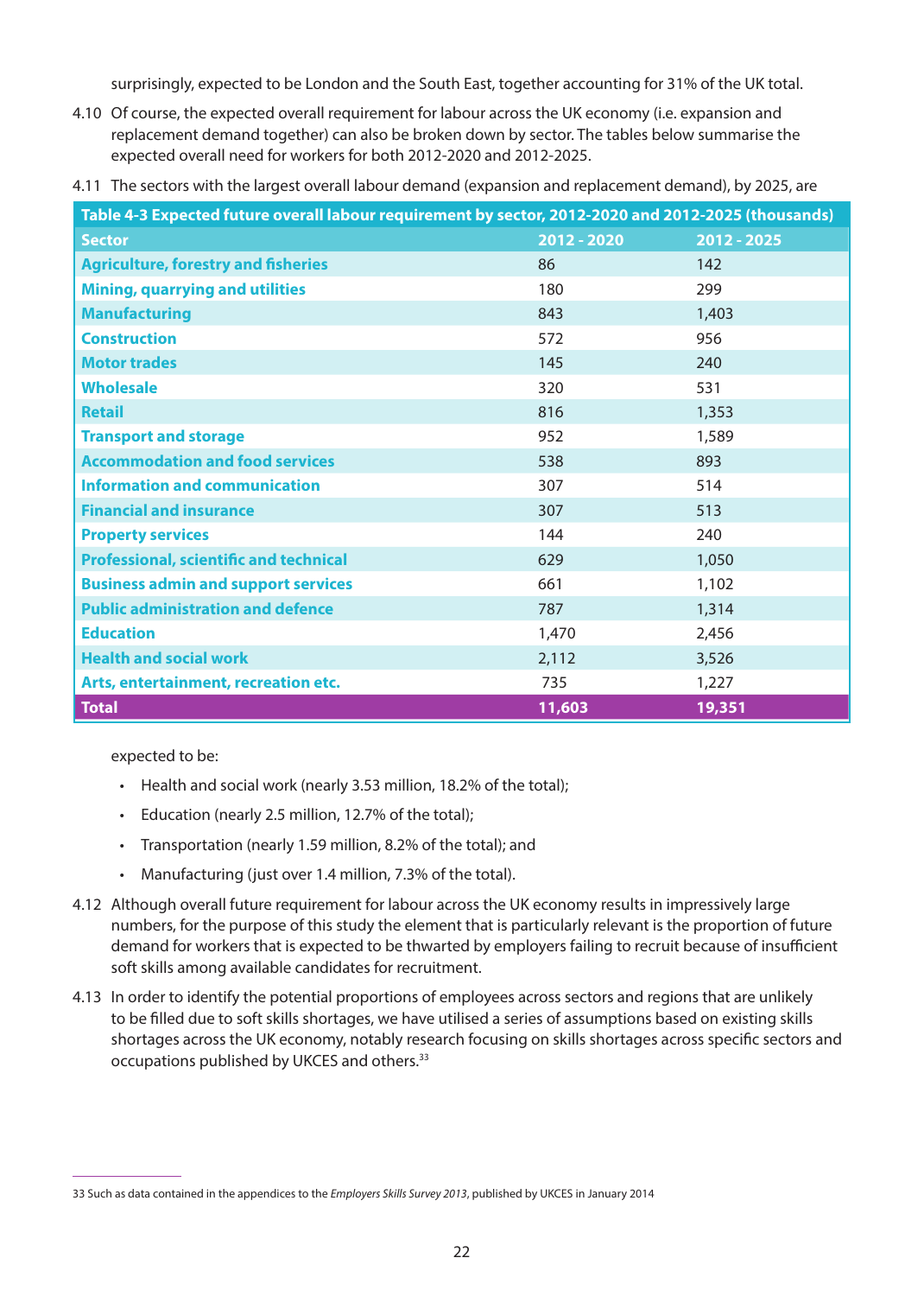4.14 Our overall assessment is that the cumulative levels of unfilled jobs due to soft skills shortages across the different sectors of the UK economy over the period 2012-2020 and 2012-2025 are likely to be as follows:

| Table 4-4 Expected unfilled vacancies due to soft skills shortages, 2012-2020/2025 (thousands) |                                                                           |                                                                           |  |
|------------------------------------------------------------------------------------------------|---------------------------------------------------------------------------|---------------------------------------------------------------------------|--|
| <b>Sector</b>                                                                                  | <b>Expected unfilled</b><br>vacancies due<br>to soft skills<br>shortages, | <b>Expected unfilled</b><br>vacancies due<br>to soft skills<br>shortages, |  |
|                                                                                                | 2012-2020 ('000s)                                                         | 2012-2025 ('000s)                                                         |  |
| <b>Agriculture, forestry and fisheries</b>                                                     | 8                                                                         | 13                                                                        |  |
| <b>Mining, quarrying and utilities</b>                                                         | 17                                                                        | 28                                                                        |  |
| <b>Manufacturing</b>                                                                           | 77                                                                        | 129                                                                       |  |
| <b>Construction</b>                                                                            | 53                                                                        | 88                                                                        |  |
| <b>Motor trades</b>                                                                            | 13                                                                        | 22                                                                        |  |
| <b>Wholesale</b>                                                                               | 29                                                                        | 49                                                                        |  |
| <b>Retail</b>                                                                                  | 75                                                                        | 124                                                                       |  |
| <b>Transport and storage</b>                                                                   | 87                                                                        | 146                                                                       |  |
| <b>Accommodation and food services</b>                                                         | 49                                                                        | 82                                                                        |  |
| <b>Information and communication</b>                                                           | 28                                                                        | 47                                                                        |  |
| <b>Financial and insurance</b>                                                                 | 28                                                                        | 47                                                                        |  |
| <b>Property services</b>                                                                       | 13                                                                        | 22                                                                        |  |
| <b>Professional, scientific and technical</b>                                                  | 58                                                                        | 97                                                                        |  |
| <b>Business admin and support services</b>                                                     | 61                                                                        | 101                                                                       |  |
| <b>Public administration and defence</b>                                                       | 72                                                                        | 121                                                                       |  |
| <b>Education</b>                                                                               | 135                                                                       | 226                                                                       |  |
| <b>Health and social work</b>                                                                  | 194                                                                       | 325                                                                       |  |
| Arts, entertainment, recreation etc.                                                           | 68                                                                        | 113                                                                       |  |
| <b>Total</b>                                                                                   | 1,067                                                                     | 1,780                                                                     |  |

- 4.15 Hence, the total cumulative number of unfilled vacancies over the period 2012- 2020 anticipated to have occurred because of soft-skills shortages among available candidates for recruitment is expected to amount to 1.067 million. By 2025, this cumulative total is expected to have increased to 1.78 million.
- 4.16 Based on these estimates, about 9.2% of the estimated overall demand for labour over the period 2012 to 2025 is expected to be thwarted by soft skills shortages that are likely to occur over this period.

### Future skills gaps due to soft skills deficits

4.17 So far we have only considered the potential effect of soft skills deficits on the ability of employers to recruit successfully. Where businesses fail to recruit, this can be expected to impose productivity and efficiency costs, which are considered below.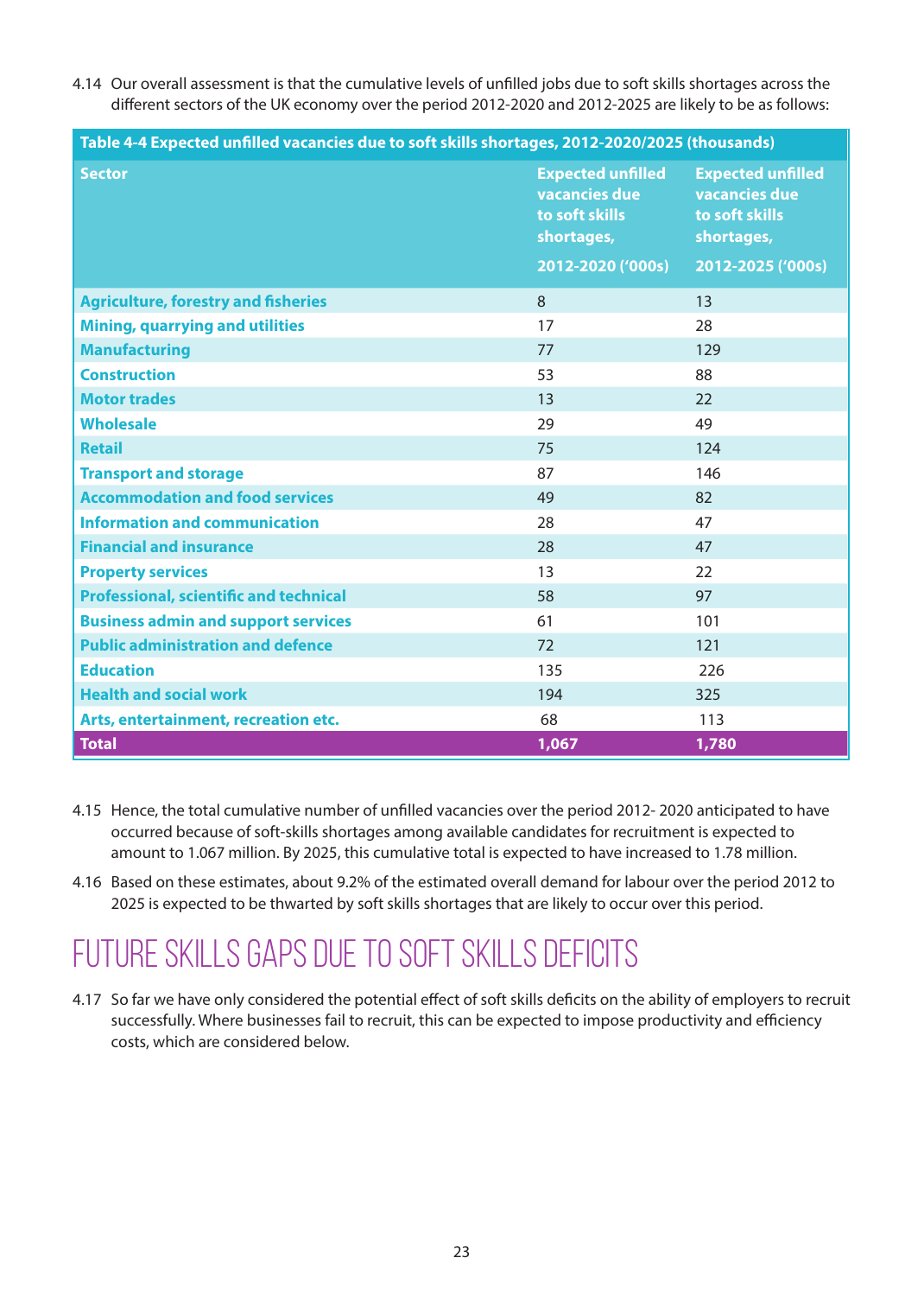- 4.18 However, although the result of a soft skills shortage may be a failure to recruit, there is also the possibility where recruitment has taken place that the soft skills attributes of employees is insufficient to the extent that those employees operate significantly below required levels. A skills problem of this type is called a skills gap. Of course, skills gaps can occur because the needs of a role changes due to external or internal factors, and where investment in upgrading an individual's skills lags behind. But soft skills gaps can also occur when employers recruit staff whose soft skills are not completely adequate in the first place.
- 4.19 Skills gaps are a major problem for all UK sectors, and research has been undertaken over a number of years that has investigated the extent and nature of the problem across different occupational types and different sectors, and also by region.
- 4.20 We have taken this research and used it to model the potential current extent of (and recent trends in) soft skills gaps different across UK sectors and regions. We have also developed projections of the potential future extent of skills gaps that are associated with soft skills deficits across those same sectors and geographical areas.
- 4.21 The tables below summarise the extent to which future skills gaps associated with soft skills deficits are considered likely to occur in the UK.

| Table 4-5: Expected future skills gaps due to soft skills deficits, 2020 and 2025 (thousands) |      |      |  |
|-----------------------------------------------------------------------------------------------|------|------|--|
| <b>Nation / region</b>                                                                        | 2020 | 2025 |  |
| <b>England</b>                                                                                | 452  | 465  |  |
| <b>Wales</b>                                                                                  | 23   | 24   |  |
| <b>Scotland</b>                                                                               | 45   | 46   |  |
| <b>Northern Ireland</b>                                                                       | 15   | 15   |  |
| <b>North East</b>                                                                             | 19   | 19   |  |
| <b>North West</b>                                                                             | 57   | 59   |  |
| <b>Yorkshire and the Humber</b>                                                               | 41   | 42   |  |
| <b>East Midlands</b>                                                                          | 36   | 37   |  |
| <b>West Midlands</b>                                                                          | 44   | 45   |  |
| <b>East</b>                                                                                   | 48   | 49   |  |
| <b>London</b>                                                                                 | 89   | 92   |  |
| <b>South East</b>                                                                             | 73   | 75   |  |
| <b>South West</b>                                                                             | 45   | 46   |  |
| <b>Total contribution of soft skills</b>                                                      | 535  | 550  |  |

4.22 The numbers of workers with soft skills deficits can be broken down by geography, as set out below:

4.23 Again, the most significant spatial concentration is expected to occur in London and the South East.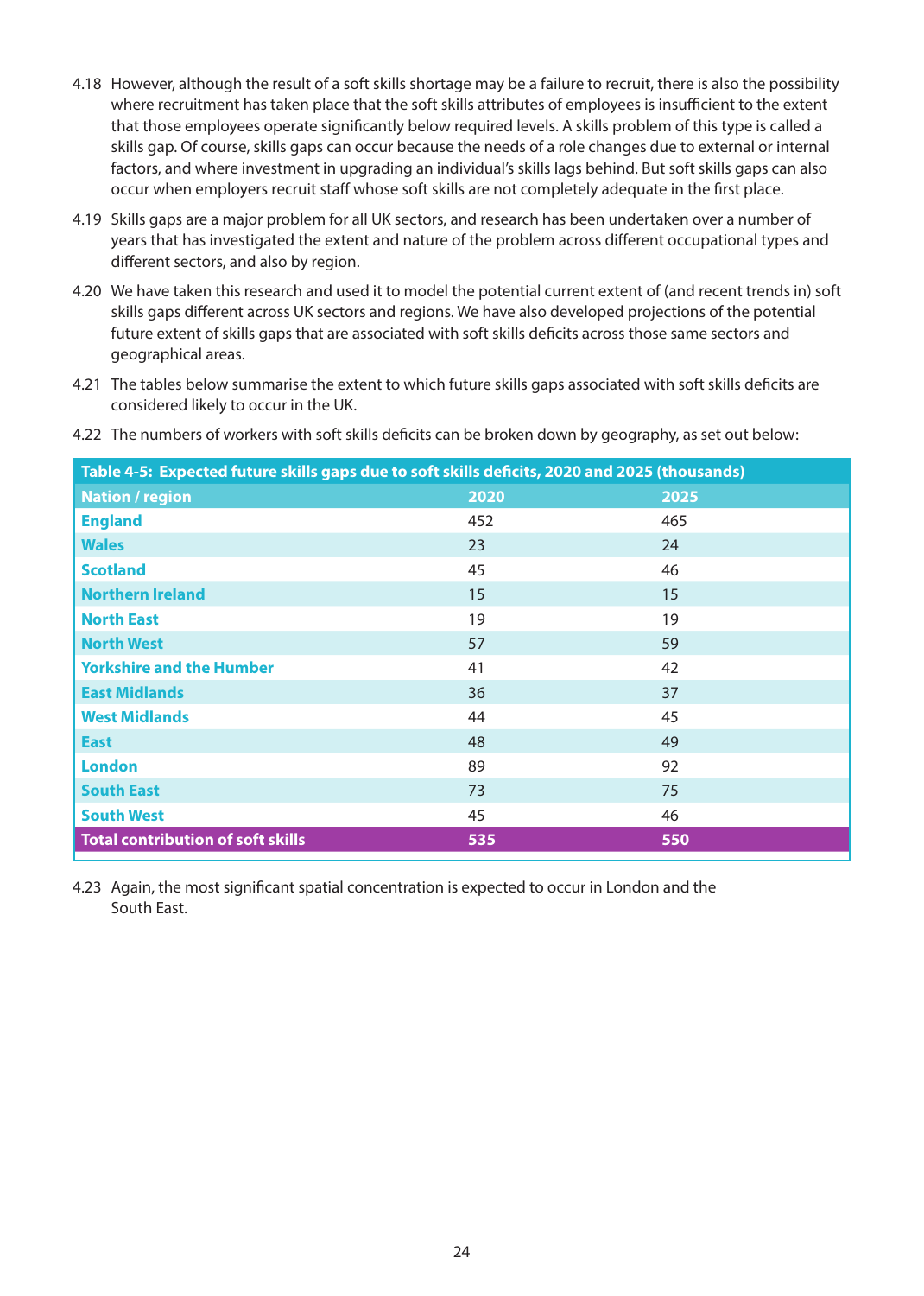| Table 4-6 Expected future skills gaps due to soft skills deficits, 2020 and 2025 (thousands) |         |         |
|----------------------------------------------------------------------------------------------|---------|---------|
| <b>Sector</b>                                                                                | 2020    | 2025    |
| <b>Agriculture, forestry and fisheries</b>                                                   | 7,444   | 7,214   |
| <b>Mining, quarrying and utilities</b>                                                       | 8,688   | 8,495   |
| <b>Manufacturing</b>                                                                         | 44,473  | 42,507  |
| <b>Construction</b>                                                                          | 24,044  | 25,851  |
| <b>Motor trades</b>                                                                          | 10,610  | 10,887  |
| <b>Wholesale</b>                                                                             | 23,564  | 24,206  |
| <b>Retail</b>                                                                                | 60,573  | 62,187  |
| <b>Transport and storage</b>                                                                 | 19,917  | 20,460  |
| <b>Accommodation and food services</b>                                                       | 61,549  | 63,206  |
| <b>Information and communication</b>                                                         | 17,590  | 18,630  |
| <b>Financial and insurance</b>                                                               | 32,144  | 34,001  |
| <b>Property services</b>                                                                     | 9,352   | 9,900   |
| <b>Professional, scientific and technical</b>                                                | 40,786  | 43,174  |
| <b>Business admin and support services</b>                                                   | 43,116  | 45,648  |
| <b>Public administration and defence</b>                                                     | 23,698  | 24,144  |
| <b>Education</b>                                                                             | 34,812  | 35,468  |
| <b>Health and social work</b>                                                                | 52,948  | 53,948  |
| Arts, entertainment, recreation etc.                                                         | 19,849  | 20,222  |
| <b>Total</b>                                                                                 | 535,160 | 550,148 |

4.24 The numbers of employees in the overall workforce who are expected to exhibit significant levels of suboptimal productive performance due to soft skills deficits is expected to total some 535,000 by 2020, and 550,000 by 2025. Although this problem is expected to occur across all sectors of the economy, in absolute terms, the largest concentrations are expected to be found in accommodation and food services, retailing, and in the health and social work sectors.

### Output costs of soft skills deficits

4.25 In order to convert these estimates of unfilled vacancies (soft skills shortages) and insufficiently skilled employees (soft skills gaps) into estimates of foregone economic output, additional assumptions have been used regarding expected future levels of productivity growth and output per worker originating from bespoke econometric forecasts for the UK economy (in total, and broken down by sector and country/ region). The results are estimates of expected future lost productive potential that is linked to soft skills shortages and gaps across the UK economy. A series of tables below present these results for both sectors and spatial areas, and for the single years 2020 and 2025 respectively.

### Costs of soft skills shortages

4.26 The annual expected loss of production due to expected soft skills shortages is anticipated to amount to just over £7.44 billion per annum (in 2011 price terms) by 2020. By 2025, the annual cost to business and public sector organisations is expected amount to just under £13.99 billion (again, in 2011 prices).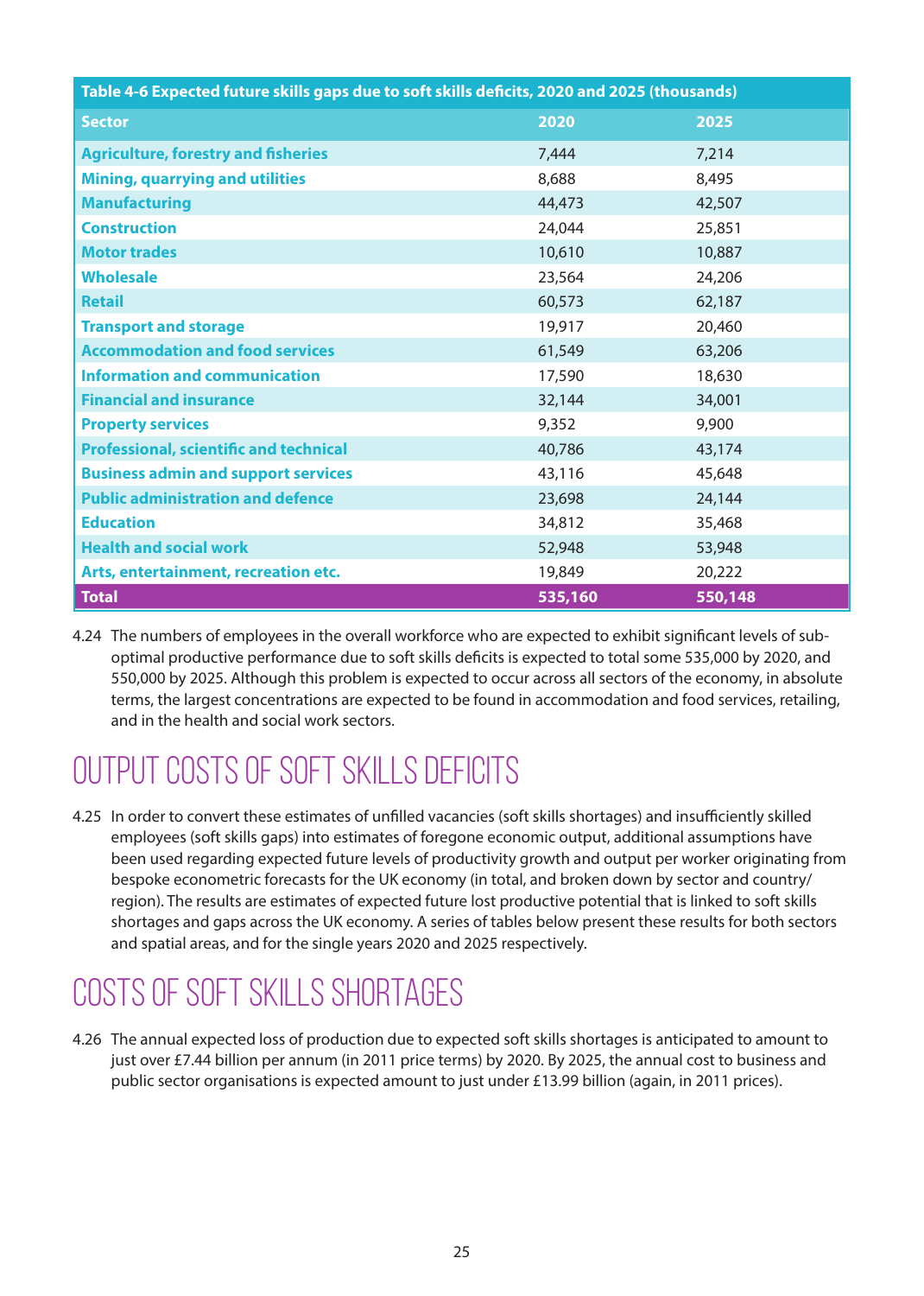4.27 The costs of soft skills shortages are expected to be significant for all nations and regions, as the table below shows:

| Table 4-7: Annual expected lost economic output due to soft skills shortages, 2020 and 2025<br>$(fm, 2011)$ prices) |                                                          |        |
|---------------------------------------------------------------------------------------------------------------------|----------------------------------------------------------|--------|
| <b>Nation / region</b>                                                                                              | Foregone economic output, 2020 Foregone economic output, | 2025   |
| <b>England</b>                                                                                                      | 6,447                                                    | 12,137 |
| <b>Wales</b>                                                                                                        | 248                                                      | 454    |
| <b>Scotland</b>                                                                                                     | 588                                                      | 1,093  |
| <b>Northern Ireland</b>                                                                                             | 161                                                      | 301    |
| <b>North East</b>                                                                                                   | 206                                                      | 385    |
| <b>North West</b>                                                                                                   | 750                                                      | 1,394  |
| <b>Yorkshire and the Humber</b>                                                                                     | 458                                                      | 840    |
| <b>East Midlands</b>                                                                                                | 411                                                      | 764    |
| <b>West Midlands</b>                                                                                                | 525                                                      | 975    |
| <b>East</b>                                                                                                         | 645                                                      | 1,222  |
| <b>London</b>                                                                                                       | 1,776                                                    | 3,386  |
| <b>South East</b>                                                                                                   | 1,111                                                    | 2,115  |
| <b>South West</b>                                                                                                   | 566                                                      | 1,057  |
| <b>Total contribution of soft skills</b>                                                                            | 7,444                                                    | 13,985 |

4.28 The largest shares of costs by area are borne by London and the South East, which together account for about 39% of the total. These two regions are also expected to experience the fastest growing costs due to soft skills shortages between 2012 and 2020/2025 respectively.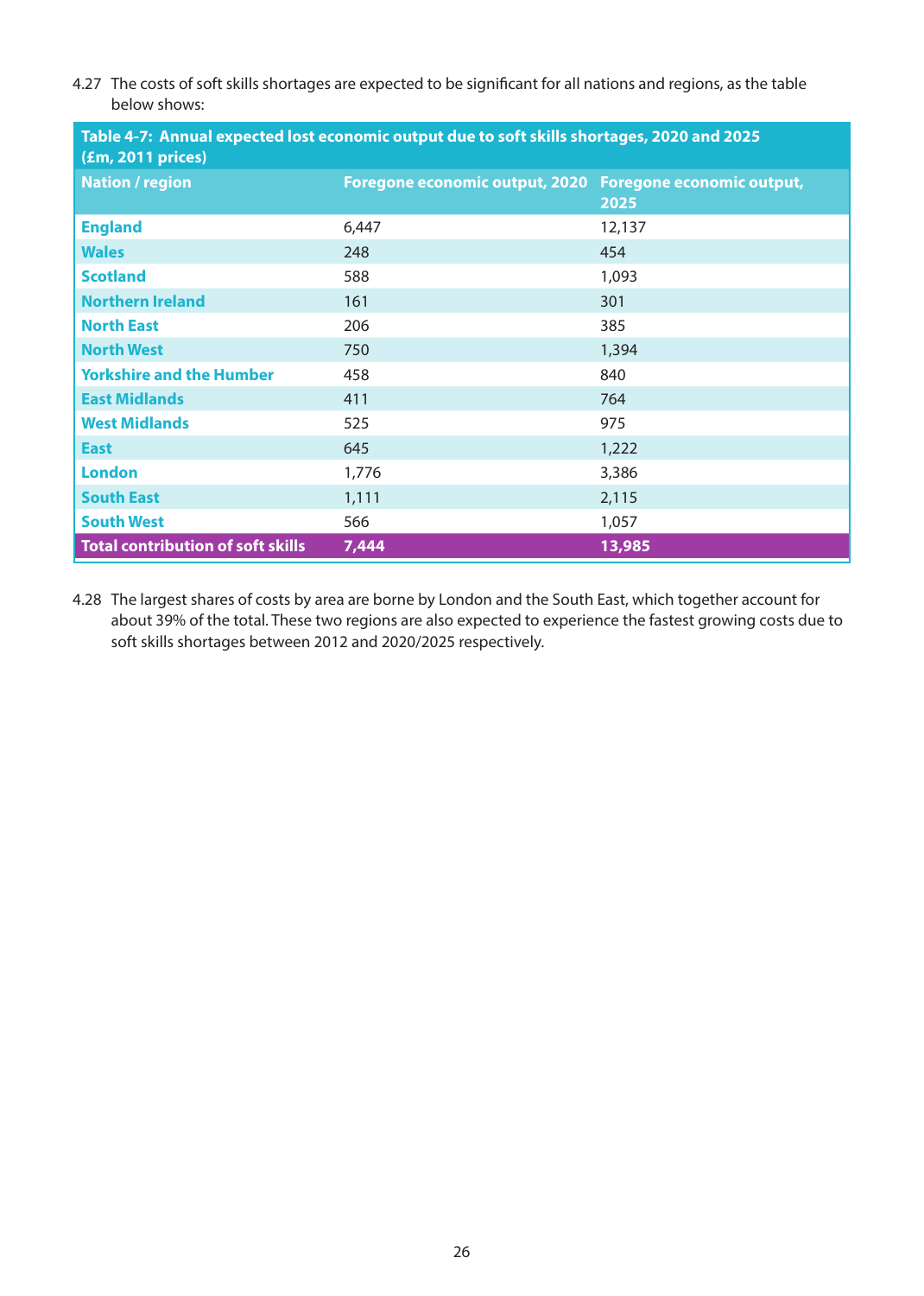4.29 In terms of soft skills shortages, our overall assessment is that the cumulative levels of unfilled jobs due to soft skills shortages across the different sectors of the UK economy over the period 2012-2020 and 2012- 2025 are likely to be as follows:

| Table 4-8 Annual expected lost economic output due to soft skills shortages, 2020 and 2025<br>$(fm, 2011)$ prices) |                                          |                                                 |  |
|--------------------------------------------------------------------------------------------------------------------|------------------------------------------|-------------------------------------------------|--|
| <b>Sector</b>                                                                                                      | <b>Foregone economic</b><br>output, 2020 | <b>Foregone economic</b><br><b>output, 2025</b> |  |
| <b>Agriculture, forestry and fisheries</b>                                                                         | 28                                       | 52                                              |  |
| <b>Mining, quarrying and utilities</b>                                                                             | 299                                      | 599                                             |  |
| <b>Manufacturing</b>                                                                                               | 745                                      | 1,515                                           |  |
| <b>Construction</b>                                                                                                | 484                                      | 891                                             |  |
| <b>Motor trades</b>                                                                                                | 86                                       | 167                                             |  |
| <b>Wholesale</b>                                                                                                   | 271                                      | 520                                             |  |
| <b>Retail</b>                                                                                                      | 334                                      | 628                                             |  |
| <b>Transport and storage</b>                                                                                       | 633                                      | 1,193                                           |  |
| <b>Accommodation and food services</b>                                                                             | 135                                      | 263                                             |  |
| <b>Information and communication</b>                                                                               | 383                                      | 745                                             |  |
| <b>Financial and insurance</b>                                                                                     | 495                                      | 955                                             |  |
| <b>Property services</b>                                                                                           | 613                                      | 1,147                                           |  |
| <b>Professional, scientific and technical</b>                                                                      | 421                                      | 825                                             |  |
| <b>Business admin and support services</b>                                                                         | 270                                      | 526                                             |  |
| <b>Public administration and defence</b>                                                                           | 534                                      | 934                                             |  |
| <b>Education</b>                                                                                                   | 646                                      | 1,127                                           |  |
| <b>Health and social work</b>                                                                                      | 787                                      | 1,412                                           |  |
| Arts, entertainment, recreation etc.                                                                               | 282                                      | 486                                             |  |
| <b>Total</b>                                                                                                       | 7,444                                    | 13,985                                          |  |

4.30 The largest single cost is expected to be borne by the manufacturing sector (just over £1.51 billion in 2025, 10.8% of the total) reflecting the generally higher levels of output per worker in that sector. However, just about half of the total cost is expected to be borne by private sector services (including financial services, business services and retailing) with public services accounting for nearly 25% of the overall total.

### COSTS OF SOFT SKILLS GAPS

- 4.31 The costs of soft skills gaps is expected to be lower than that associated with soft skills shortages, but the cost to industries and regions is still expected to be significant.
- 4.32 The overall expected cost of soft skills gaps is expected to amount to £923 million per annum for the economy as a whole by 2020, and this is expected to increase to £1.08 billion per annum by 2025 (both 2011 prices), representing a real terms increase of about 17%. By 2025, the largest shares of these costs are expected to be borne by: financial services (15%); property services (11%); and manufacturing (10%).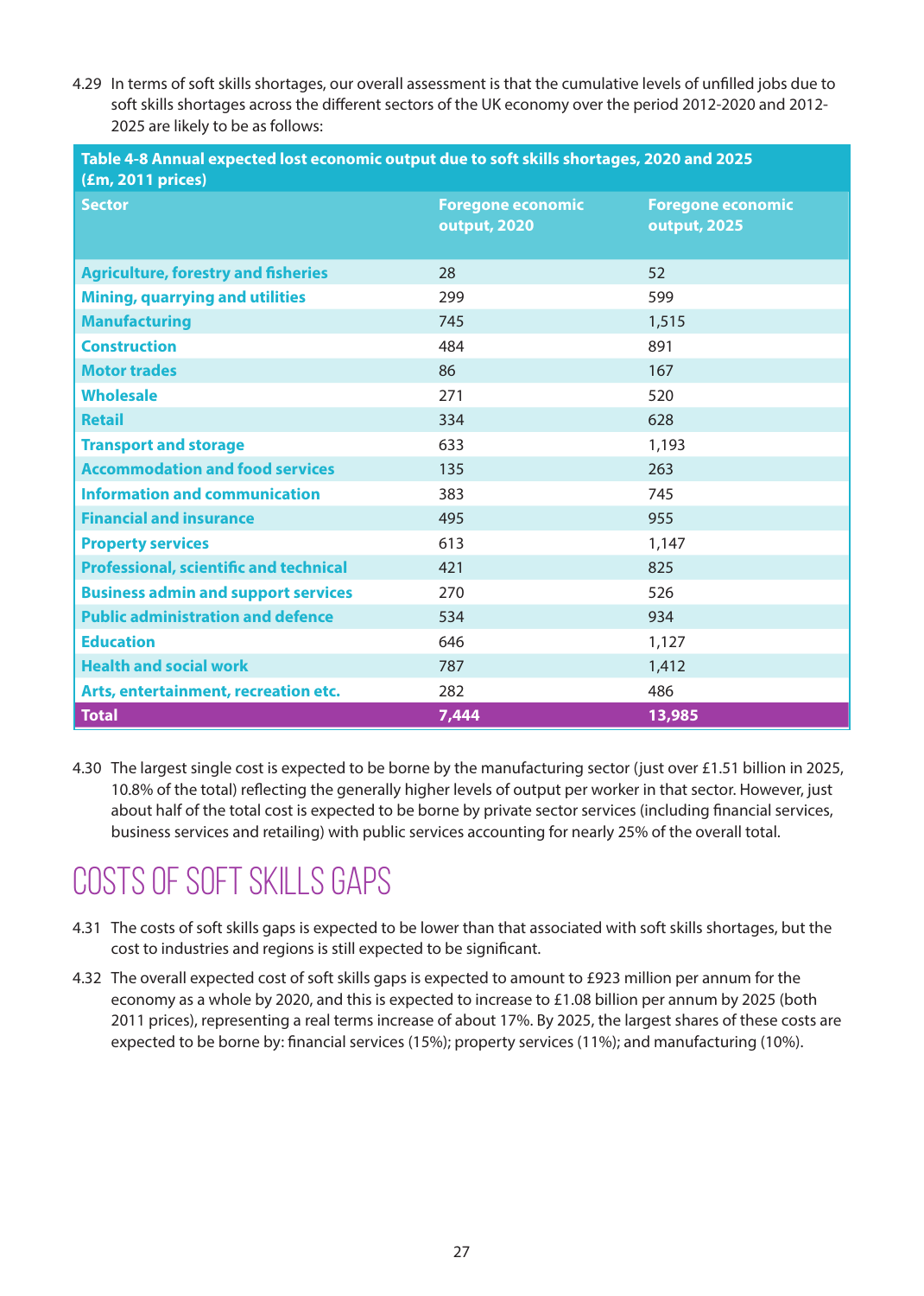4.33 The future annual costs of soft skills gaps are also expected to be significant for all nations and regions, as the table below shows:

| Table 4-9: Annual expected lost economic output due to soft skills gaps, 2020 and 2025<br>(£m, 2011 prices) |                                                          |       |
|-------------------------------------------------------------------------------------------------------------|----------------------------------------------------------|-------|
| <b>Nation / region</b>                                                                                      | Foregone economic output, 2020 Foregone economic output, | 2025  |
| <b>England</b>                                                                                              | 802                                                      | 940   |
| <b>Wales</b>                                                                                                | 31                                                       | 35    |
| <b>Scotland</b>                                                                                             | 72                                                       | 83    |
| <b>Northern Ireland</b>                                                                                     | 18                                                       | 21    |
| <b>North East</b>                                                                                           | 27                                                       | 32    |
| <b>North West</b>                                                                                           | 96                                                       | 112   |
| <b>Yorkshire and the Humber</b>                                                                             | 58                                                       | 67    |
| <b>East Midlands</b>                                                                                        | 51                                                       | 59    |
| <b>West Midlands</b>                                                                                        | 65                                                       | 76    |
| <b>East</b>                                                                                                 | 76                                                       | 89    |
| <b>London</b>                                                                                               | 229                                                      | 272   |
| <b>South East</b>                                                                                           | 133                                                      | 156   |
| <b>South West</b>                                                                                           | 67                                                       | 78    |
| <b>Total contribution of soft skills</b>                                                                    | 923                                                      | 1,080 |

4.34 The table below sets out the expected costs for industries and sectors, for the years 2020 and 2025 respectively.

#### **Table 4-10 Annual expected lost economic output due to soft skills gaps, 2020 and 2025 (£m, 2011 prices)**

| <b>Sector</b>                                 | <b>Foregone economic</b><br><b>output, 2020</b> | <b>Foregone economic</b><br><b>output, 2025</b> |
|-----------------------------------------------|-------------------------------------------------|-------------------------------------------------|
| <b>Agriculture, forestry and fisheries</b>    | 5                                               | 6                                               |
| <b>Mining, quarrying and utilities</b>        | 36                                              | 42                                              |
| <b>Manufacturing</b>                          | 97                                              | 110                                             |
| <b>Construction</b>                           | 49                                              | 58                                              |
| <b>Motor trades</b>                           | 16                                              | 19                                              |
| <b>Wholesale</b>                              | 50                                              | 58                                              |
| <b>Retail</b>                                 | 60                                              | 70                                              |
| <b>Transport and storage</b>                  | 31                                              | 36                                              |
| <b>Accommodation and food services</b>        | 39                                              | 46                                              |
| <b>Information and communication</b>          | 55                                              | 67                                              |
| <b>Financial and insurance</b>                | 130                                             | 157                                             |
| <b>Property services</b>                      | 98                                              | 118                                             |
| <b>Professional, scientific and technical</b> | 67                                              | 83                                              |
| <b>Business admin and support services</b>    | 43                                              | 53                                              |
| <b>Public administration and defence</b>      | 39                                              | 42                                              |
| <b>Education</b>                              | 38                                              | 40                                              |
| <b>Health and social work</b>                 | 50                                              | 55                                              |
| Arts, entertainment, recreation etc.          | 19                                              | 20                                              |
| <b>Total</b>                                  | 923                                             | 1,080                                           |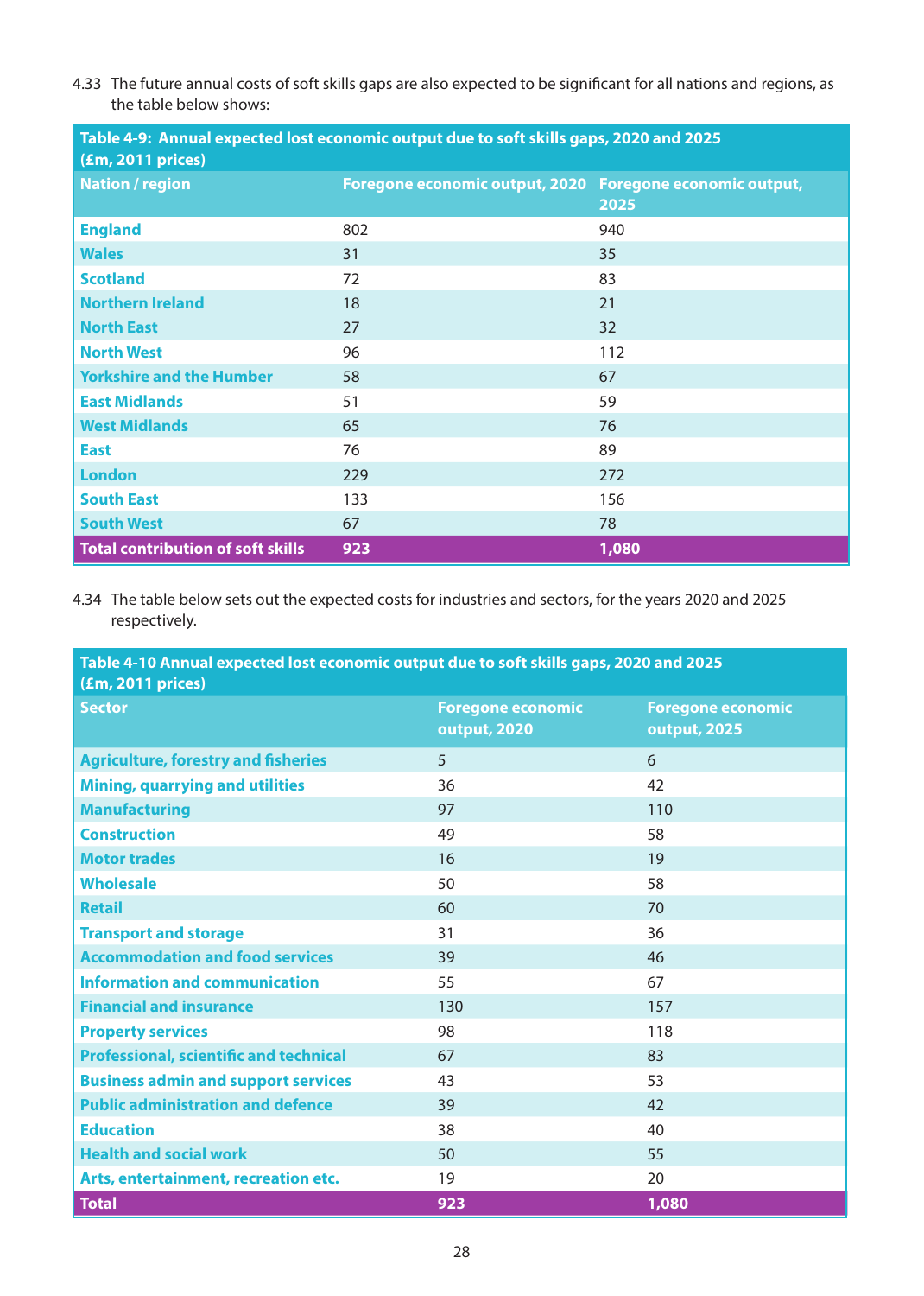### Overall Costs of SOFT Skills Deficits

- 4.35 The annual overall expected loss of production due to expected soft skills deficits is anticipated to amount to just under £8.4 billion per annum by 2020 (2011 prices).
- 4.36 The costs of soft skills shortages are also expected to be significant for all nations and regions, as the table below shows. As may be expected, the largest share of the potential annual lost output associated with skills shortages and skills gaps is, by 2025, London (24%) and the South East (15%), with North West England also contributing significantly (10%).

| Table 4-11: Annual overall expected lost economic output due to soft skills deficits, 2020 and 2025 |                                                          |        |
|-----------------------------------------------------------------------------------------------------|----------------------------------------------------------|--------|
| $(fm, 2011)$ prices)                                                                                |                                                          |        |
| <b>Nation / region</b>                                                                              | Foregone economic output, 2020 Foregone economic output, |        |
|                                                                                                     |                                                          | 2025   |
| <b>England</b>                                                                                      | 7,249                                                    | 12,840 |
| <b>Wales</b>                                                                                        | 279                                                      | 480    |
| <b>Scotland</b>                                                                                     | 659                                                      | 1,156  |
| <b>Northern Ireland</b>                                                                             | 179                                                      | 317    |
| <b>North East</b>                                                                                   | 233                                                      | 409    |
| <b>North West</b>                                                                                   | 846                                                      | 1,478  |
| <b>Yorkshire and the Humber</b>                                                                     | 516                                                      | 891    |
| <b>East Midlands</b>                                                                                | 462                                                      | 808    |
| <b>West Midlands</b>                                                                                | 590                                                      | 1,031  |
| <b>East</b>                                                                                         | 721                                                      | 1,289  |
| <b>London</b>                                                                                       | 2,005                                                    | 3,587  |
| <b>South East</b>                                                                                   | 1,244                                                    | 2,232  |
| <b>South West</b>                                                                                   | 633                                                      | 1,116  |
| <b>Total contribution of soft skills</b>                                                            | 8,367                                                    | 14,793 |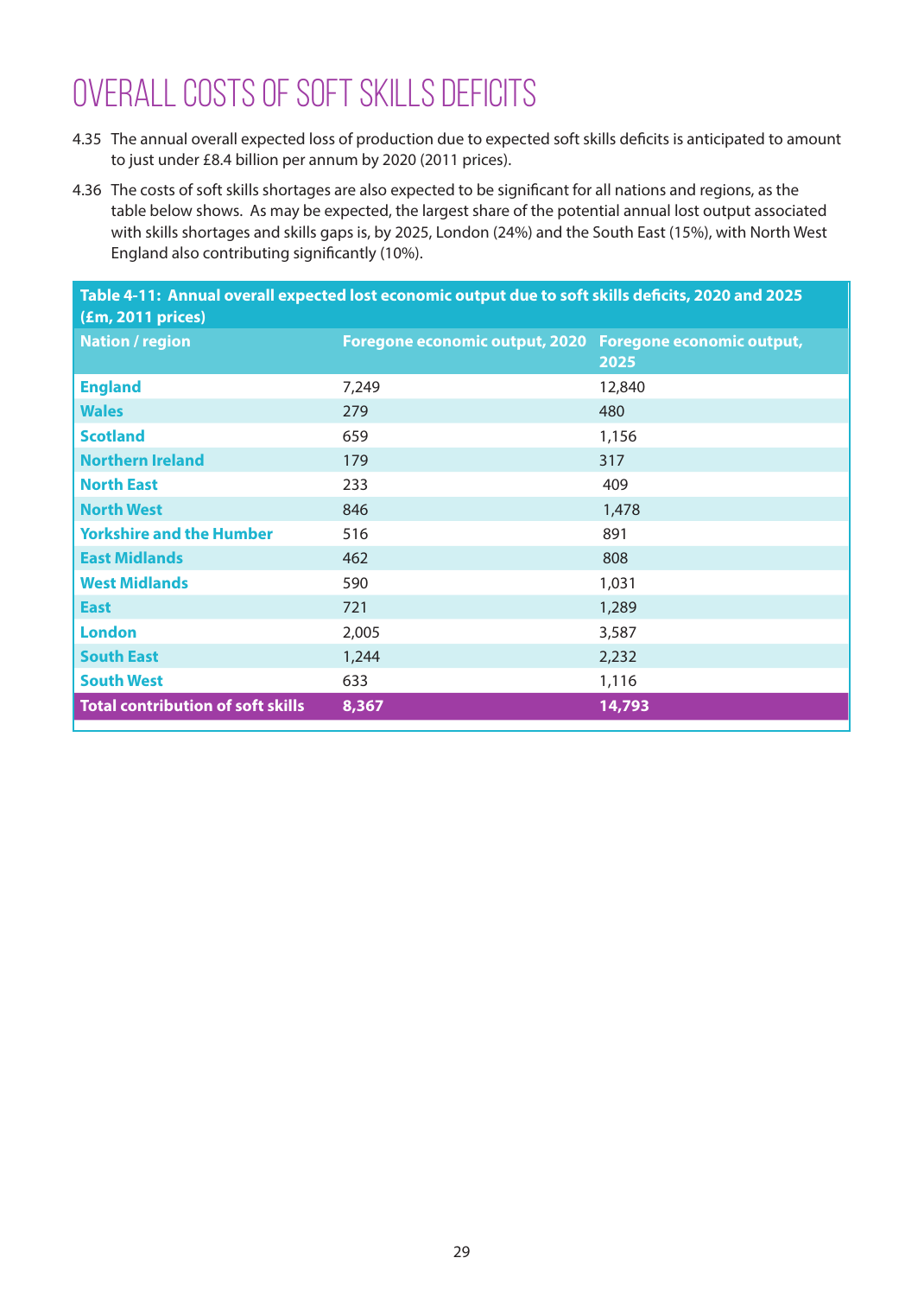4.37 We estimate that the impact of cumulative levels of unfilled jobs due to soft skills shortages across the different sectors of the UK economy over the period 2012-2020 and 2012-2025 are likely to be as follows:

| TAMIC TERRITHINGI OVCIGII CAPCCICA IOJI COMIDIIIII OGIPAI MAC IO JOI I JIIIIJ MCHCIGJ EVED GIIM EVEJ<br>$(fm, 2011)$ prices) |                                          |                                          |
|------------------------------------------------------------------------------------------------------------------------------|------------------------------------------|------------------------------------------|
| <b>Sector</b>                                                                                                                | <b>Foregone economic</b><br>output, 2020 | <b>Foregone economic</b><br>output, 2025 |
| <b>Agriculture, forestry and fisheries</b>                                                                                   | 33                                       | 56                                       |
| <b>Mining, quarrying and utilities</b>                                                                                       | 335                                      | 627                                      |
| <b>Manufacturing</b>                                                                                                         | 841                                      | 1,588                                    |
| <b>Construction</b>                                                                                                          | 533                                      | 940                                      |
| <b>Motor trades</b>                                                                                                          | 102                                      | 181                                      |
| <b>Wholesale</b>                                                                                                             | 320                                      | 564                                      |
| <b>Retail</b>                                                                                                                | 394                                      | 681                                      |
| <b>Transport and storage</b>                                                                                                 | 664                                      | 1,221                                    |
| <b>Accommodation and food services</b>                                                                                       | 174                                      | 299                                      |
| <b>Information and communication</b>                                                                                         | 438                                      | 790                                      |
| <b>Financial and insurance</b>                                                                                               | 625                                      | 1,066                                    |
| <b>Property services</b>                                                                                                     | 710                                      | 1,239                                    |
| <b>Professional, scientific and technical</b>                                                                                | 488                                      | 884                                      |
| <b>Business admin and support services</b>                                                                                   | 313                                      | 564                                      |
| <b>Public administration and defence</b>                                                                                     | 574                                      | 968                                      |
| <b>Education</b>                                                                                                             | 683                                      | 1,162                                    |
| <b>Health and social work</b>                                                                                                | 836                                      | 1,458                                    |
| Arts, entertainment, recreation etc.                                                                                         | 301                                      | 504                                      |
| <b>Total</b>                                                                                                                 | 8,367                                    | 14,793                                   |

**Table 4-12: Annual overall expected lost economic output due to soft skills deficits, 2020 and 2025** 

4.38 By 2025, the annual cost to business and public sector organisations is expected to amount to just under £14.8 billion (2011 prices). The largest single cost is expected to be borne by the manufacturing sector (£1.59 billion in 2025, 10.8% of the total) reflecting the generally higher levels of output per worker in that sector. However, just over half of the total cost is expected to be borne by private sector services (including financial services, business services and retailing) with public services accounting overall for nearly 25% of the total.

### Sectors, regions and nations most at risk from soft skills **DEFICITS**

- 4.39 The extent to which the overall potential for lost output by 2020 and 2025 is accounted for by specific sectors has already been set out in tables above. However, this assessment of the scale of impact doesn't take into account the expected overall scale (in terms of expected value of output) of these sectors by 2025: in other words, the assessment presented above considers the absolute, rather than the relative scale of impact across all sectors.
- 4.40 When relative impacts are taken into account, the sectors that are most 'at risk' from soft skills deficits are seen to include transport and storage and three of the public sector service areas: public administration; education; and arts, entertainment and recreation services.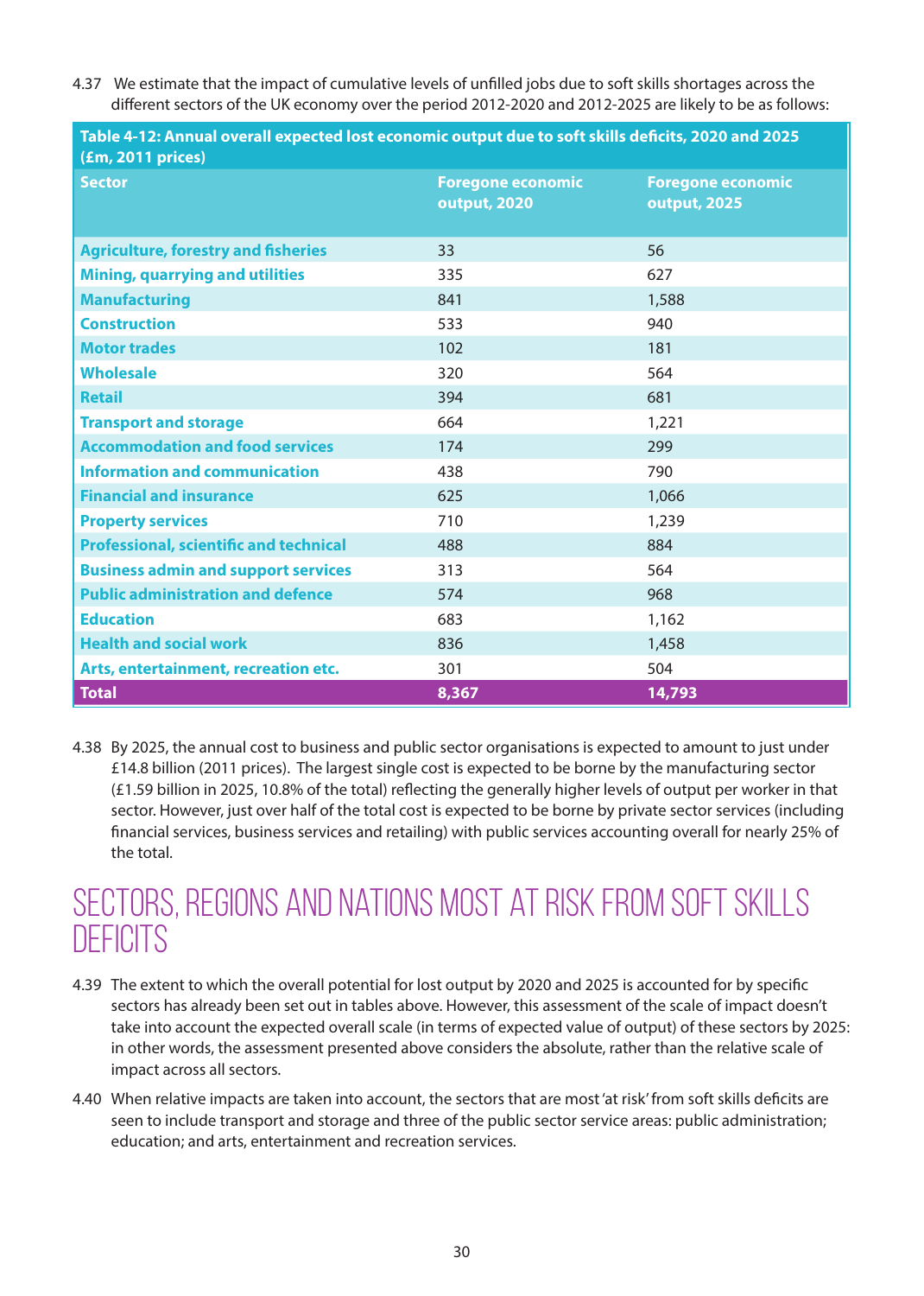

**Figure 4-13. Sectors most at risk of output losses from soft skills deficits: potential lost production as a proportion of expected sectoral production, 2025.**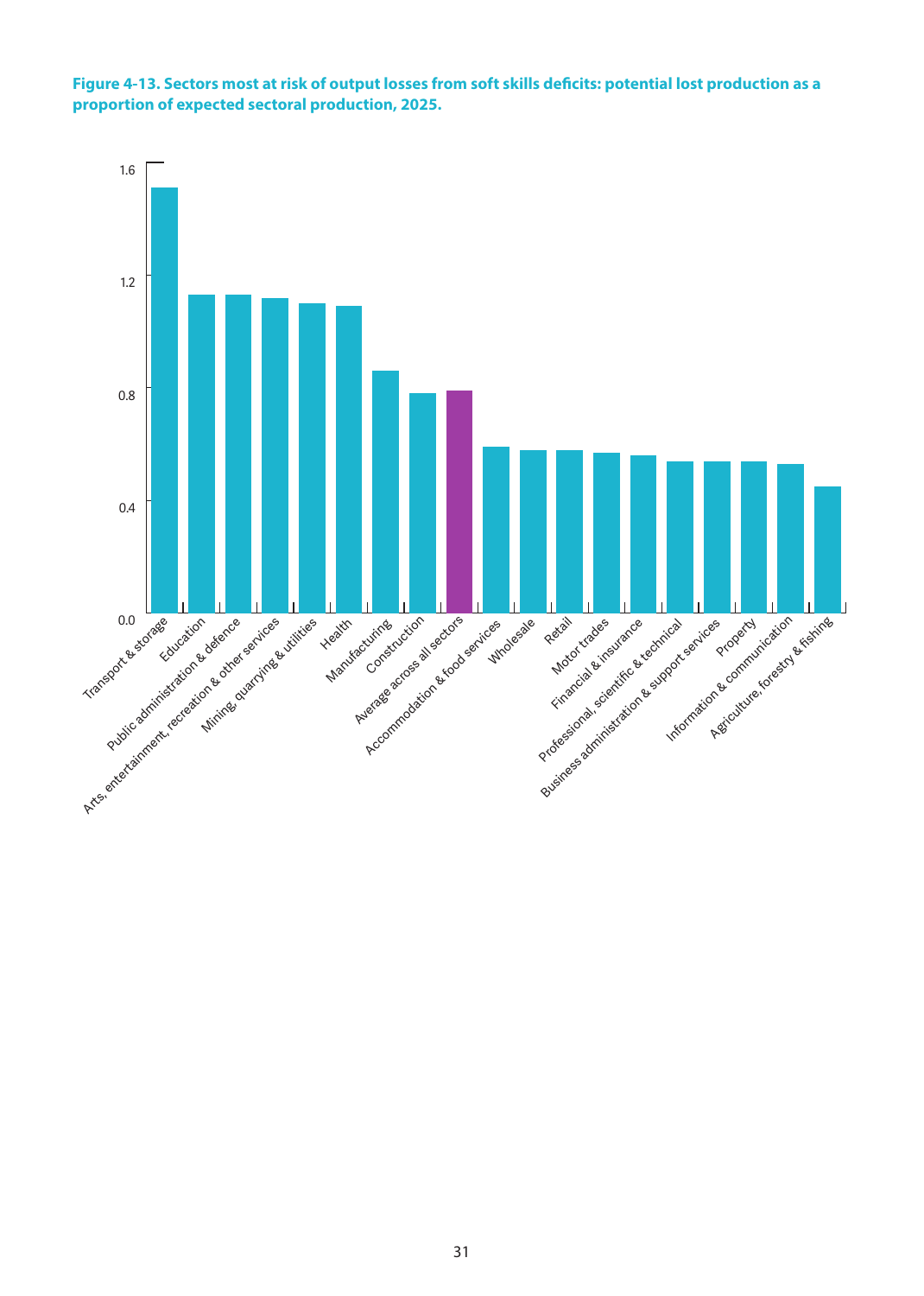4.41 Similarly, the figures previously given for the potential absolute levels of anticipated lost output from soft skills shortages do not take into account the differential impacts relative to the scale of the different regional economies. When scale is factored in, the regions that are potentially most vulnerable to lost output include Northern Ireland, South West England and Scotland.



#### **Figure 4-14: Nations and regions most at risk of output losses from soft skills deficits: potential lost production as a proportion of expected overall economic output, 2025.**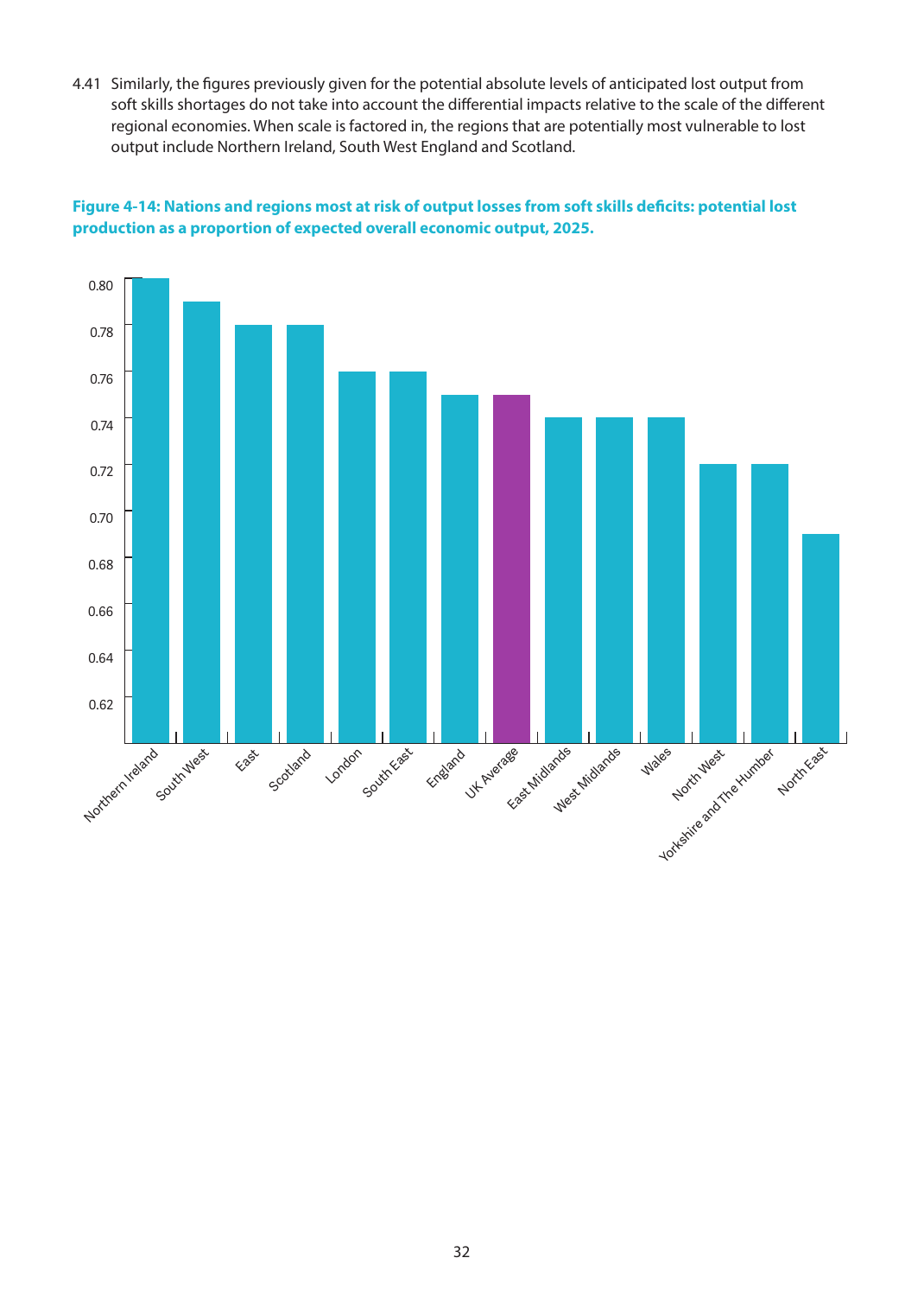### POTENTIAL LOST BUSINESS INVESTMENT

- 4.42 An additional theme that also pertains to potential penalties associated with soft skills deficits is foregone employer investment. In particular, the lost opportunity for businesses and public sector organisations to invest in the training and development of the workers who were never hired (i.e. the vacancies that were never filled) because of soft skills shortages.
- 4.43 Earlier in this chapter we highlighted that over the period 2012-2020 there are expected to be, in cumulative terms, 1.067 million unfilled vacancies due to soft skills shortages. Over the period 2012-2025 the total is expected to be even larger, at 1.78 million.
- 4.44 These totals can be otherwise thought of as, respectively, 1.067 million person-years of lost employment to the British economy over the period 2012-2020 and 1.78 million person-years lost over the period 2012- 2025. Had the vacancies been filled, it would be expected that these workers would have been invested in by their employees by exposure to the usual forms of staff training and development. The fact that the employees weren't in position to receive this training means that there was foregone investment in those people to the detriment of the individuals, businesses and public sector organisations, the sectors in total, and the wider UK economy.
- 4.45 It is possible to form an estimate of the potential scale of this investment in human capital development that would otherwise have taken place by applying national estimates of annual investment in training and staff development by businesses and other employers operating in the different sectors of the economy. Average levels of annual investment in training for businesses operating in different sectors can be developed from data provided in the annexes to the 2013 *Employer Skills Survey* published by UKCES (January 2014).
- 4.46 The table below sets out estimates for employer investment in training and staff development that would have occurred if all of the lost recruitment had taken place and the staff received training at the levels that would have been expected, on average, for employees in each of the respective sectors. The estimates are provided in cumulative terms, for both 2012-2020 and 2012-2025 respectively.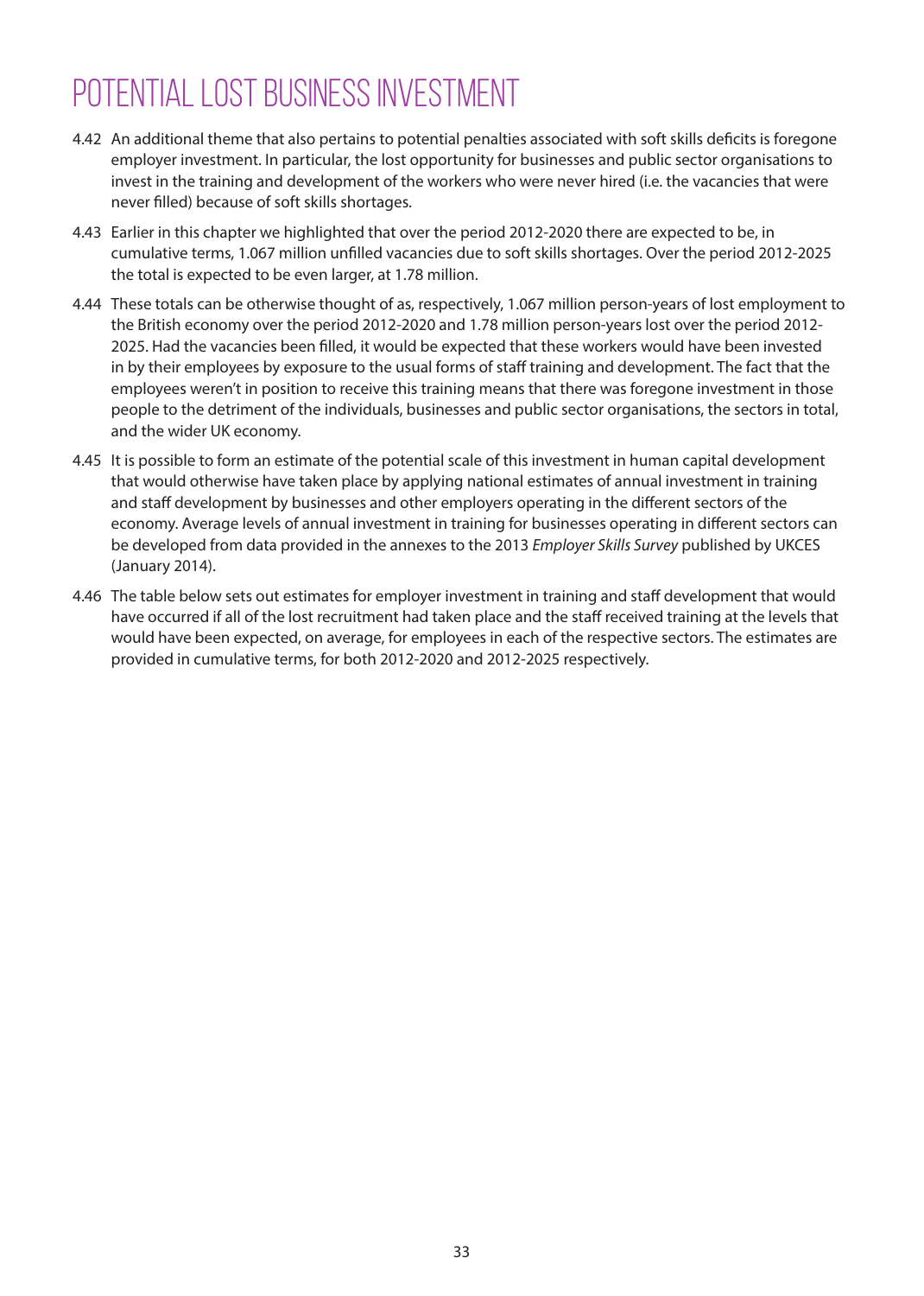4.47 In terms of soft skills shortages, our overall assessment is that the cumulative levels of unfilled jobs due to soft skills shortages across the different sectors of the UK economy over the period 2012-2020 and 2012- 2025 are likely to be as set out in the table below. Overall levels of lost investment are expected to amount to just over £1.7 billion by 2020, and £2.8 billion by 2025 (both in terms of 2011 prices).

**Table 4-15: Expected lost cumulative investment in skills training due to soft skills shortages, 2012- 2020 and 2012-2025, (£m, 2011 prices) Sector Lost investment 2012-2020 Lost investment 2012-2025 Agriculture, forestry and fisheries 9** 14 **Mining, quarrying and utilities** 20 20 33 **Manufacturing 142 85** 142 **Construction** 103 172 **Motor trades** 32 **Wholesale** 42 70 **Retail** 108 179 **Transport and storage 134** 134 224 **Accommodation and food services** 73 121 **Information and communication** 43 43 72 **Financial and insurance** 36 60 **Property services** 42 **Professional, scientific and technical** 111 185 **Business admin and support services** 117 117 195 **Public administration and defence** 111 185 **Education** 468 **Health and social work** 276 **1989** 276 **1999** 276 Arts, entertainment, recreation etc. 127 and 127 and 1212 **Total 1,718 2,868**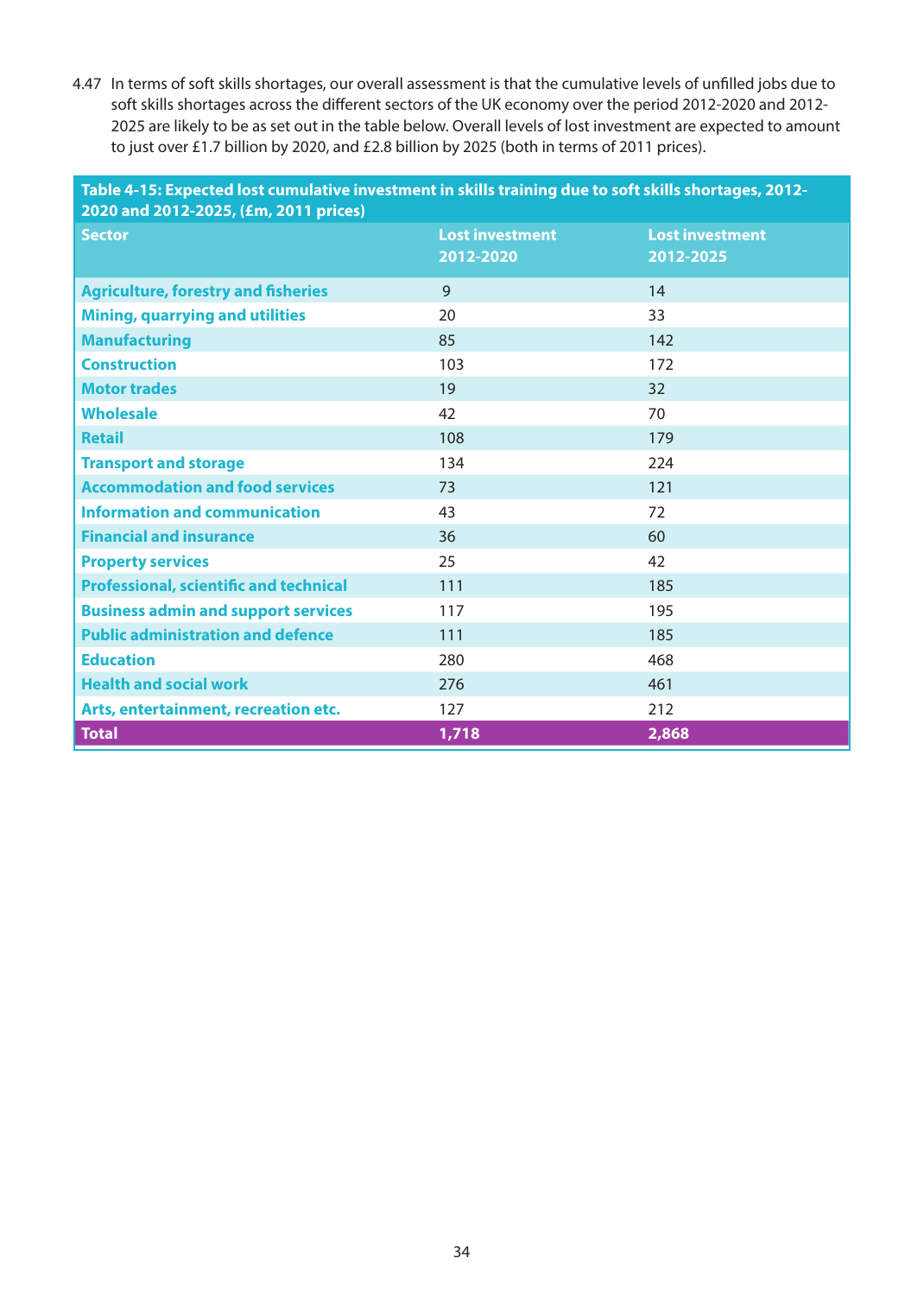- 4.48 As can be seen in the table, the largest contributors to lost investment in skills are expected to be among some of the public sector organisations, in particular education (£468 million by 2025) and health and social work (£461 million). Together, these two sectors account for 32% of the total estimate of lost investment in skills by 2025.
- 4.49 It is also possible to provide estimates of lost business investment in training and human capital development broken down on a regional basis. These additional estimates are set out below.
- 4.50 As may be expected, the largest share of the potential annual lost output associated with skills shortages and skills gaps is, by 2025, London (24%) and the South East (15%), with North West England also contributing significantly (10%).

| Table 4-16: Expected lost cumulative investment in skills training due to soft skills shortages, 2012-<br>2020 and 2012-2025, (£m, 2011 prices) |                           |                           |  |
|-------------------------------------------------------------------------------------------------------------------------------------------------|---------------------------|---------------------------|--|
| <b>Nation / region</b>                                                                                                                          | Lost investment 2012-2020 | Lost investment 2012-2025 |  |
| <b>England</b>                                                                                                                                  | 1,459                     | 2,436                     |  |
| <b>Wales</b>                                                                                                                                    | 70                        | 117                       |  |
| <b>Scotland</b>                                                                                                                                 | 141                       | 235                       |  |
| <b>Northern Ireland</b>                                                                                                                         | 48                        | 80                        |  |
| <b>North East</b>                                                                                                                               | 55                        | 91                        |  |
| <b>North West</b>                                                                                                                               | 180                       | 299                       |  |
| <b>Yorkshire and the Humber</b>                                                                                                                 | 126                       | 209                       |  |
| <b>East Midlands</b>                                                                                                                            | 113                       | 187                       |  |
| <b>West Midlands</b>                                                                                                                            | 138                       | 228                       |  |
| <b>East</b>                                                                                                                                     | 159                       | 267                       |  |
| <b>London</b>                                                                                                                                   | 298                       | 502                       |  |
| <b>South East</b>                                                                                                                               | 245                       | 411                       |  |
| <b>South West</b>                                                                                                                               | 145                       | 242                       |  |
| <b>Total contribution of soft skills</b>                                                                                                        | 1,718                     | 2,868                     |  |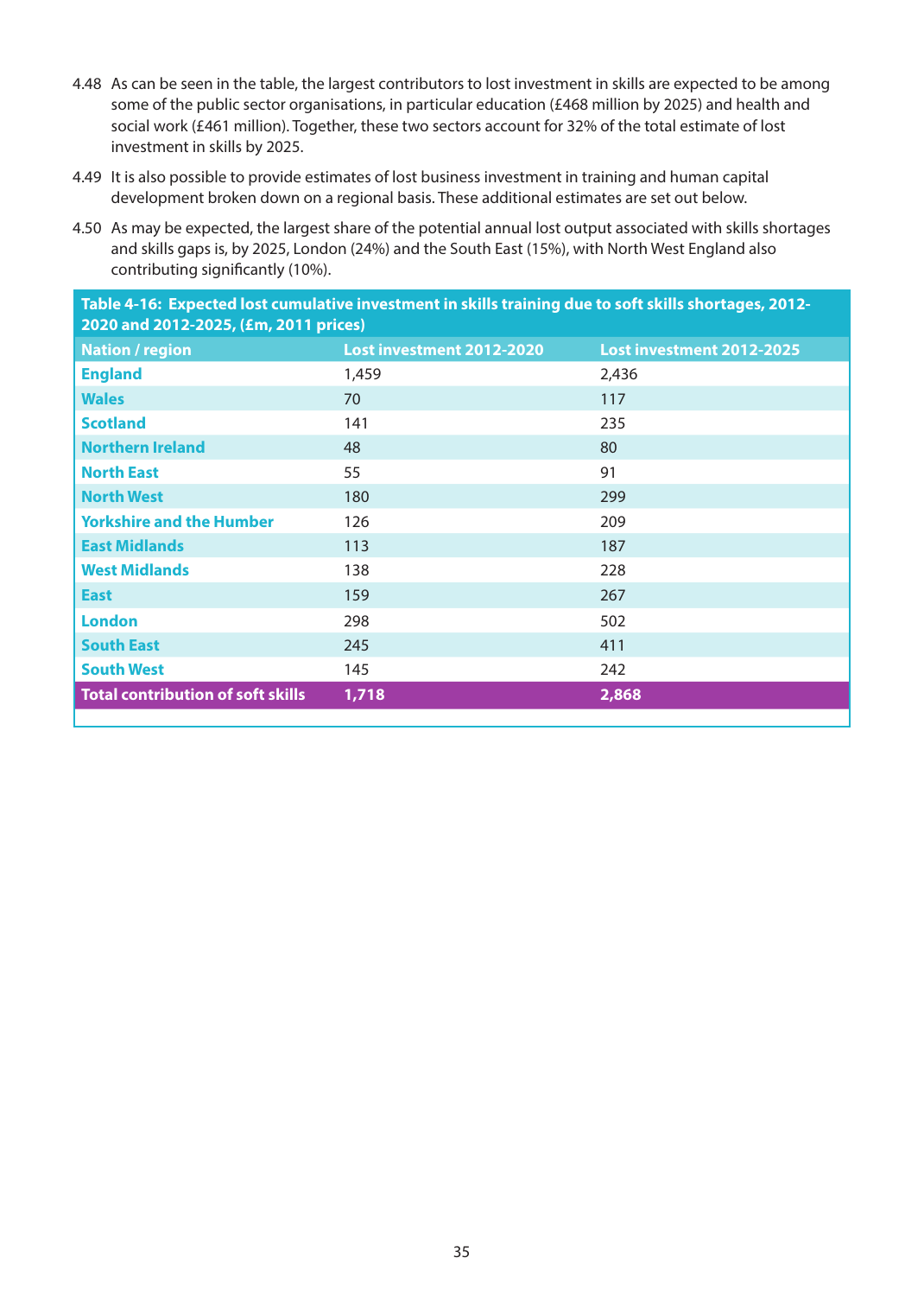## **5: Conclusions, methodology and appendix**

### **CONCLUSIONS**

- 5.1 The importance of soft skills for businesses and other organisations has been receiving considerable attention from senior executives, human resources specialists, economists and many public policy-makers with a responsibility for economic competitiveness, education and employment.
- 5.2 The growing importance of soft skills in the modern workplace arises because of the increasing emphasis on team-working, collaboration, worker-to-worker interaction and/or worker-to-customer interactions in most working environments.
- 5.3 We estimate that the current value of the contribution of soft skills to the UK economy is worth annually over £88 billion to the UK economy (2011 prices) in terms of Gross Value Added.
- 5.4 Soft skills are important to all parts of the UK economy. They make a particularly important contribution to financial and business services, retail, and public services, including education and health.
- 5.5 The annual contribution of soft skills is expected to grow strongly over the next five years. By 2020, the annual contribution of soft skills to the economy is expected to grow in real terms to £109 billion, and to just over £127 billion by 2025.
- 5.6 However, deficiencies in the UK's current stock of soft skills impose severe penalties on our economy, affecting all sectors and regions of the UK. These skills deficits are not just a minor irritant for employers: they can cause major problems for business and result in diminished productivity, competitiveness and profitability.
- 5.7 Individuals and organisations will be affected by a combination of skills shortages and skills gaps. Soft skills shortages will prevent employers from filling workforce vacancies because they cannot find recruits with sufficient skills. Soft skills gaps will cause employees to operate significantly below required levels.
- 5.8 We estimate that over half a million (535,000) UK workers will be significantly held back by soft skills deficits by 2020, an issue expected to affect all sectors of the economy. In absolute terms, the accommodation and food services, retail, and health and social work sectors will be most affected. The annual overall expected loss of production due to expected soft skills deficits is anticipated to amount to just under £8.4 billion per year by 2020. If the current weaknesses in the UK's soft skills base are not addressed, we face an economic penalty that will impact on sectors, businesses, individuals and society as a whole. To tackle this, individuals, businesses, education institutions, and policy-makers should take action to recognise and promote soft skills.

### Implications for Employers

5.9 Businesses and public sector employers bear the largest cost associated with insufficient soft skills. Inadequate soft skills leads to significant business costs, including lost output and poor levels of productivity. Businesses and other employers have a big part to play in addressing these softs skills deficits, particularly when existing employees have soft skills gaps that hinder their performance and potential in the workplace.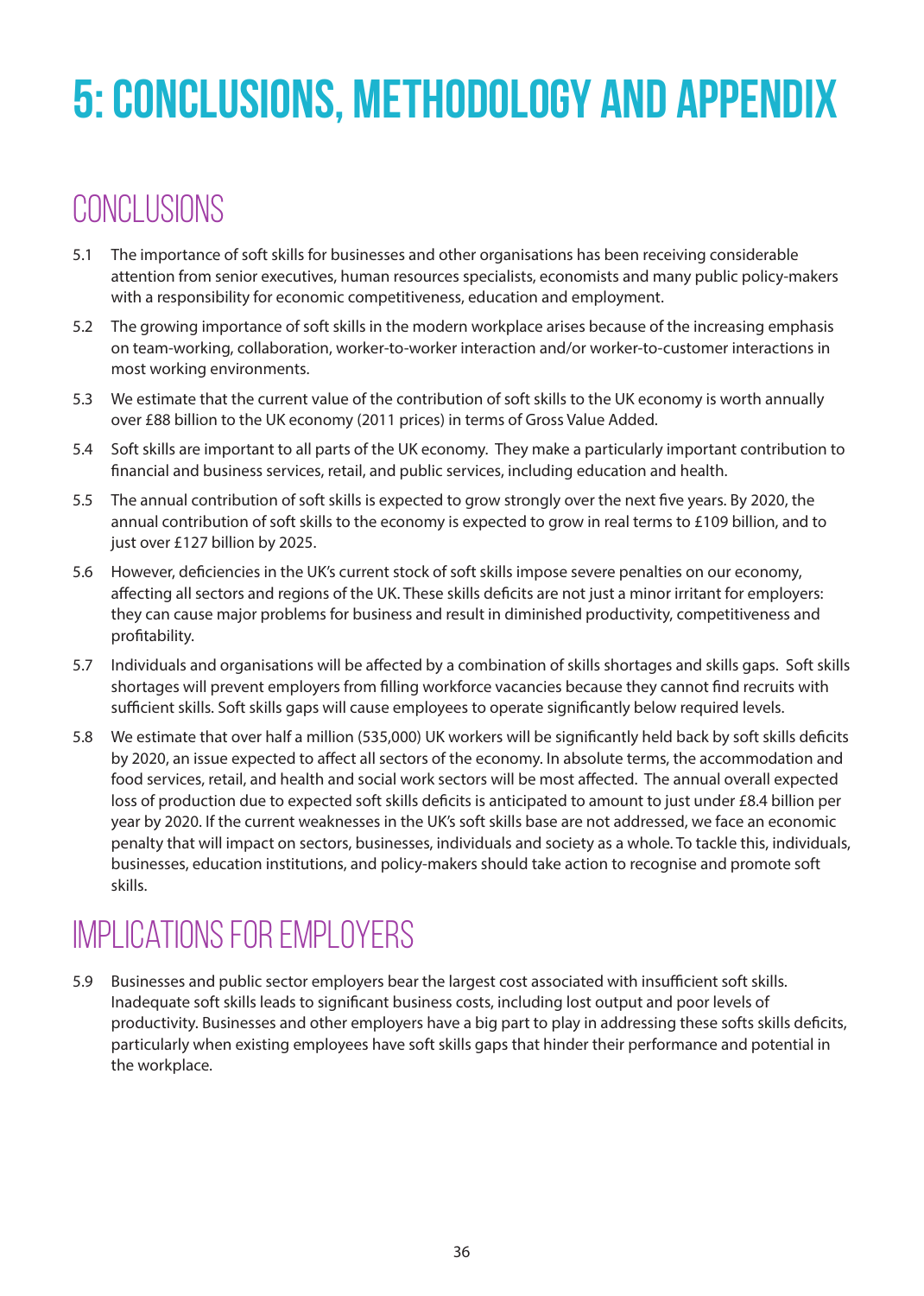### Implications for those in the workforce

- 5.10 Of course, soft skills are not just relevant to the world of work: they are just as important in family and community life. There is therefore obviously a considerable onus on individuals to take responsibility for their own soft skills development throughout their lives. A further implication is that – especially for young people who may be otherwise lacking in work experience – there are many opportunities outside of the workplace to develop and enhance soft skills, so that these skills can be showcased to potential employers when they are looking for their first job.
- 5.11 For existing employees it is also important to continue to develop and invest in soft skills in order to accelerate career advancement and to make sure one's skills continue to evolve as job roles and responsibilities change.

### Implications for Education Institutions

- 5.12 Education institutions schools, further education colleges and universities obviously have an important role to play in providing students with technical knowledge and skills, as well as providing learning with respect to literacy, numeracy, ICT skills and foreign language skills. But education institutions also have a role to play in helping students develop and present their soft skills, including teamwork, self-management and communications skills.
- 5.13 Apart from continuing to give students opportunities to enhance further these vital skills, education institutions – particularly schools – also have a role to play in helping students understand the importance that employers attach to soft skills, and therefore in helping students better present their experience and skills to employers when they are nearing the end of their schooling and are beginning to look for their first job.

### Implications for Government

- 5.14 Government across the UK should recognise the growing importance of soft skills in the workplace. Although soft skills are acknowledged as being crucial in both the UK national skills policy document and the Scottish Government's equivalent document, there is less recognition in the Northern Ireland equivalent and there is no mention of soft skills in the Welsh Government equivalent document.
- 5.15 It should also be remembered that Government at all levels national, devolved and local, as well as government agencies and non-departmental bodies – has a vital and direct function in developing soft skills through its role as a major employer. Government departments and agencies therefore have a direct stake in developing and recognising the soft skills of its employees.

### METHODOLOGY

The approach used to estimate the current contribution of soft skills to the UK economy (and its component parts, in terms of sectors and geographical regions) is explained below.

First, a baseline estimate of the value of economic activity for the UK and its component parts (both industrial sectors and national/regional geographies) was obtained from tables of data published by the Office for National Statistics. The economic output data, which covers the year 2011, was then re-based to provide an estimate for 2012 levels of output using employment data for 2012 published by the ONS (for Great Britain) and NISRA for Northern Ireland. In overall terms, the value of production in the UK for 2012 was estimated to amount to total £1.36 trillion in terms of 2011 prices.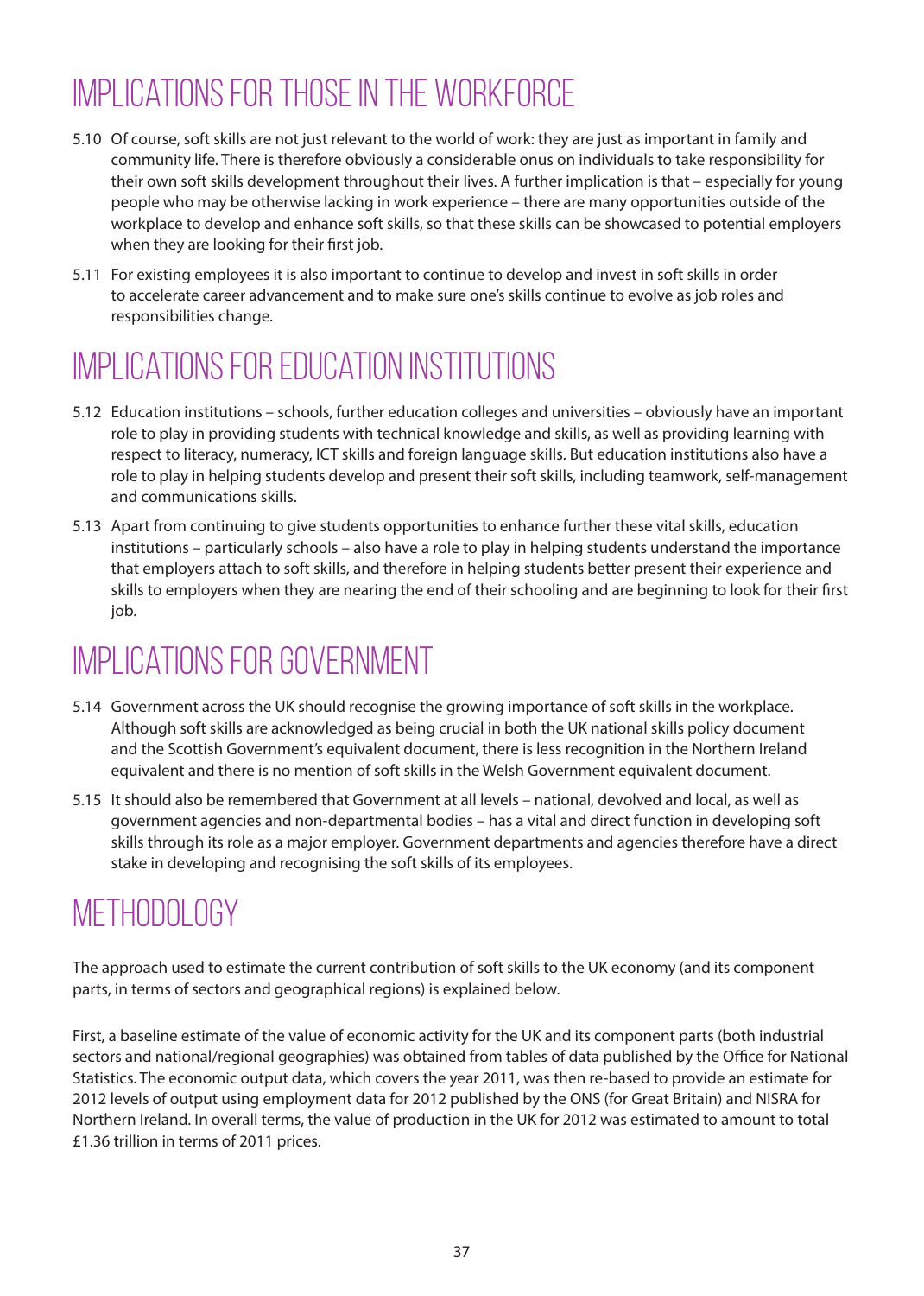The estimates of employment obtained from ONS and NISRA were also used to provide a breakdown of employment levels across 18 economic sectors and for the nine English regions as well as Scotland, Wales and Northern Ireland.

Estimates for the proportions of economic value contributed by different skill types were developed based on research findings from a range of academic sources, in particular research undertaken on behalf of the Economic Research Institute of Northern Ireland which provides a model that disaggregates the overall contribution to economic productivity by each of the five drivers of productivity (as defined by HM Treasury and the Department for Business, Innovation and Skills), namely: investment, skills, innovation, entrepreneurship and competition.

Other academic and non-academic research, such as the biennial UKCES national skills survey – was utilised in order to further disaggregate the skills driver of productivity into the following component parts: technical skills, technology skills, literacy, numeracy and soft skills, where soft skills covered aspects such as teamwork, communications, self-management, adaptability, etc.

This data was used to isolate the component contribution of soft skills to each of 18 sectors of the UK economy across nine occupational types (ranging from managers and professionals through to manual and elementary occupations). These component contributions – the soft skills coefficients – were defined as the soft skills component of overall factor productivity across each of the 18 sectors. These factors were then applied to the data for average levels of productivity per worker by sector across each of the nine English regions plus Scotland, Wales and Northern Ireland, in order to obtain an estimate of the current contribution of soft skills to economic output by sector and geographical area.

Having obtained estimates of current contributions, estimates for future contributions were obtained through the following approach:

- estimates of expected future annual levels of employment, economic output and productivity change for each sector and geographical area for the period 2013-2025 were developed using econometric forecasts (produced by Cambridge Econometrics) for the same 18 sectors and 12 geographical regions as per the current estimates;
- future values for the soft skills coefficients were estimated with reference to trend data obtained from the biennial UK national employers skills survey, and in particular data for 2009, 2011 and 2013.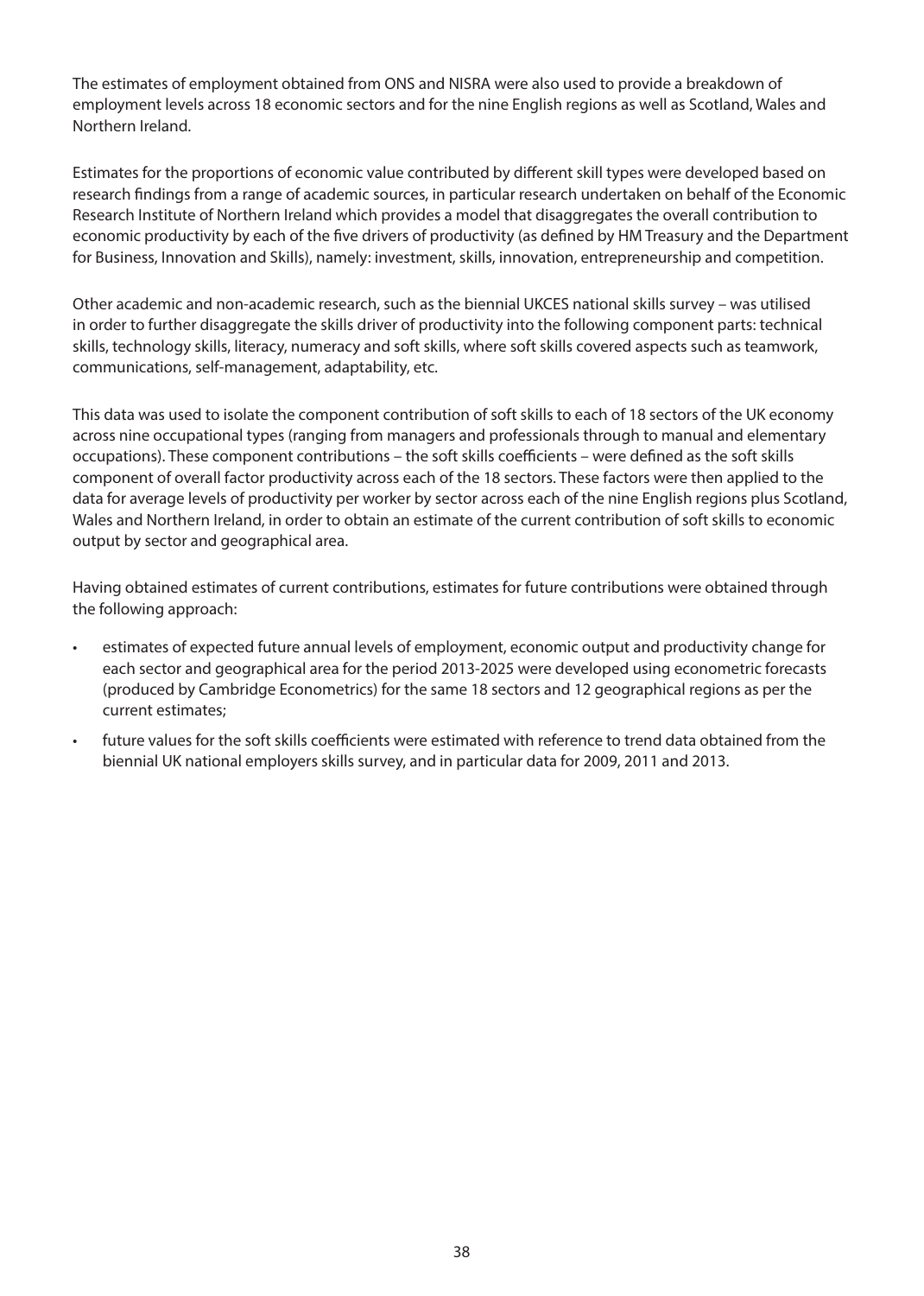## **Appendix 1: Glossary of Terms and Abbreviations**

#### **Econometric forecasts**

Estimates of the potential future levels of employment, output and other measures of economic activity produced using mathematical models and economic statistics.

#### **Economic output**

The financial value of the economic activity – i.e. the production of goods and services – taking place in an economy or sector in a given time period.

#### **Employability skills**

The skills, attitudes and experiences possessed by individuals that enable participation and progression in the workplace.

#### **Expansion demand**

The demand for new recruits to an industry or business that is driven by the growth in demand for its products or services.

#### **GVA**

Gross Value Added, a measure of the financial value of the economic output that is attributable to a company, sector or geographical component of a national economy.

#### **Hard skills**

The technical skills and experiences that are required to perform a specific role in the workplace.

#### **NEET**

A young person who is not in employment, education or training.

#### **NISRA**

Northern Ireland Statistics and Research Agency.

#### **ONS**

The Office for National Statistics.

#### **Productivity**

A measure of the efficiency of production, often expressed in terms of the average value of output per time period divided by the total costs incurred in the same time period.